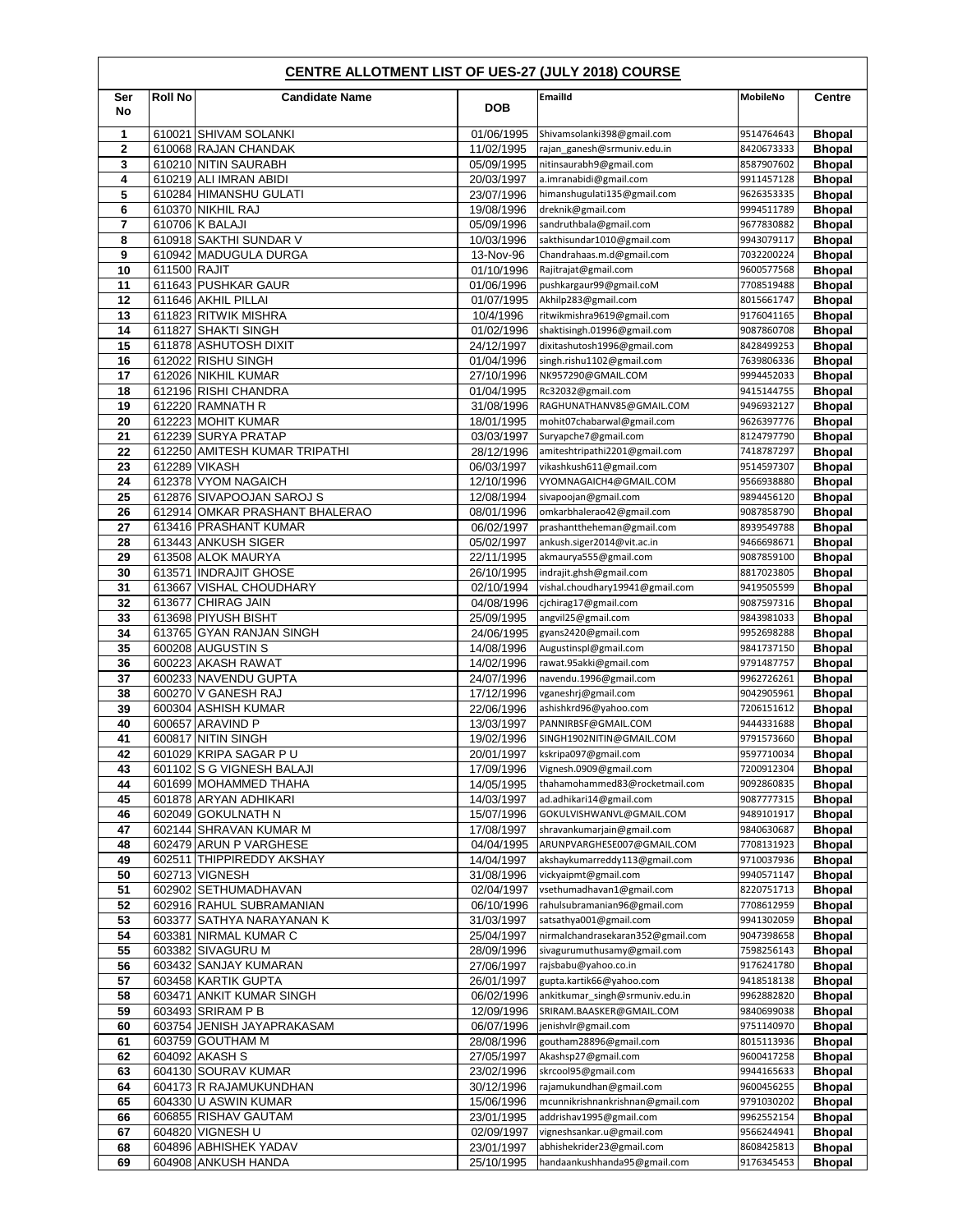| 70         |                 | 604929 AYUSH DIMRI                           | 04/03/1996               | ayushdimri04@gmail.com                                     | 8122939314               | <b>Bhopal</b>                  |
|------------|-----------------|----------------------------------------------|--------------------------|------------------------------------------------------------|--------------------------|--------------------------------|
| 71         |                 | 604948 SHIVARAM H                            | 29/10/1996               | hshivacool@gmail.com                                       | 8124660425               | <b>Bhopal</b>                  |
| 72         |                 | 604956 B YESHWANT                            | 04/07/1997               | b.ajithyesh@gmail.com                                      | 9788140669               | <b>Bhopal</b>                  |
| 73         |                 | 604993 PITTU SHIVA KUMAR REDDY               | 06/11/1994               | shivak500@gmail.com                                        | 8015449113               | <b>Bhopal</b>                  |
| 74         |                 | 605113 ARJUN DHINGRA                         | 04/04/1996               | Ad.1996@yahoo.com                                          | 9087860900               | <b>Bhopal</b>                  |
| 75         |                 | 605153 RAVINDER KATANIA                      | 14/10/1996               | ravinderkatania7@gmail.com                                 | 9789262408               | <b>Bhopal</b>                  |
| 76         |                 | 605285 ANSHU ANAND                           | 21/12/1995               | anshu.anand2014@vit.ac.in                                  | 9789263665               | <b>Bhopal</b>                  |
| 77         |                 | 605296 CHANDAN KUMAR PATHAK                  | 15/08/1995               | chandan.kumarpathak2014@vit.ac.in                          | 9962412719               | <b>Bhopal</b>                  |
| 78         |                 | 605316 NITESH KUMAR SINGH                    | 6/7/1996                 | NITESHSINGH.SINGH627@GMAIL.COM                             | 9801648872               | <b>Bhopal</b>                  |
| 79         |                 | 605397 GAJRAJ                                | 15/01/1996               | gajrajphalshwal@gmail.com                                  | 9092882297               | <b>Bhopal</b>                  |
| 80         |                 | 605399 SAURAV KUMAR JHA                      | 18/11/1996               | saurav kumarjha@srmuniv.edu.in                             | 9962884662               | <b>Bhopal</b>                  |
| 81         |                 | 605492 AMIT KUMAR                            | 15/08/1996               | amit607@yahoo.in                                           | 9445218022               | <b>Bhopal</b>                  |
| 82         | 605830 ATULIT   |                                              | 2/5/1996                 | atulit96@gmail.com                                         | 9430965957               | <b>Bhopal</b>                  |
| 83         |                 | 605892 KETAN PRATAP SINGH                    | 15/01/1996               | vickysingh316@gmail.com                                    | 8989673988               | <b>Bhopal</b>                  |
| 84         |                 | 606007 AMIT KUMAR                            | 08/02/1996               | amitkumarssm01@gmail.com                                   | 9097696965               | <b>Bhopal</b>                  |
| 85         |                 | 606071 CHIDAMBARAM AL                        | 30/05/1997               | flyingchidu@gmail.com                                      | 9003102530               | <b>Bhopal</b>                  |
| 86         |                 | 606530 ABHISHEK KUMAR                        | 04/10/1995               | Abhishekchaubey789@gmail.com                               | 9790189101               | <b>Bhopal</b>                  |
| 87         |                 | 608070 JAYANT DADHICH                        | 26/03/1996               | jayantdadhichpro@gmail.com                                 | 9994465744               | <b>Bhopal</b>                  |
| 88         |                 | 608410 ASHISH KUMAR SHAH                     | 10-Feb-97                | ashishshah567@gmail.com                                    | 9445219548               | <b>Bhopal</b>                  |
| 89         |                 | 608598 PAWAN KUMAR                           | 16-Nov-97                | PAWAn3326@gmail.com                                        | 9655845123               | <b>Bhopal</b>                  |
| 90         |                 | 608651 PALLAB MANI DAS                       | 23/03/1996               | pallabmani31@gmail.com                                     | 9962377692               | <b>Bhopal</b>                  |
| 91         |                 | 609196 A VISHNU                              | 06/03/1997               | avishnu.vvn@gmail.com                                      | 8148735901               | <b>Bhopal</b>                  |
| 92         |                 | 609293 PRASANNA GURU GANESH C                | 10/03/1995               | PRACHIN.GANESH@GMAIL.COM                                   | 7200528833               | <b>Bhopal</b>                  |
| 93         |                 | 609318 A SANJEEV KUMAR                       | 25-Aug-96                | SANJEEV.AIRNCC@GMail.com                                   | 9848679229               | <b>Bhopal</b>                  |
| 94         | 609397          | R ROHITH VENKATESH                           | 30/10/1995               | Rohithvenkatesh.tncc@gmail.com                             | 7200022770               | <b>Bhopal</b>                  |
| 95         |                 | 609446 VIKAS RAJAK                           | 03/09/1996               | vikasrajak07@gmail.com                                     | 9940637203               | <b>Bhopal</b>                  |
| 96         |                 | 610271 ANIVARSH PHALKE                       | 24/06/1996               | Anivarsh1996@gmail.com                                     | 9425013797               | <b>Bhopal</b>                  |
| 97         |                 | 610489 P CHANDRA SEKHAR REDDY                | 11/06/1995               | chandrashekhercool001@gmail.com                            | 8428489095               | <b>Bhopal</b>                  |
| 98         |                 | 610572 SALMAN A                              | 20/12/1996               | asalmankhan03@gmail.com                                    | 9500676015               | <b>Bhopal</b>                  |
| 99         |                 | 610663 ANMOL TIWARI                          | 14/02/1996               | anmoltiwari.srmrmp.btech@gmail.com                         | 9789598405               | <b>Bhopal</b>                  |
| 100        |                 | 610727 S NAMBI DOSS                          | 08/02/1996               | nambinitro@gmail.com                                       | 7598250158               | <b>Bhopal</b>                  |
| 101        |                 | 610737 YOGESH BHAGAVATULA                    | 05/06/1996               | nitin.bhagavatula@gmail.com                                | 7708582246               | <b>Bhopal</b>                  |
| 102        |                 | 610793 AMALBABU B                            | 02/09/1996               | amalbabu5a@gmail.com                                       | 9962128894               | <b>Bhopal</b>                  |
| 103        |                 | 611176 PRATIK SURESH BHOSALE                 | 10/08/1997               | pratikbhosale1996@gmail.com                                | 9884797317               | <b>Bhopal</b>                  |
| 104        |                 | 611488 PODUVAL KARTIK                        | 19/01/1996               | kartikpoduval11096@gmail.com                               | 9087863565               | <b>Bhopal</b>                  |
| 105        |                 | 611681 KUNAL SHEEL                           | 10/09/1996               | kunalsheel3@gmail.com                                      | 9790460379               | <b>Bhopal</b>                  |
| 106        |                 | 611977 SURAJ KUMAR                           | 09/12/1995               | suraj.kumar611@gmail.com                                   | 9176043469               | <b>Bhopal</b>                  |
| 107        |                 | 612731 SUBHADEEP MALLICK                     | 16/06/1996               | subho6114890@gmail.com                                     | 9445147152               | <b>Bhopal</b>                  |
| 108        |                 | 613078 SIVAKUMAR S                           | 12/06/1996               | sivapraba1975@gmail.com                                    | 9865083833               | <b>Bhopal</b>                  |
| 109        |                 | 613311 SHIVAM RAI<br>613326 HARSH YADAV      | 25/07/1996               | shivam.rai2014@vit.ac.in                                   | 9944656022               | <b>Bhopal</b>                  |
| 110        |                 |                                              | 16/09/1995               | harshyadav610@gmail.com                                    | 8098607772               | <b>Bhopal</b>                  |
| 111<br>112 |                 | 613414 AKSHIT SINGH<br>602591 Prasad C       | 29/04/1996               | akshitsingh21@yahoo.co.in<br>press.prasad.prasad@gmail.com | 7550100301<br>9976070199 | <b>Bhopal</b>                  |
|            | 607677          | Dheepak S                                    | 06/06/1996               |                                                            | 9894046177               | <b>Bhopal</b>                  |
| 113<br>114 |                 |                                              | 24/10/1996               | dheeps007@gmail.com                                        |                          | <b>Bhopal</b>                  |
| 115        |                 | 601536 Ashrat Yousuf<br>606181 Aravind R     | 05/02/1996<br>19/03/1997 | ashratyousuf@gmail.com<br>aravindjaihind@gmail.com         | 9092175124<br>8870302177 | <b>Bhopal</b><br><b>Bhopal</b> |
|            |                 |                                              |                          |                                                            |                          |                                |
| 116<br>117 | 605151 Balaji R | 600114 Gopal Varatharajan Dheeraj            | 26/01/1997<br>03/08/1997 | balaji26january@gmail.com<br>DHEERAJGVR97@gmail.com        | 9715828475<br>9486943205 | <b>Bhopal</b><br><b>Bhopal</b> |
|            |                 | 602551 Yuvarajkumar K V                      |                          | YUvarajkumar.ee14@bitsathy.ac.in                           | 9095058177               | <b>Bhopal</b>                  |
| 118<br>119 |                 | 605140 Neil Dcruz                            | 13/11/1996<br>20/05/1996 | dcruzneil123@gmail.com                                     | 8015523468               | <b>Bhopal</b>                  |
| 120        |                 | 607142 N Pradeep                             | 03/07/1996               | NPRADEEPEEE14@GMAIL.COM                                    | 8220846771               | <b>Bhopal</b>                  |
| 121        |                 | 603949 Rajkumar S                            | 24/09/1996               | rajkumarmaniyan17@gmail.com                                | 9442535275               | <b>Bhopal</b>                  |
| 122        |                 | 607662 Vimal Kumar R N                       | 02/09/1996               | vkvimal0209@gmail.com                                      | 9486664385               | <b>Bhopal</b>                  |
| 123        |                 | 601218 S Kamaleshwar Rao                     | 14/04/1997               | kamalesh811@gmail.com                                      | 8148411161               | <b>Bhopal</b>                  |
| 124        |                 | 609812 Antony Rex J                          | 29/09/1996               | i.antonyrex@gmail.com                                      | 7598353045               | <b>Bhopal</b>                  |
| 125        |                 | 603673 C Sai Kumar                           | 06/12/1996               | saikumar5563.mech@gmail.com                                | 9600766908               | <b>Bhopal</b>                  |
| 126        |                 | 601177 Akshay Kumar Pati                     | 23/01/1996               | akshaykrp10@gmail.com                                      | 8870484312               | <b>Bhopal</b>                  |
| 127        |                 | 601782 Nibin S Eapen                         | 29/3/1996                | nibineapen007@gmail.com                                    | 8015970221               | <b>Bhopal</b>                  |
| 128        |                 | 602252 Svm Vishal                            | 13/06/1996               | svmvishal@yahoo.com                                        | 9489242392               | <b>Bhopal</b>                  |
| 129        |                 | 612165 Keerthi Varman C                      | 07/01/1996               | ckeerthi95@gmail.com                                       | 7373147221               | <b>Bhopal</b>                  |
| 130        |                 | 600464 Dharmarajan V G                       | 16/06/1997               | dharanv.g16@gmail.com                                      | 8883949388               | <b>Bhopal</b>                  |
| 131        |                 | 604806 Sanjeev Kumar Yadav L                 | 06/04/1996               | 123skysanjeev@gmail.com                                    | 7708128038               | <b>Bhopal</b>                  |
| 132        |                 | 604838 Aravindhraja S                        | 01/01/1997               | aravindhraja007@gmail.com                                  | 9789770855               | <b>Bhopal</b>                  |
| 133        |                 | 607921 Siddharthan Bharathi Lumumba Bharathi | 09/02/1997               | siddhublackhawk97@gmail.com                                | 7708738861               | <b>Bhopal</b>                  |
| 134        |                 | 605432 Vengatesa Prasad G                    | 20/02/1997               | venkiprasad.prasad@gmail.com                               | 9442498308               | <b>Bhopal</b>                  |
| 135        |                 | 606218 Vinothkumar                           | 19/06/1997               | vinoth190697@gmail.com                                     | 9994436684               | <b>Bhopal</b>                  |
| 136        |                 | 607740 Shankar                               | 01/09/1996               | ORANGESHANKAR112@YAHOO.COM                                 | 9600723666               | <b>Bhopal</b>                  |
| 137        |                 | 600194 Pradeep Anbuvel Raj                   | 02/09/1996               | pradeepkkdi@gmail.com                                      | 9786050091               | <b>Bhopal</b>                  |
| 138        |                 | 605149 ARUN BALAJI G                         | 10/09/1996               | mailtogmarun@gmail.com                                     | 7418725560               | <b>Bhopal</b>                  |
| 139        |                 | 608198 PARSHURAM                             | 01/01/1995               | parshurammandal1@gmail.com                                 | 9159373673               | <b>Bhopal</b>                  |
| 140        |                 | 604656 B KARTHIK                             | 05/12/1996               | balakarthik045@gmail.com                                   | 9095318059               | <b>Bhopal</b>                  |
| 141        |                 | 600215 KISHORE M J                           | 31/07/1996               | kishoremj96@gmail.com                                      | 8870850467               | <b>Bhopal</b>                  |
| 142        |                 | 611518 MOHAN MANICKA VASAGAM J               | 09/03/1997               | MOHANMANICKAVASAGAM@GMAIL.COM                              | 7598579678               | <b>Bhopal</b>                  |
| 143        |                 | 611689 YADA SAI KRISHNA                      | 01/07/1996               | yadasaikrishna1311@gmail.com                               | 9944433079               | <b>Bhopal</b>                  |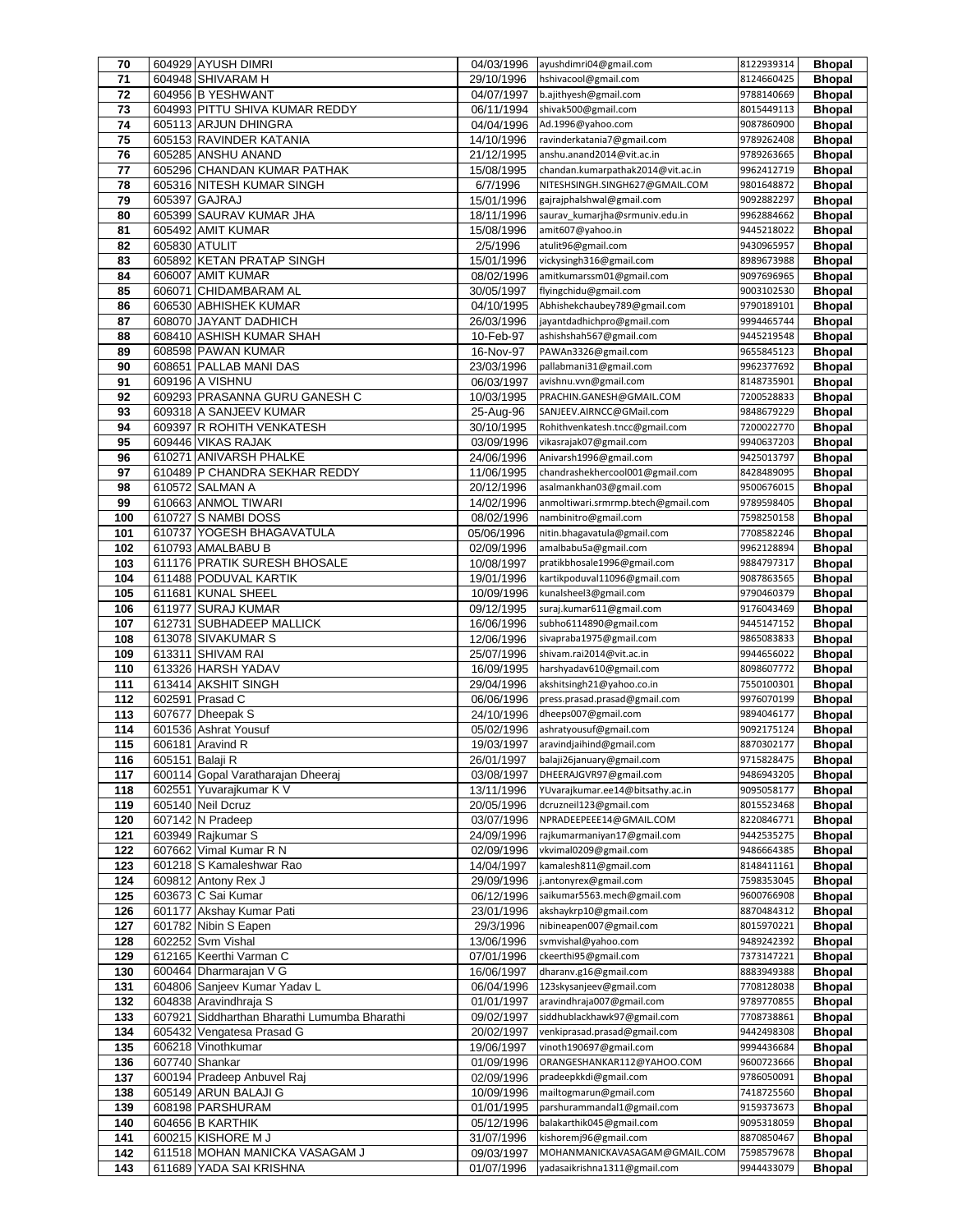| 144        |        | 607504 SWAMINATHAN MEENAKSHISUNDARAM                             | 27/07/1997               | swaminathan470@gmail.com                                     | 9629584512               | <b>Bhopal</b>                  |
|------------|--------|------------------------------------------------------------------|--------------------------|--------------------------------------------------------------|--------------------------|--------------------------------|
| 145        |        | 609470 SWAMYNATHAN K                                             | 26/09/1994               | swamynathan.k.neccivil2014@gmail.com                         | 9442474457               | <b>Bhopal</b>                  |
| 146        |        | 606542 DEVAN DRAVID C                                            | 08/07/1996               | devandravid5040@gmail.com                                    | 8098465025               | <b>Bhopal</b>                  |
| 147        | 604211 | ABHIJEET SURENDRA CHAUDHARI                                      | 04/11/1996               | ABHIPATIL5500@GMAIL.COM                                      | 9561174176               | <b>Bhopal</b>                  |
| 148        |        | 609410 SWAPNIL SANJAY THORAT                                     | 19/02/1997               | s250197@gmail.com                                            | 9403445869               | <b>Bhopal</b>                  |
| 149        |        | 611584 CHAVAN ADITYA GURUDEO                                     | 09/10/1996               | aditya0014@gmail.com                                         | 9730415007               | <b>Bhopal</b>                  |
| 150        |        | 611825 BURGUTE AKSHAY SANJAY                                     | 31/01/1996               | akshayburgute48@gmail.com                                    | 7776000577               | <b>Bhopal</b>                  |
| 151        |        | 612795 ANUJ PANDHARPATTE                                         | 10/08/1994               | anujpandharpatte@yahoo.in                                    | 9545195030               | <b>Bhopal</b>                  |
| 152        | 609111 | 607776 HIREMATH SANKET RAJSHEKHAR<br>GOVINDA PANDITRAO PATIL     | 05/11/1996               | hiremath.sanket.123@gmail.com<br>coolgovinda9@rediffmail.com | 8180875887<br>8275654940 | <b>Bhopal</b>                  |
| 153<br>154 |        | 611892 SAWALE NIKHIL MOTIRAM                                     | 02/06/1996<br>18/09/1996 | savalenikhil1@gmail.com                                      | 8308244370               | <b>Bhopal</b><br><b>Bhopal</b> |
| 155        | 606801 | NAITIK LALITKUMAR MANDOT                                         | 16/10/1996               | jainnaitiksmjv@gmail.com                                     | 8485872391               | <b>Bhopal</b>                  |
| 156        |        | 611936 ABHISHEK DARGAD                                           | 11/11/1995               | abhishekdargad8@gmail.com                                    | 8928287659               | <b>Bhopal</b>                  |
| 157        |        | 611329 ADARSH KUMAR SINGHAI                                      | 15-Sep-96                | adarsh13singhai@gmail.com                                    | 8087881806               | <b>Bhopal</b>                  |
| 158        |        | 612769 SHETE JAY KIRAN                                           | 26/06/1995               | jaysht60@gmail.com                                           | 9421039858               | <b>Bhopal</b>                  |
| 159        |        | 613235 VIVEK YADAV                                               | 10/09/1996               | vivek1yadav95@gmail.com                                      | 8108270744               | <b>Bhopal</b>                  |
| 160        |        | 610092 KAVATHE SIDDHARTH HEMANT                                  | 08/12/1996               | siddharthkavathe@gmail.com                                   | 9029373881               | <b>Bhopal</b>                  |
| 161        |        | 604347 SWAPNIL KUMAR                                             | 06/08/1995               | 0608swapnil@gmail.com                                        | 9022944423               | <b>Bhopal</b>                  |
| 162        |        | 600248 DESAI DEEPAK PANDURANG                                    | 18/09/1996               | DESAIDEEPAK143@GMAIL.COM                                     | 8097589675               | <b>Bhopal</b>                  |
| 163        | 604707 | <b>GAUTAM NARAYAN</b>                                            | 02/08/1996               | gnarayan962@gmail.com                                        | 9022993254               | <b>Bhopal</b>                  |
| 164        |        | 606750 SURYAVEER SINGH                                           | 06/10/1995               | suryaveer335@gmail.com                                       | 9414680934               | <b>Bhopal</b>                  |
| 165        |        | 600363 MISHRA SUDHANSHU JAIPRAKASH                               | 06/04/1996               | msudhanshu1996@gmail.com                                     | 7738535299               | <b>Bhopal</b>                  |
| 166        |        | 601638 VAIBHAV PRABHAKAR BADGUJAR                                | 03/08/1996               | vhvbadgujar@gmail.com                                        | 8692990095               | <b>Bhopal</b>                  |
| 167        |        | 608944 AKASH SHIVAJI KANASE                                      | 09/03/1997               | kanaseshivaji@gmail.com                                      | 9869473892               | <b>Bhopal</b>                  |
| 168        |        | 610096 SALUNKHE NACHIKET SURESH                                  | 29/05/1996               | nachiket.salunkhe9145@gmail.com                              | 9822141586               | <b>Bhopal</b>                  |
| 169        |        | 612921 KAMTHANE SHUBHAM UMAKANT                                  | 05/08/1996               | shubhamkamthane1857@gmail.com                                | 8007216607               | <b>Bhopal</b>                  |
| 170        |        | 610104 MANE AVIRAJ NAMADEV                                       | 22/08/1996               | avirajnmane199@gmail.com                                     | 9673068957               | <b>Bhopal</b>                  |
| 171        |        | 612256 ARPIT RAKSHASKAR                                          | 05/11/1996               | arpit123sb@gmail.com                                         | 8554914733               | <b>Bhopal</b>                  |
| 172        | 607781 | <b>SITRE ASHUTOSH NAGOJI</b>                                     | 24/07/1997               | sitrea0@gmail.com                                            | 9730277794               | <b>Bhopal</b>                  |
| 173        |        | 606792 KHANOLKAR MANDAR MADHUSUDAN                               | 03/06/1997               | khanolkarmandar5@gmail.com                                   | 8237349054               | <b>Bhopal</b>                  |
| 174<br>175 |        | 600437 SAVARDE DINESH SHIVAJI<br>610105 BAKSHI DEVDATTA RAVINDRA | 12/02/1997               | savardedinesh@gmail.com<br>devdatta70@gmail.com              | 7756879232<br>8237471621 | <b>Bhopal</b>                  |
| 176        |        | 608499 Dhawale Akash Tatyasaheb                                  | 19/09/1996<br>22-Mar-97  | akash_dhawale152@rediffmail.com                              | 7758881877               | <b>Bhopal</b><br><b>Bhopal</b> |
| 177        |        | 609033 Garge Smeet Suhas                                         | 28/12/1997               | smeet garge@rediffmail.com                                   | 8275273402               | <b>Bhopal</b>                  |
| 178        |        | 604756 Geetesh Jadhav                                            | 01/11/1995               | jadhav.gitesh1@gmaiL.com                                     | 7744066727               | <b>Bhopal</b>                  |
| 179        |        | 609991 FENDAR SHUBHAM VINAYAK                                    | 19/12/1997               | shubs9696@gmail.com                                          | 9657770452               | <b>Bhopal</b>                  |
| 180        |        | 607763 PRATIK SURANA                                             | 23/01/1995               | pratiksurana91@gmail.com                                     | 8412960313               | <b>Bhopal</b>                  |
| 181        |        | 609937 DUBEY ABHISHEK RAGHVENDRA                                 | 30/07/1997               | abhidubey69360@gmail.com                                     | 8554092431               | <b>Bhopal</b>                  |
| 182        | 604471 | CHINMAY SANJAY BHOGAONKAR                                        | 28/05/1997               | bhogaonkarc@gmail.com                                        | 9637170405               | <b>Bhopal</b>                  |
| 183        |        | 603794 TUSHAR PANDAGRE                                           | 21/08/1996               | tusharpandagre@gmail.com                                     | 9970441708               | <b>Bhopal</b>                  |
| 184        |        | 604200 SHAH SAURABH YOGESH                                       | 21/10/1996               | saurabh.shah06@gmail.com                                     | 7588102618               | <b>Bhopal</b>                  |
| 185        |        | 609559 SHUBHAM AGRAWAL                                           | 21-Oct-96                | shubhamagl7879@gmail.com                                     | 7879283995               | <b>Bhopal</b>                  |
| 186        |        | 609208 PRASHANT RAMDAYAL BALPANDE                                | 21/05/1996               | prashant05m25@gmail.com                                      | 8007494818               | <b>Bhopal</b>                  |
| 187        |        | 603012 ROY ARJUN APURVA                                          | 28/06/1996               | Arjuncoolrocker@gmail.com                                    | 7038097820               | <b>Bhopal</b>                  |
| 188        |        | 609282 PATIL APURV PRAKASH                                       | 08/09/1996               | apurv.P.PATIL@GMAIL.COM                                      | 8007826774               | <b>Bhopal</b>                  |
| 189        |        | 610753 HITESH TARACHAND CHHUGANI                                 | 27/07/1996               | hiteshchhugani1@gmail.com                                    | 9175908587               | <b>Bhopal</b>                  |
| 190        |        | 609697 NEIL SANJEEV THOMBARE                                     | 1-Jan-95                 | neilthombare96@gmail.com                                     | 7588489862               | <b>Bhopal</b>                  |
| 191        |        | 605374 ABHISHEK CHAUDHARY                                        | 20/07/1996               | anuj.chaudhary.3794@gmail.com                                | 7058368678               | <b>Bhopal</b>                  |
| 192        |        | 610386 PARSHURAMKAR NITIN TULSHIRAM                              | 18/02/1997               | nitinparshuramkar@gmail.com                                  | 9975747964               | <b>Bhopal</b>                  |
| 193        |        | 610404 THAKARE NITESH RAJENDRA                                   | 30/08/1996               | thakare_nitesh.ghrceme@raisoni.net                           | 9028234632               | <b>Bhopal</b>                  |
| 194        |        | 606640 RANGARI SHUBHAM PRAMOD<br>610698 MOHIT CHUDAMAN DHARMIK   | 22/10/1996               | shubhamrangari28@gmail.com<br>mohitdharmik@gmail.com         | 7030598355<br>9595838798 | <b>Bhopal</b>                  |
| 195<br>196 |        | 609530 KADAO SANKET MURLIDHAR                                    | 27/03/1997<br>04/09/1995 | sanketkadav64@gmail.com                                      | 9975565442               | <b>Bhopal</b><br><b>Bhopal</b> |
| 197        |        | 610363 BONGIRWAR NAGRAJ GAJANAN                                  | 3-Jun-96                 | niraj06bongirwar@gmail.com                                   | 9049217352               | <b>Bhopal</b>                  |
| 198        |        | 610283 GHARDE PRANAY ASHOK                                       | 01/07/1996               | pranaygharde23@gmail.com                                     | 8605499882               | <b>Bhopal</b>                  |
| 199        |        | 610195 CHIKHLONDE NIKESH SHYAMLAL                                | 02/07/1996               | chikhlondenikesh@gmail.com                                   | 9673501848               | <b>Bhopal</b>                  |
| 200        |        | 604757 SHUBHAM DEEPAK PATEL                                      | 13/10/1996               | shubhamcja177@gmail.com                                      | 7057161954               | <b>Bhopal</b>                  |
| 201        | 601257 | JAISWAL ABHISHEK LAXMINARAYAN                                    | 20/11/1995               | abhijaiswal777999@gmail.com                                  | 7709991069               | <b>Bhopal</b>                  |
| 202        |        | 613193 ANURAG MAHADEVRAO MAHALLE                                 | 27/12/1996               | annuragmahalle@gmail.com                                     | 7588090498               | <b>Bhopal</b>                  |
| 203        |        | 610699 SHANTANU VIJAY PATIL                                      | 15/09/1996               | sp30307@gmail.com                                            | 9545803934               | <b>Bhopal</b>                  |
| 204        |        | 611965 GHAUVAS MAHIR ISHTIYAQUE SYED                             | 10/03/1996               | intmahir@gmail.com                                           | 8625880016               | <b>Bhopal</b>                  |
| 205        |        | 604075 SHUBHAM ANANTRAO TAYADE                                   | 20/01/1997               | tayadeshubham@gmail.com                                      | 7028286514               | <b>Bhopal</b>                  |
| 206        |        | 609615 KSHITIJ VINODRAO DEHANKAR                                 | 05/02/1996               | kshitijd200896@gmail.com                                     | 7038627590               | <b>Bhopal</b>                  |
| 207        |        | 606956 ROHIT DASHRATH BARVEKAR                                   | 04/01/1997               | rohitbarvekar97@gmail.com                                    | 7385081363               | <b>Bhopal</b>                  |
| 208        |        | 611128 UTKARSH SUNIL DANGE                                       | 31/03/1995               | Dange.utkarsh@gmail.com                                      | 9096866910               | <b>Bhopal</b>                  |
| 209        |        | 605054 RAKHE SIDHDANT RAMCHANDRA                                 | 13/11/1996               | srrakhe@gmail.com                                            | 9403559799               | <b>Bhopal</b>                  |
| 210        |        | 613716 KHANDKHULE DIPAK DEVIDASAPPA                              | 12/05/1996               | KHANDKHULEDIPAK@gMAIL.COM                                    | 9767295537               | <b>Bhopal</b>                  |
| 211        |        | 609015 JOYAM JAYAKUMAR                                           | 09/11/1996               | joyjjk@gmail.com                                             | 8237456168               | <b>Bhopal</b>                  |
| 212        |        | 602950 ANKIT GANESH SHINDE                                       | 03/06/1996               | Ankitgshinde@gmail.com                                       | 8421854644               | <b>Bhopal</b>                  |
| 213        |        | 605109 RAGIT SUMEET SUNILRAO                                     | 23/06/1996               | SUMEET.RAGIT@GMAIL.COM                                       | 9420906155               | <b>Bhopal</b>                  |
| 214        |        | 608336 SANJEEV JAWAHAR LAL GUPTA                                 | 02/12/1995               | sanjeevgupta1022@gmail.com                                   | 9404823403               | <b>Bhopal</b>                  |
| 215        |        | 612617 ANKIT KHATANA                                             | 20/04/1996               | kank2610@gmail.com<br>Puneetkumarait1@gmail.com              | 9421110757<br>7769986799 | <b>Bhopal</b>                  |
| 216<br>217 |        | 612560 PUNEET KUMAR<br>609925 MAYANK CHANDRA UPADHYAY            | 05/08/1996<br>23/02/1996 | mayank039@rocketmail.com                                     | 7030314051               | <b>Bhopal</b><br><b>Bhopal</b> |
|            |        |                                                                  |                          |                                                              |                          |                                |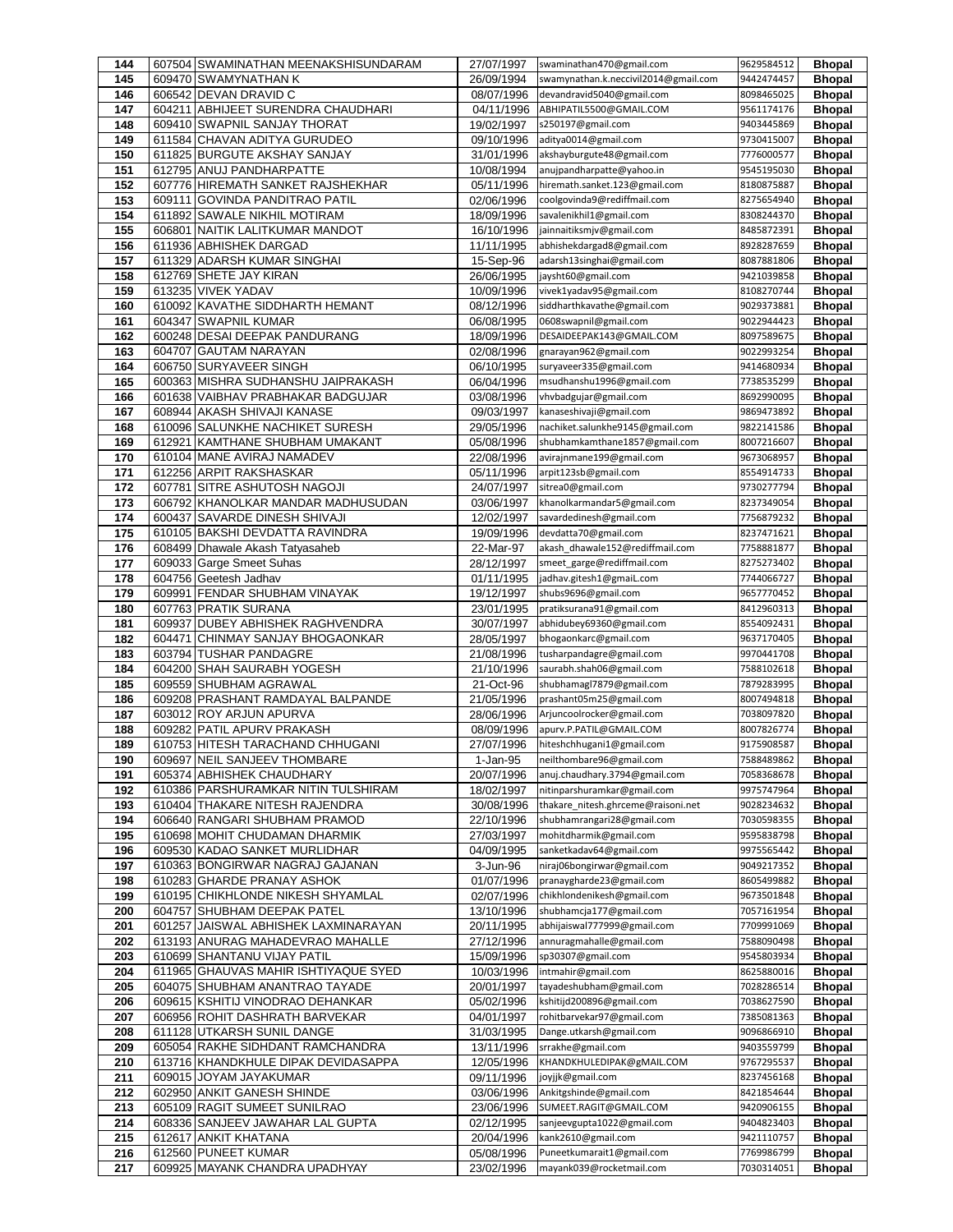| 218        |        | 607916 BHAVIN KUMAR                  | 03/06/1996               | bhavinkumar625@gmail.com          | 8007062353 | <b>Bhopal</b> |
|------------|--------|--------------------------------------|--------------------------|-----------------------------------|------------|---------------|
| 219        |        | 601176 KARAN SINGH                   | 20/06/1997               | singhnarak@gmail.com              | 7769967149 | <b>Bhopal</b> |
| 220        |        | 608562 LAKSHMI NARAYAN PANDEY        | 24/04/1996               | lakshminarayan2015@gmail.com      | 7798823183 | <b>Bhopal</b> |
| 221        |        | 601410 AVIJEET PANDEY                | 16/09/1995               | AVIJEETPANDEY1@GMAIL.COM          | 7030309646 | <b>Bhopal</b> |
| 222        |        | 606716 DEEPAK KUMAR SHARMA           | 10/04/1996               | mignolet1234567@gmail.com         | 7875264062 | <b>Bhopal</b> |
| 223        |        | 607162 SHUBHAM TRIPATHI              | 05/09/1996               | shubham.rey@gmail.com             | 7769987239 | <b>Bhopal</b> |
| 224        |        | 608445 PAWAN KUMAR                   | 09/01/1996               | PAWAN161096@GMAIL.COM             | 9637916025 | <b>Bhopal</b> |
| 225        |        | 605685 MANINDER KUMAR PUNIA          | 04/06/1997               | maninderkumar.02@gmail.com        | 7030308053 | <b>Bhopal</b> |
|            |        |                                      |                          |                                   | 9765756216 |               |
| 226        |        | 604920 AJIT KUMAR PANDIT             | 26/06/1996               | ajitk9304@gmail.com               |            | <b>Bhopal</b> |
| 227        |        | 612615 BHUPENDRA SINGH GADWAL        | 27-Jul-96                | bhupendragadwal@gmail.com         | 7769976739 | <b>Bhopal</b> |
| 228        |        | 607181 RAKESH KUMAR PATHAK           | 05/12/1995               | 423rkpathak@gmail.com             | 7030315983 | <b>Bhopal</b> |
| 229        |        | 612422 SHUBHAM KUMAR MISHRA          | 28/09/96                 | shubhammishrakv2@gmail.com        | 7507353705 | <b>Bhopal</b> |
| 230        |        | 606058 AMIT SINGH BHADORIA           | 01/11/1995               | amitbhadoria_14732@aitpune.edu.in | 7769942483 | <b>Bhopal</b> |
| 231        | 609761 | <b>TARUN BAGHMAR</b>                 | 28/11/1995               | tarunb167@gmail.com               | 7798433607 | <b>Bhopal</b> |
| 232        |        | 600795 AVINASH KUMAR                 | 30/06/1995               | gupta.avinash42@yahoo.com         | 7066538337 | <b>Bhopal</b> |
| 233        |        | 607398 RAJESH SINGH VISHNOI          | 15/06/1995               | rajeshsingh.rsv@gmail.com         | 9168792124 | <b>Bhopal</b> |
| 234        |        | 608430 RAHUL PRAKASH MALI            | 28/02/1997               | rahulmali6465@gmail.com           | 9766326465 | <b>Bhopal</b> |
| 235        |        | 607666 NIKHIL THAKUR                 | 20/09/1996               | THAKURNIKHI@GMAIL.COM             | 7030314468 | <b>Bhopal</b> |
| 236        |        | 606088 VINAY KUMAR LOHAN             | 19/03/1996               | kumarvinaylohan@gmail.com         | 7769941580 | <b>Bhopal</b> |
| 237        |        | 604101 NITESH KUMAR TIWARI           | 31/01/1996               | niteesh555786@gmail.com           | 7264849909 | <b>Bhopal</b> |
| 238        |        | 609622 SHUBHAM SHARMA                | 20/08/1996               | mpsshubham@gmail.com              | 7875271938 | <b>Bhopal</b> |
| 239        |        | 601243 AMAN DUBEY                    | 20/03/1996               | aman9dubey@gmail.com              | 9545048258 | <b>Bhopal</b> |
| 240        |        | 612634 SHUBHAM DEY                   | 15/08/1996               | shubham9dey@gmail.com             | 7769941821 | <b>Bhopal</b> |
| 241        |        | 606473 YOGESH CHAUDHARY              | 07/12/1995               | yogesh.chaudhary95@gmail.com      | 7798799682 | <b>Bhopal</b> |
| 242        | 607201 | <b>VISHWAJEET KUMAR</b>              | 30/01/1997               | vishwajeetk.97@gmail.com          | 8083880715 | <b>Bhopal</b> |
| 243        |        | 606064 KUNAL SHARMA                  | 26/07/1995               | kunal.sharma2684@gmail.com        | 7798797452 | <b>Bhopal</b> |
| 244        |        | 605721 ASHOK KUMAR CHAUHAN           | 01/01/1996               | chauhan.ashok1196@gmail.com       | 9765110272 | <b>Bhopal</b> |
| 245        |        | 611377 DEEPAK SINGH                  | 25-Oct-98                | deepaksinghshakya90@gmail.com     | 8446414289 | <b>Bhopal</b> |
| 246        |        | 607704 MOHITE SAURABH SANJAY         | 15/12/1996               | saurabh151996@hotmail.com         | 7588167174 | <b>Bhopal</b> |
| 247        |        | 604933 ALOK KUMAR SRIVASTAVA         | 18/09/1996               |                                   | 7276715830 | <b>Bhopal</b> |
|            |        | 607438 ANKIT SURENDRA SHENDE         |                          | aksbeg9d@gmail.com                |            |               |
| 248        |        |                                      | 18/02/1995               | ankit91underworlddon@gmail.com    | 7028265837 | <b>Bhopal</b> |
| 249        |        | 609442 BORSE ISHWAR SURESH           | 26/07/1996               | borseishwar313@gmail.com          | 7744894565 | <b>Bhopal</b> |
| 250        |        | 601461 MADHAV BHARDWAJ               | 17/06/1997               | pks munesh@yahoo.com              | 9823618288 | <b>Bhopal</b> |
| 251        |        | 601289 ANJEET SINGH                  | 20/11/1995               | manhas866@gmail.com               | 7249189417 | <b>Bhopal</b> |
| 252        |        | 606462 BORSE RAHUL VITTHAL           | 20/04/1997               | rahulborse97@gmail.com            | 9689543868 | <b>Bhopal</b> |
| 253        |        | 600826 PATIL HIMANSHU SARANG         | 13/08/1996               | himanshupatil911@gmail.com        | 9921871110 | <b>Bhopal</b> |
| 254        |        | 608612 AMOL DATTATRAY SANGAR         | 08/12/1995               | amolsangar@yahoo.in               | 9004886750 | <b>Bhopal</b> |
| 255        |        | 600059 NAIK KEDAR DNYANESHWAR        | 06/12/1996               | kedarnaik103@gmail.com            | 8237819434 | <b>Bhopal</b> |
| 256        |        | 600013 NIKAM ABHISHEK MANSING        | 13/04/1996               | abhisheknikam18@gmail.com         | 9168089179 | <b>Bhopal</b> |
| 257        |        | 602121 VAIBHAV DNYANESHWAR GADWALE   | 03/06/1996               | gadwalev@gmail.com                | 9561522666 | <b>Bhopal</b> |
| 258        |        | 608631 KARAN SAMPAT KUMBHAR          | 09/10/1995               | karankumbhar1211@gmail.com        | 9765794937 | <b>Bhopal</b> |
| 259        |        | 600159 MORE MAYUR SANJAY             | 10/07/1997               | mayurmore706@gmail.com            | 7507658694 | <b>Bhopal</b> |
| 260        |        | 605633 SHIV KUMAR                    | 17/02/1997               | kumars1702@gmail.com              | 8698264866 | <b>Bhopal</b> |
| 261        |        | 609811 KHEDEKAR SUSHANT DADASAHEB    | 21/08/1994               | khedekarsushant234@gmail.com      | 7875862379 | <b>Bhopal</b> |
| 262        |        | 607129 PATIL YATISH VISHWAS          | 07/01/1997               | yatespat35@gmail.com              | 8275236224 | <b>Bhopal</b> |
| 263        |        | 603599 SHIVAM KUMAR                  | 15/12/1996               | shivam.kumar@sitpune.edu.in       | 7767097480 | <b>Bhopal</b> |
| 264        |        | 601764 MOHIT YADAV                   | 05/11/1996               | mohityadav766@gmail.com           | 9960589771 | <b>Bhopal</b> |
| 265        |        | 609385 JAI LOHANI                    | 31/01/1996               | jailohani@gmail.com               | 9604688177 | <b>Bhopal</b> |
| 266        |        | 602808 DIPANSHU NAGPAL               | 01/02/1997               | work.dipanshu@gmail.com           | 7774956562 | <b>Bhopal</b> |
| 267        |        | 605253 ANKUR JANGRA                  | 11/02/1997               | jangra.ankur@gmail.com            | 9168826469 | <b>Bhopal</b> |
| 268        |        | 601542 ANKIT GARAI                   | 05/04/1996               | ankit.garai.5496@gmail.com        | 8928960989 | <b>Bhopal</b> |
| 269        |        | 609215 HARSH SAINI                   | 20/06/1995               | harsh.saini.hs.hs@gmail.com       | 8734843133 | <b>Bhopal</b> |
| 270        |        | 607127 ANKIT KUMAR YADAV             | 02/11/1996               | ankityadav1928@gmail.com          | 9904593785 | <b>Bhopal</b> |
| 271        |        | 607988 TRIVEDI DHRUV UMESHKUMAR      | 24/05/1997               | dhrumi20@yahoo.co.in              | 9824802459 | <b>Bhopal</b> |
| 272        |        | 609249 ROHIT PANDEY                  | 17/03/1997               | pandeyrohiit@gmail.com            | 9548138387 | <b>Bhopal</b> |
| 273        |        | 601562 KHARE KESHAV                  | 01/11/1996               | kkeshavkhare@gmail.com            | 8511553534 | <b>Bhopal</b> |
| 274        |        | 600396 R HIMANSHU                    | 14/12/1995               | rhshimanshu95@gmail.com           | 8469796205 | <b>Bhopal</b> |
| 275        |        | 600003 SHUBHAM SINGH BHADAURIYA      | 01/06/1996               | SSBHADAURIYA001@GMAIL.COM         | 7405524395 | <b>Bhopal</b> |
| 276        |        | 607236 PREMJI PARMAR                 | 21/07/1996               | premji5181@gmail.com              | 9638770683 | <b>Bhopal</b> |
| 277        |        | 606809 YASHRAJ GALORIYA              | 02/02/1997               | yashrajgaloriya@gmail.com         | 8460289771 | <b>Bhopal</b> |
| 278        |        | 607442 KEVAL DINESHKUMAR MISHRA      | 08/09/1996               | k8.mishra@gmail.com               | 7874467883 | <b>Bhopal</b> |
| 279        |        | 607464 ABHILASH KUMAR                | 29/01/1997               | coolabhilashkumar@gmail.com       | 9408278619 | <b>Bhopal</b> |
| 280        |        | 609386 AMAN SINGH                    | 23/08/1996               | rajputaman101@gmail.com           | 7698546086 | <b>Bhopal</b> |
| 281        |        | 604755 JADAV NIKUNJ                  | 18/09/1996               | jadavnikunj1996@gmail.com         | 7567051853 | <b>Bhopal</b> |
|            |        | 612243 SONAWANE HARSHAL BALASAHEB    |                          | sonawanehb@rediffmail.com         | 9890360489 |               |
| 282<br>283 |        | 612476 HARSHAL RAJENDRA CHAUDHARI    | 25/03/1997<br>14/09/1996 | Harshalchaudhari9@gmail.com       | 8600884485 | <b>Bhopal</b> |
| 284        |        | 601628 SONAK SHARMA                  | 02/08/1998               | sonaksharma98@gmail.com           | 9427322046 | <b>Bhopal</b> |
|            |        |                                      |                          |                                   |            | <b>Bhopal</b> |
| 285        | 613551 | <b>RAJAN SHARMA</b>                  | 21/08/1996               | rajansharma9697@gmail.com         | 7567377093 | <b>Bhopal</b> |
| 286        |        | 602739 SHIVAM KUMAR                  | 26/12/1995               | shivamkumarchs@gmail.com          | 7043363568 | <b>Bhopal</b> |
| 287        |        | 605816 SUNNY KUMAR SINGH             | 01/03/1996               | sunny786448@gmail.com             | 8460519704 | <b>Bhopal</b> |
| 288        |        | 600232 SHAILESH SINGH                | 24/08/1995               | sailesh.singh9327@gmail.com       | 8758864633 | <b>Bhopal</b> |
| 289        |        | 600178 KARANDEEP SUKHBIRSINGH DAHIYA | 23/04/1996               | KARAN.DAHIYA96@GMAIL.COM          | 9624698806 | <b>Bhopal</b> |
| 290        |        | 607745 MISHRA SURAJ VIMLESH KUMAR    | 03/11/1995               | surajmishra447@gmail.com          | 9558344249 | <b>Bhopal</b> |
| 291        |        | 605817 SUVAM BEHERA                  | 25/04/1995               | suvam.behera25@yahoo.com          | 7801834577 | <b>Bhopal</b> |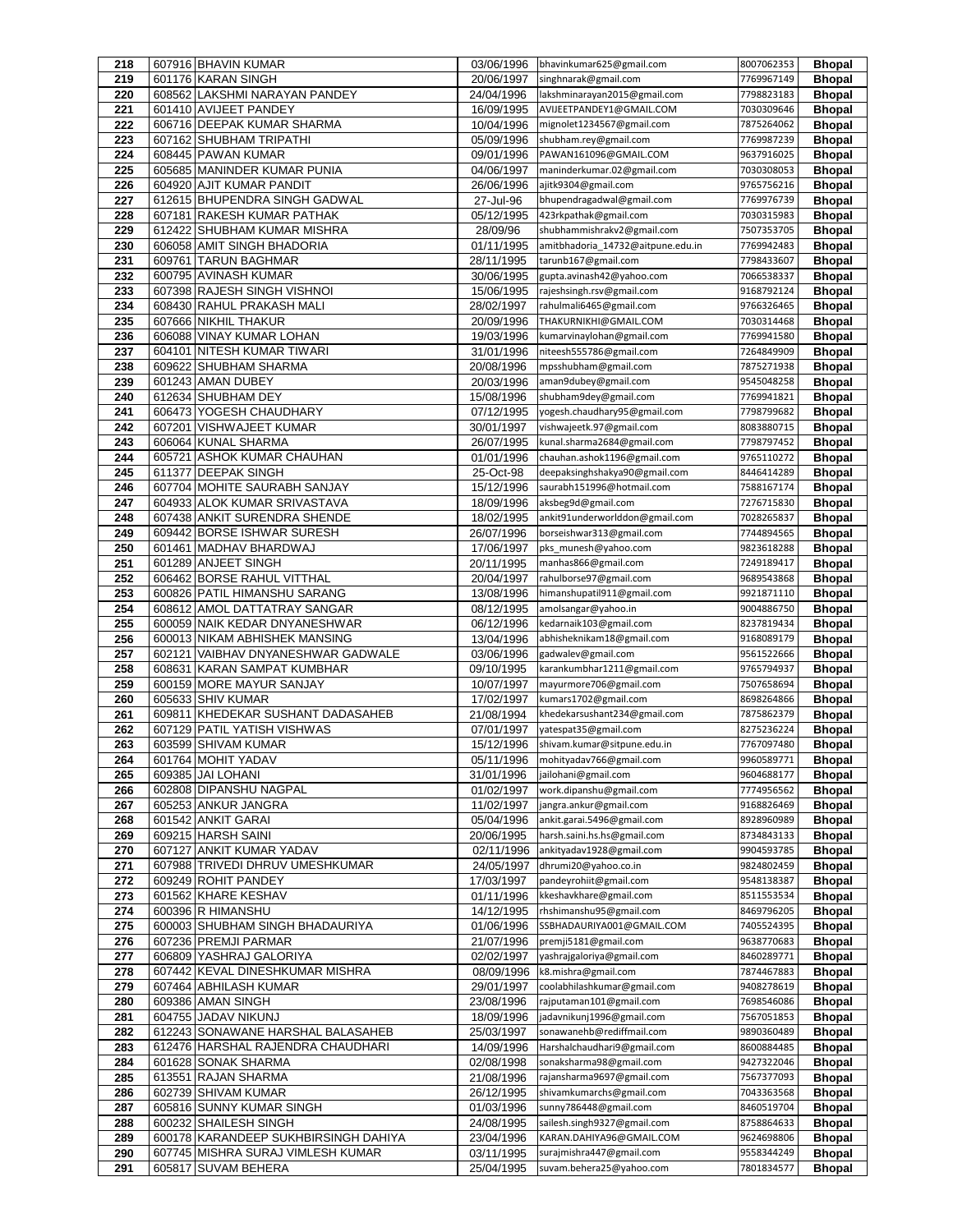| 292 | 600211 SAURAV SINGH           | 15/06/1996 | sauravsingh41096@gmail.com         | 9979648862 | <b>Bhopal</b> |
|-----|-------------------------------|------------|------------------------------------|------------|---------------|
| 293 | 606858 KUMAR SHUBHAM          | 28/03/1997 | kshubhama28@gmail.com              | 7359300189 | <b>Bhopal</b> |
| 294 | 603900 VINAY AVANI            | 14/07/1996 | vinnyavani@gmail.com               | 9909642454 | <b>Bhopal</b> |
| 295 | 612677 Tarun Bhatt            | 28/08/1995 | tarunbhatt.1995@gmail.com          | 8806212660 | <b>Bhopal</b> |
| 296 | 613110 Tom Thomson Thomas     | 02/03/1997 | tomthomas96star@gmail.com          | 7057461960 | <b>Bhopal</b> |
| 297 | 608254 Durgesh Kumar          | 31/10/1997 | durgeshkumarrajput@gmail.com       | 7725901052 | <b>Bhopal</b> |
| 298 | 612470 Pankaj Yadav           | 31/12/1996 | raopankajyadav007@gmail.com        | 7726019290 | <b>Bhopal</b> |
| 299 | 604802 Devendra Thapa         | 3-Apr-95   | btechme14.devendra@poornima.edu.in | 8058512108 | <b>Bhopal</b> |
| 300 | 608642 Vishnu Singh Rajawat   | 12/11/1995 | vishnurajawat39777@gmail.com       | 9549999010 | <b>Bhopal</b> |
| 301 | 607929 Sachin Chaturvedi      | 14-Jul-96  | sacwillrocku@gmail.com             | 8302952426 | <b>Bhopal</b> |
| 302 | 606208 Deepak Nagda           | 6-Jul-96   | DPKNAGDA@GMAIL.COM                 | 9680099397 | <b>Bhopal</b> |
| 303 | 610621 Shubham Parashar       | 11/07/1996 | shubhampq177@gmail.com             | 8696101990 | <b>Bhopal</b> |
| 304 | 607381 Rahul Menaria          | 9-Feb-98   | menariar1@gmail.com                | 9571887225 | <b>Bhopal</b> |
| 305 | 608396 Utkarsh Mehta          | 21/07/1996 | UMEHTA1994@GMAIL.COM               | 7737503738 | <b>Bhopal</b> |
| 306 | 604344 Rajat Sharma           | 20-Sep-95  | RAJAT.COMMANDS@GMAIL.COM           | 9982404623 | <b>Bhopal</b> |
| 307 | 604349 Shankar Lal Saini      | 1-Jan-96   | shankarsaini56@gmail.com           | 9602857720 | <b>Bhopal</b> |
| 308 | 607178 Sanjeev Raipuriya      | 22-Jan-97  | raipuriyasanjeev@gmail.com         | 8560951611 | <b>Bhopal</b> |
| 309 | 602669 Pawan Parihar          | 14-Sep-96  | pawan.14jics064@jietjodhpur.ac.in  | 8769873089 | <b>Bhopal</b> |
| 310 | 604456 Manjul Mohan           | 5-Mar-97   | manjulmohan582@gmail.com           | 8290938504 | <b>Bhopal</b> |
| 311 | 604374 Ashis Kumar Mishra     | 5-Jul-96   | ashishkumarmishra0505@gmail.com    | 7087042240 | <b>Bhopal</b> |
| 312 | 609148 Vishvendra PratapSingh | 30/03/1996 | VISH6869@GMAIL.COM                 | 9950263093 | <b>Bhopal</b> |
| 313 | 609953 Sahdev Singh           | 07/10/1996 | rathoresahdev8@gmail.com           | 7023423389 | <b>Bhopal</b> |
| 314 | 609306 Shantanu Srivastava    | 15/02/1997 | rkshannn@gmail.com                 | 9783897558 | <b>Bhopal</b> |
| 315 | 611374 Sameer                 | 25/08/1996 | sameer.aisec@gmail.com             | 7568896471 | <b>Bhopal</b> |
| 316 | 612042 Aman Sachdeva          | 21/03/1996 | amansachdeva795@gmail.com          | 7073181041 | <b>Bhopal</b> |
| 317 | 604320 Vikram Singh Solanki   | 19-Aug-95  | vkis777@gmail.com                  | 8003722124 | <b>Bhopal</b> |
| 318 | 603134 Ishwar Singh Bhaskar   | 8-Nov-96   | ishwarbhaskar1996@gmail.com        | 8239319865 | <b>Bhopal</b> |
| 319 | 608230 Sanjay Kharra          | 20-May-95  | SANJAYKHARRA1@GMAIL.COM            | 8432790308 | <b>Bhopal</b> |
| 320 | 606233 Chetan Singh           | 16-Aug-97  | chetanchouhan290@gmail.com         | 7689937364 | <b>Bhopal</b> |
| 321 | 602998 Sarvesh Doliya         | 10-Oct-96  | sarveshdadhich45@gmail.com         | 9928861449 | <b>Bhopal</b> |
| 322 | 610927 Rishabh Dev Chulet     | 10/10/1996 | rishchulet619@gmail.com            | 8560041443 | <b>Bhopal</b> |
| 323 | 611902 ABHISHEK JAIN          | 25/11/1996 | Abhishek.abhishek.jain1@gmail.com  | 7054722330 | Allahabad     |
| 324 | 609830 EKLABYA BAGHEL         | 22/08/1997 | eklabyasinghbaghel@gmail.com       | 9706101079 | Allahabad     |
| 325 | 607481 KUMAR NALINAKSH        | 21/12/1995 | kumarnalinaksh21@gmail.com         | 9452940509 | Allahabad     |
| 326 | 600111 VIKRANTA               | 13/11/1996 | v1kr0nt0@gmail.com                 | 9634000684 | Allahabad     |
| 327 | 602521 MANOJ KUMAR            | 08/09/1997 | manojkuma.62@gmail.com             | 9639705570 | Allahabad     |
| 328 | 605689 ARCHIT SHARMA          | 29/07/1996 | architshrm11@gmail.com             | 7376070171 | Allahabad     |
| 329 | 600245 YATHARTH SAH           | 03/02/1997 | yatharth.sah@gmail.com             | 8476897800 | Allahabad     |
| 330 | 608550 ANCHAL JAKHMOLA        | 22/02/1997 | anchaljakhmola50@gmail.com         | 7352629549 | Allahabad     |
| 331 | 611043 AYUSH GUPTA            | 04/11/1996 | ayushguptabt@gmail.com             | 9997403040 | Allahabad     |
| 332 | 610938 ASHISH SHARMA          | 18/06/1997 | aashishpandit457@gmail.com         | 8439264639 | Allahabad     |
| 333 | 607033 YUGAL BHATT            | 06/08/1996 | yugal46007@gmail.com               | 7579213619 | Allahabad     |
| 334 | 602674 ROHAN RAWAT            | 26/06/1996 | rohanrawat3194@gmail.com           | 9917054789 | Allahabad     |
| 335 | 603071 DIPANSHU PANT          | 17/11/1996 | dipanshu323@gmail.com              | 9808421845 | Allahabad     |
| 336 | 603166 SHIV RAJ SINGH         | 15/08/1997 | SHIVRAJ.SINGH04@yahoo.in           | 9557625868 | Allahabad     |
| 337 | 603227 SACHIN KASHNYAL        | 21/11/1996 | sachinkashnyal@gmail.com           | 9568623869 | Allahabad     |
| 338 | 603908  TARUN SINGH RAWAT     | 22/08/1996 | Rawattarun96@rediffmail.com        | 7895146939 | Allahabad     |
| 339 | 607061 ARVIND KUMAR GAUTAM    | 22/06/1995 | GAUTAMARVIND97@GMAIL.COM           | 7060939837 | Allahabad     |
| 340 | 607365 NITIN MITTAL           | 17/07/1996 | nitinmittal177@rediffmail.com      | 9997543606 | Allahabad     |
| 341 | 609023 SANDESH JUNG CHHETRI   | 15/06/1996 | sandeshjung21@gmail.com            | 7060328935 | Allahabad     |
| 342 | 611148 ARPIT SRIVASTAVA       | 01/07/1997 | arpit9840@gmail.com                | 9045663138 | Allahabad     |
| 343 | 612195 VIPUL SRIVASTAVA       | 19/11/1996 | bittusrivastava1994@gmail.com      | 9536728691 | Allahabad     |
| 344 | 612255 UMANG SAXENA           | 28/08/1996 | umangsaxena111@gmail.com           | 8791214555 | Allahabad     |
| 345 | 612856 SHIVAM KUMAR RUNGTA    | 02/05/1996 | rungtashivam1208@gmail.com         | 9456350997 | Allahabad     |
| 346 | 613004 MAYANK SATI            | 23/02/1997 | mayankhld@gmail.com                | 9759465692 | Allahabad     |
| 347 | 612179 PRANJAL PANWAR         | 03/12/1996 | pranjalpanwarpp.28@gmail.com       | 8439435627 | Allahabad     |
| 348 | 603184 ISHU ROHILLA           | 24/03/1997 | rohilla.ishu24@gmail.com           | 7351633826 | Allahabad     |
| 349 | 603994 ASHISH SONI            | 28/03/1996 | ashish.soni2803@gmail.com          | 7895508394 | Allahabad     |
| 350 | 605163 RISHABH THAPLIYAL      | 30/09/1996 | Rishabhthapliyal123@gmail.com      | 8193838871 | Allahabad     |
| 351 | 605794 SUNNY KUMAR SINGH      | 25/08/1996 | Jetsunny25@gmail.com               | 8769416461 | Allahabad     |
| 352 | 611862 ABHISHEK SRIVASTAVA    | 06/06/1996 | abhiincredible.24@gmail.com        | 7060471932 | Allahabad     |
| 353 | 611844 PRASHANT TRIPATHI      | 24/10/1996 | prashant.tripathi389@gmail.com     | 8052888154 | Allahabad     |
| 354 | 600237 SHASHANK SHARMA        | 09/11/1996 | ss091196@gmail.com                 | 7060324722 | Allahabad     |
| 355 | 603247 AMBUJ SHARMA           | 09/02/1996 | ambuj5948944@gmail.com             | 9005948944 | Allahabad     |
| 356 | 603507 DIVYARAJ SINGH BHATI   | 26/04/1995 | DIVYARAJSINGHBHATI@gmail.com       | 9557333139 | Allahabad     |
| 357 | 603796 REVANT PANDE           | 02/01/1996 | revantpande.v8@gmail.com           | 7830944486 | Allahabad     |
| 358 | 604250 AKASHDEEP SHARMA       | 09/03/1996 | bigbuoy.akash@gmail.com            | 9719211593 | Allahabad     |
| 359 | 604538 AMAN SINGHAL           | 25/10/1995 | aman95singhal@gmail.com            | 8006118787 | Allahabad     |
| 360 | 604551 SASHIKANT TIWARI       | 06/11/1996 | sashikant0611@gmail.com            | 7536036009 | Allahabad     |
| 361 | 606918 AMAN BHATT             | 20/05/1995 | AMAN1995.bhatt@gmail.com           | 9950602792 | Allahabad     |
| 362 | 606990 AYUSH AGRAHARI         | 23/05/1995 | Ayush.agrahari@gmail.com           | 7351394398 | Allahabad     |
| 363 | 611019 SANIDHYA GUPTA         | 27/12/1995 | sanidhyaguptarvp@gmail.com         | 9548700084 | Allahabad     |
| 364 | 612668 RAJEEV SAREEN          | 20/07/1995 | rajeev.sareen111@gmail.com         | 8146823541 | Allahabad     |
| 365 | 612689 DIVAM GUPTA            | 28/09/1995 | divamgupta1997@gmail.com           | 9675600131 | Allahabad     |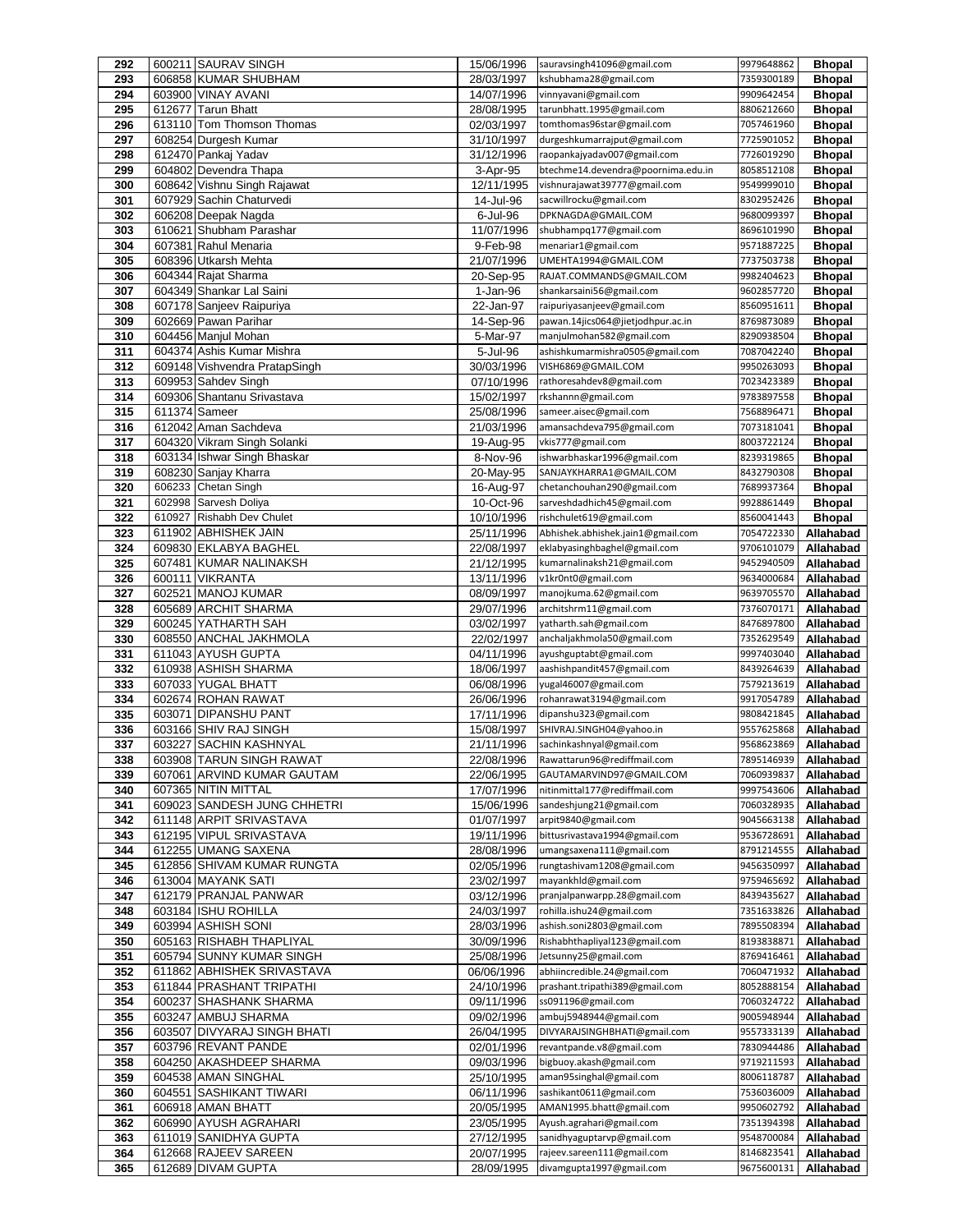| 366        |        | 608673 PIYUSH KHANKA                               | 22/08/1995               | piyush.khanka11552@gmail.com                          | 7895498001               | Allahabad              |
|------------|--------|----------------------------------------------------|--------------------------|-------------------------------------------------------|--------------------------|------------------------|
| 367        |        | 608710 HITESH PANT                                 | 30/10/1996               | HITESHPANT1996@GMAIL.COM                              | 9917464765               | Allahabad              |
| 368        |        | 608768 AKSHAY LAKHERWAL                            | 25/03/1996               | lakherwalakshay@gmail.com                             | 9760558376               | Allahabad              |
| 369        |        | 608886 ANKIT DHAMI                                 | 15/10/1995               | asd12feb@gmail.com                                    | 9410741403               | Allahabad              |
| 370        | 608891 | <b>SYED ABBAS AARISH</b>                           | 12/07/1996               | syedabbas.uni@gmail.com                               | 7060328761               | Allahabad              |
| 371        |        | 608908 PRAKASH SINGH RAWAT                         | 26/10/1997               | prkshrwt24@gmail.com                                  | 7895936435               | Allahabad              |
| 372<br>373 |        | 608921 KUMAR VIVEK<br>612099 VASU POKHRIYAL        | 28/11/1996               | VIVEK89799@GMAIL.COM<br>pokhriyalvasu05@gmail.com     | 8979926131<br>8958507636 | Allahabad              |
| 374        |        | 611900 SAURABH SHARMA                              | 09/05/1995<br>15/11/1996 | srbhshrm380@gmail.com                                 | 9557615157               | Allahabad<br>Allahabad |
| 375        |        | 606177 MAHIPAL SINGH SHEKHAWAT                     | 01/06/1995               | mahipalsinghshekhawat2424@gmail.com                   | 7037547753               | Allahabad              |
| 376        |        | 609967 YASHWANT SINGH CHAUHAN                      | 19/11/1997               | yash2012.yc@gmail.com                                 | 7895266676               | Allahabad              |
| 377        |        | 606360 AKANSH JOSHI                                | 16/11/1995               | joshiakansh123@gmail.com                              | 9634572482               | Allahabad              |
| 378        |        | 610009 VAIBHAV BHANDARI                            | 20/04/1996               | vaibhav.vibhz17@gmail.com                             | 7351062345               | Allahabad              |
| 379        |        | 600692 ADITYA GAUR                                 | 05/03/1996               | Gauradi55@gmail.com                                   | 8954892586               | Allahabad              |
| 380        |        | 606455 NEELESH BHAKT                               | 04/11/1995               | NEELESH.BHAKT1@GMAIL.COM                              | 7409947582               | Allahabad              |
| 381        |        | 606492 PANKAJ JOSHI                                | 28/07/1996               | isotarpj007@gmail.com                                 | 8439725450               | Allahabad              |
| 382        |        | 607368 YOGENDRA BOHARA                             | 04/06/1996               | yogendra.bohara03@gmail.com                           | 9012784728               | Allahabad              |
| 383        |        | 607857 PRANJAL MAJUMDAR                            | 24/08/1995               | pranjal.majumdar1@gmail.com                           | 9045110924               | Allahabad              |
| 384        |        | 608778 MADHUR GAUTAM                               | 23/12/1996               | madhur.gautam11@gmail.com                             | 8126069865               | Allahabad              |
| 385        |        | 608957 MOHAMMAD NADEEM                             | 08/08/1996               | mohd.nadeem1.mn@gmail.com                             | 9758859653               | Allahabad              |
| 386        |        | 609634 SHIRAZ HUSSAIN SIDDIQUI                     | 22/07/1996               | shirazhussain789@gmail.com                            | 8439394860               | Allahabad              |
| 387        |        | 611693 PRADEEP RAWAT                               | 11/09/1995               | pradeeprawat630@gmail.com                             | 9012285567               | Allahabad              |
| 388        |        | 600968 MANOJ SINGH BOHRA                           | 01/04/1998               | msbohra1@gmail.com                                    | 8266963436               | Allahabad              |
| 389        |        | 607455 ATUL KORANGA                                | 31/05/1997               | tanujkoranga@gmail.com                                | 7895566626               | Allahabad              |
| 390        |        | 612925 ADITYA KUMAR SINHA                          | 28/08/1996               | adityasinha61@gmail.com                               | 9012677806               | Allahabad              |
| 391        |        | 612630 SAURABH KUMAR                               | 22/02/1996               | sk35998@gmail.com                                     | 9012679302               | Allahabad              |
| 392        |        | 606677 SHUBHANKAR                                  | 21/04/1996               | Shivshubhankarshiv@gmail.com                          | 7060120846               | Allahabad              |
| 393<br>394 |        | 612115 NIKHIL KUMAR SHARMA<br>608523 MAYANK SHARMA | 05/01/1996<br>10/06/1996 | SHARMANIKHIL996@ICLOUD.COM<br>mayank.kartik@gmail.com | 8427678385               | Allahabad<br>Allahabad |
| 395        |        | 604410 ASHUTOSH                                    | 28/11/1995               | ashutosh.sharma2895@gmail.com                         | 7830615549<br>7042120281 | Allahabad              |
| 396        |        | 608520 AKSHAY SAHNI                                | 13-Mar-98                | akshay.kkrish@gmail.com                               | 8477021399               | Allahabad              |
| 397        |        | 608527 SIDHARTH GARG                               | 01/07/1995               | sidzgarg@gmail.com                                    | 7055059555               | Allahabad              |
| 398        |        | 609394 HEMANT DHOUNDIYAL                           | 20/12/1996               | dhoundiyalhemant@gmail.com                            | 9971118898               | Allahabad              |
| 399        |        | 611691 Mubassir Javed                              | 13/11/1996               | mubassir119@gmail.com                                 | 7503331224               | Allahabad              |
| 400        |        | 612433 Shivam Sharma                               | 16/09/1996               | shivamk2736@gmail.com                                 | 9716323067               | Allahabad              |
| 401        |        | 602324 Abhishek Yadav                              | 04/06/1996               | ABYADAV9697@GMAIL.COM                                 | 9540285601               | Allahabad              |
| 402        |        | 608627 Vivek Sajwan                                | 06/04/1996               | arunsajwan@gmail.com                                  | 9212724813               | Allahabad              |
| 403        | 603447 | Shubham Singh                                      | 19/08/1997               | shubhamsingh8654@gmail.com                            | 9650659101               | Allahabad              |
| 404        |        | 606187 Ankur Thakurala                             | 01/01/1997               | ANKURK7810@GMAIL.COM                                  | 9718504919               | Allahabad              |
| 405        | 606951 | Swapnil Shekhar                                    | 16/11/1996               | swapnilme123@gmail.com                                | 9465085221               | Allahabad              |
| 406        | 605417 | Shrikul Shrivastava                                | 26/05/1995               | SHRIKUL1995@GMAIL.COM                                 | 9407518047               | Allahabad              |
| 407        | 603861 | Rayan Iqbal Sheikh                                 | 03/04/1997               | rayaniqb321@gmail.com                                 | 9643716537               | Allahabad              |
| 408        | 605841 | Ankit Joshi                                        | 22/06/1997               | callmahendra.jtri@gmail.com                           | 9453266998               | Allahabad              |
| 409        |        | 603862 Ankit Kumar                                 | 01/10/1996               | luckyankit96@gmail.com                                | 8750723828               | Allahabad              |
| 410        |        | 603875 Kshitij Goyal                               | 27/11/1995               | Kshitijgoyal27@yahoo.co.in                            | 9530078008               | Allahabad              |
| 411        |        | 603681 Kumer Singh                                 | 18/12/1996               | p.rawat7500ks@gmail.com                               | 9015047959               | Allahabad              |
| 412        |        | 600832 Ankul Anand                                 | 13/11/1995               | ankul1395@gmail.com                                   | 8826548805<br>9717626662 | Allahabad              |
| 413        |        | 604338 Abhishek Sharma<br>605784 Aditya Masiwal    | 01/01/1996               | da112896@gmail.com<br>masiwaladitya@gmail.com         | 8826243128               | Allahabad              |
| 414<br>415 |        | 601683 Satinder Jeet Singh                         | 09/05/1996<br>29/09/1995 | ammyvirk995@gmail.com                                 | 9643708203               | Allahabad<br>Allahabad |
| 416        |        | 607861 Prabhat Kumar Shukla                        | 16/08/1996               | RAGINGDANTE16@Gmail.com                               | 9910443413               | Allahabad              |
| 417        |        | 612675 S Manish Yadav                              | 24/10/1994               | smanishyadav7@gmail.com                               | 9013786144               | Allahabad              |
| 418        |        | 605579 Dhirender Singh Negi                        | 26/04/1997               | neGIDHIRENDERSINGH@YAHOO.IN                           | 8377840727               | Allahabad              |
| 419        |        | 604204 Sushil Kumar Tiwari                         | 01/04/1997               | 9711723950sushil@gmail.com                            | 9711723950               | Allahabad              |
| 420        |        | 604167 Rishabh Bansal                              | 07/12/1996               | 96BANSAL.RISHABH@GMAIL.COM                            | 9711516227               | Allahabad              |
| 421        |        | 602473 Prashant Kumar                              | 21/09/1996               | prashantkumar96.in@gmail.com                          | 7827370585               | Allahabad              |
| 422        |        | 605228 Abhishek Kaushik                            | 12/09/1997               | abhishek.kaushik1209@gmail.com                        | 8802190572               | Allahabad              |
| 423        |        | 609354 Roushan Kumar Singh                         | 03/09/1995               | roushansingh0509@gmail.com                            | 8285044451               | Allahabad              |
| 424        |        | 607073 Akshay Agarwal                              | 14/08/1995               | akki.agarwal19@gmail.com                              | 7065311622               | Allahabad              |
| 425        |        | 607078 Piyush Dubey                                | 26/09/1996               | piyush2696@gmail.com                                  | 8802209000               | Allahabad              |
| 426        |        | 605696 Atul Yadav                                  | 13/09/1995               | yadav8959@gmail.com                                   | 9458284246               | Allahabad              |
| 427        |        | 608414 Kumar Mehul Bhushan                         | 14/12/1995               | mehulbhushan@gmail.com                                | 8285607803               | Allahabad              |
| 428        |        | 608530 Umakant Srivastava                          | 01/07/1997               | Kantking17@gmail.com                                  | 9716510432               | Allahabad              |
| 429        |        | 606298 Sidharth Kumar Verma                        | 22/02/1996               | sidharthverma7117526@gmail.com                        | 8285051792               | Allahabad              |
| 430        |        | 609482 Prateek Kumar Sharma                        | 5-Jul-96                 | sharmaboy0409@gmail.com                               | 9818416381               | Allahabad              |
| 431        |        | 607403 Shivam Garg                                 | 16/06/1996               | shivamgarg16june@gmail.com                            | 7417487417               | Allahabad              |
| 432        |        | 612024 Ankur Anurag                                | 21/01/1997               | ankuranurag2@gmail.com<br>AYUSH.14BIT1061@ABES.AC.IN  | 7531010330               | Allahabad              |
| 433<br>434 |        | 602367 Ayush Shukla<br>602237 Satish Kumar Beja    | 17/11/1995<br>10/06/1996 | satish10beja@gmail.com                                | 8882727958<br>9643144257 | Allahabad<br>Allahabad |
| 435        |        | 607477 Prashant Kumar Rana                         | 09/02/1997               | ranaprashant008@gmail.com                             | 7838163871               | Allahabad              |
| 436        | 606977 | Sparsh Babele                                      | 29/07/1996               | SPARSHBABELE3@GMAIL.COM                               | 9891850403               | Allahabad              |
| 437        |        | 608625 Prakhar Ranjan                              | 30/10/1996               | prakhar0697@gmail.com                                 | 8765748708               | Allahabad              |
| 438        |        | 607854 Nitin Sharma                                | 23/03/1997               | itsnitin07sharma@gmail.com                            | 8860101407               | Allahabad              |
| 439        |        | 608322 Ankush Chourasia                            | 17/03/1996               | ankushchourasia@hotmail.com                           | 8447661187               | Allahabad              |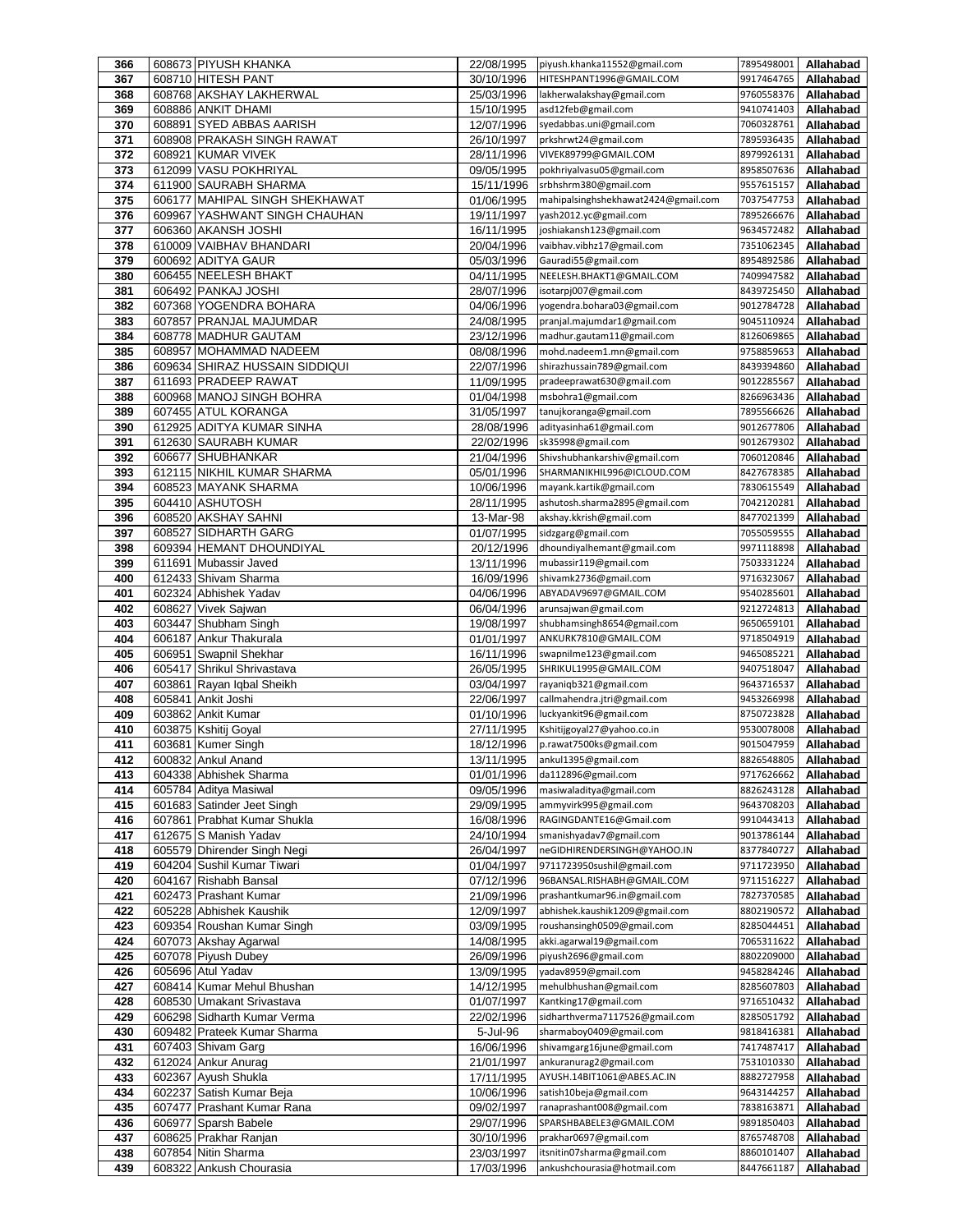| 440        |        | 609408 Puneet Shukla                                 | 21/01/1996               | PUNEETSHUKLA1902@GMAIL.COM                           | 9453622219               | Allahabad              |
|------------|--------|------------------------------------------------------|--------------------------|------------------------------------------------------|--------------------------|------------------------|
| 441        |        | 612176 Abhishek Dhyani                               | 22/10/1996               | akd.dhyani@gmail.com                                 | 8802804464               | Allahabad              |
| 442        |        | 610047 Nihal Yadav                                   | 1-Jul-97                 | nihalyadav533c@gmail.com                             | 9457161136               | Allahabad              |
| 443        |        | 610319 Ashish Chaudhary                              | 30/01/1997               | ashishchaudhary973@gmail.com                         | 8826983824               | Allahabad              |
| 444        |        | 610062 Ayush Srivastava                              | 09/07/1995               | ayush11.srivastava@gmail.com                         | 7571865576               | Allahabad              |
| 445        |        | 601475 Ayush Verma                                   | 28/08/1996               | av.ayush.verma6@gmail.com                            | 7376233822               | Allahabad              |
| 446        |        | 605522 Arpit Bhardwai                                | 29/03/1996               | hiarpitbhardwaj29@gmail.com                          | 7895353420               | Allahabad              |
| 447        |        | 601422 Mayank Vishnoi                                | 06/01/1998               | mayankvishnoimkg@hotmail.com                         | 8882522183               | Allahabad              |
| 448        |        | 606600 Rahul Gupta                                   | 04/07/1995               | grahulmrt4u@gmail.com                                | 8439102991               | Allahabad              |
| 449<br>450 |        | 609703 Shivam Mishra<br>604653 Naveen Kumar Sahlouat | 07/03/1997               | shivamdzoop@gmail.com<br>naveensahloth098@gmail.com  | 9411953097<br>9560042635 | Allahabad<br>Allahabad |
| 451        |        | 605923 Anuj Kumar Singh                              | 23/03/1997<br>01/04/1996 | anujad9531@gmail.com                                 | 9837265560               | Allahabad              |
| 452        |        | 603482 Manu Kaushik                                  | 08/01/1997               | MANUKAUSHIK97@GMAIL.COM                              | 9457495862               | Allahabad              |
| 453        |        | 608335 Akash Chhabra                                 | 10/08/1996               | akashtheakki95@gmail.com                             | 8005149851               | Allahabad              |
| 454        |        | 605973 Shreyansh Kashyap                             | 13/03/1997               | shreytyagi13@gmail.com                               | 8791610405               | Allahabad              |
| 455        |        | 606692 Sunny Srivastava                              | 14/04/1995               | sunny.1440165@kiet.edu                               | 9559564992               | Allahabad              |
| 456        |        | 601492 Harsh Pathak                                  | 04/04/1996               | HARSHPATHAK100@GMAIL.COM                             | 8285265898               | Allahabad              |
| 457        |        | 607525 Aayush Dubey                                  | 09/08/1995               | aayushdubeylm10@gmail.com                            | 9990904924               | Allahabad              |
| 458        |        | 602239 Navneet Singh Shekhawat                       | 10/06/1996               | NAVNEETSHEKHAWAT905@GMAIL.COM                        | 7417211742               | Allahabad              |
| 459        |        | 605085 Aadesh Punia                                  | 02/01/1996               | aadesh69919@gmail.com                                | 7534958068               | Allahabad              |
| 460        |        | 601981 Shivansh Dania                                | 14/12/1995               | shiv.dania@gmail.com                                 | 9914140790               | Allahabad              |
| 461        |        | 602490 Aniruddh Singh Chauhan                        | 12/09/1996               | asinghC14@GMAIL.COM                                  | 9414041096               | Allahabad              |
| 462        |        | 609864 Sharad Shukla                                 | 19/12/1995               | sharad12shukla@gmail.com                             | 8958006756               | Allahabad              |
| 463        |        | 600408 Siddanth Chopra                               | 02/11/1996               | AJITCHOPRA72@GMAIL.COM                               | 9818771401               | Allahabad              |
| 464        |        | 601788 Harsh Katoch                                  | 08/10/1996               | harshkatoch7@gmail.com                               | 7534958347               | Allahabad              |
| 465        |        | 608164 Aayushya Mudgal                               | 12/06/1996               | aayushyamudgal@gmail.com                             | 9468747639               | Allahabad              |
| 466        |        | 601756 Saranjeet Singh                               | 20/05/1996               | spsjohal95@gmail.com                                 | 9459273020               | Allahabad              |
| 467        |        | 607540 Divyanshu Pratap Singh                        | 21/08/1996               | pratap21081996@gmail.com                             | 9453658905               | Allahabad              |
| 468        |        | 612448 Aditya Sharma                                 | 24/12/1995               | aditya95nov@gmail.com                                | 8527027120               | Allahabad              |
| 469        |        | 611836 Karan Vohra                                   | 12/03/1996               | vohrakaran37@gmail.com                               | 9582705691               | Allahabad              |
| 470        |        | 600582 Ramendu Kumar                                 | 01/10/1995               | ramendu1@gmail.com                                   | 9716039914               | Allahabad              |
| 471        |        | 609724 Mrinal Jha                                    | 31/10/1995               | mjkop95@gmail.com                                    | 8527975039               | Allahabad              |
| 472        |        | 607567 Prakhar Kanchan                               | 15/11/1996               | prakhar.kanchan15@gmail.com                          | 8800997116               | Allahabad              |
| 473<br>474 |        | 605778 Pradhumna Kumar                               | 08/02/1996               | naveen08051996@gmail.com<br>singhkunal1599@gmail.com | 9559424956<br>8865993980 | Allahabad              |
| 475        |        | 603249 Kunal Kumar<br>612122 Ankit Tiwari            | 12/03/1997<br>27/03/1997 | ankit.tiwari.pro@gmail.com                           | 8265931501               | Allahabad<br>Allahabad |
| 476        |        | 606988 Utsav Anand                                   | 29/08/1996               | utsavanand2908@gmail.com                             | 8791526590               | Allahabad              |
| 477        |        | 600202 Piyush Panwar                                 | 18/07/1997               | piyushpanwar1000@gmail.com                           | 7500858410               | Allahabad              |
| 478        |        | 610261 Shivam Malhotra                               | 14/11/1996               | malhotrashivum@gmail.com                             | 8755897888               | Allahabad              |
| 479        |        | 607146 Shubham Kumar Agrahari                        | 12/05/1995               | shubham.hitm@gmail.com                               | 8004903799               | Allahabad              |
| 480        | 600791 | Ram Kumar Rana                                       | 16/02/1998               | ramkumar.rana9@gmail.com                             | 8273746706               | Allahabad              |
| 481        | 600772 | Sankalp Rai Bhalla                                   | 02/01/1996               | sankalp.r.bhalla@gmail.com                           | 9997980777               | Allahabad              |
| 482        |        | 602891 Kshitij Atharv                                | 09/10/1997               | katharv305@gmail.com                                 | 7249936820               | Allahabad              |
| 483        | 600997 | Anand Sharma                                         | 18/04/1996               | anand.hk1996@gmail.com                               | 9639461398               | Allahabad              |
| 484        | 609971 | Abhishek Singh                                       | 03/03/1997               | ashukiid@gmail.com                                   | 8791312323               | Allahabad              |
| 485        |        | 609381 Paras Gaur                                    | 1-Mar-96                 | pgonpc@gmail.com                                     | 9259571386               | Allahabad              |
| 486        |        | 605403 Bhanu Gautam                                  | 20/10/1996               | bhanugautam1996@gmail.com                            | 8979132113               | Allahabad              |
| 487        |        | 609199 Harsh Vardhan                                 | 12/06/1996               | thakurharsh21@gmail.com                              | 8430763668               | Allahabad              |
| 488        |        | 607849 Utkarsh Sharma                                | 05/11/1996               | UTKARSHUP475@GMAIL.COM                               | 7500356719               | Allahabad              |
| 489        |        | 607195 Danish Khan                                   | 10/10/1995               | danishkhan1095@gmail.com                             | 7607906913               | Allahabad              |
| 490        |        | 608071 Lakhan Kumar Singh                            | 20/10/1996               | LAKHANKUMARSINGH296@GMAIL.COM                        | 9568072340               | Allahabad              |
| 491        |        | 610373 Ashish Sharma                                 | 30/12/1996               | ashishsharma101213@gmail.com                         | 9058583375               | Allahabad              |
| 492        |        | 608884 Aman Sharma                                   | 21/07/1996               | amansharmaaman789@gmail.com                          | 9410636625               | Allahabad              |
| 493        |        | 602254 Siddhant Srivastava<br>612656 Rishav Jain     | 13/04/1995               | siddhant.srivastava1304@gmail.com                    | 9719410389               | Allahabad              |
| 494<br>495 |        | 607711 Abhishek Kumar Tripathi                       | 31/03/1996<br>27/06/1996 | rishav890@gmail.com<br>abhidude2711@gmail.com        | 9627045906<br>7052602761 | Allahabad<br>Allahabad |
| 496        |        | 610560 Neeraj Kumar Singh                            | 26/01/1996               | neerajkumarsingh72@gmail.com                         | 9565455218               | Allahabad              |
| 497        |        | 610568 Mayank Patel                                  | 02/04/1996               | mayankpatel4422@gmail.com                            | 9119694422               | Allahabad              |
| 498        |        | 612586 Vineet Kumar Pandey                           | 28/10/1996               | priyanshu814@gmail.com                               | 9792437247               | Allahabad              |
| 499        |        | 607727 Amrit Mani Upadhyay                           | 13/12/1995               | iasamrit@gmail.com                                   | 7054241955               | Allahabad              |
| 500        |        | 611779 Joshua M Singh                                | 15/11/1995               | joshuasingh522@gmail.com                             | 7052602054               | Allahabad              |
| 501        |        | 605280 Krishna Chandra Pandey                        | 09/06/1996               | KRISHPANDEY96@GMAIL.COM                              | 7376895376               | Allahabad              |
| 502        |        | 607411 Rahul Ojha                                    | 14/12/1994               | ROJHA368@GMAIL.COM                                   | 8543895404               | Allahabad              |
| 503        |        | 605424 Anmol Kumar Srivastava                        | 08/01/1997               | anmol.kumar590@gmail.com                             | 8934837156               | Allahabad              |
| 504        |        | 604515 Ayush Singh                                   | 10/10/1995               | ayushsingh2211@gmail.com                             | 7839314434               | Allahabad              |
| 505        |        | 606075 Mangesh Lokhande                              | 02/05/1996               | mangeshl.mnnit@gmail.com                             | 9565408957               | Allahabad              |
| 506        |        | 613775 Sudhanshu Dubey                               | 13/03/1997               | contactsudhanshudubey@gmail.com                      | 9415555367               | Allahabad              |
| 507        |        | 601417 Amaresh Kumar Singh                           | 01/08/1996               | Amaresh172@gmail.com                                 | 8953564297               | Allahabad              |
| 508        |        | 608511 Yogesh Singh                                  | 15/02/1997               | SINGH.yogesh424@gmail.com                            | 8052192261               | Allahabad              |
| 509        |        | 601206 Abhishek Singh Bhadauria                      | 15/08/1995               | abhadauria64@gmail.com                               | 9889094575               | Allahabad              |
| 510        |        | 604125 Bhanu Kumar                                   | 12/05/1995               | bhanu.cds@gmail.com                                  | 9161799908               | Allahabad              |
| 511        |        | 604854 Tanmay Singh                                  | 02/08/1996               | tanmay.ks876@gmail.com                               | 8449099702               | Allahabad              |
| 512        |        | 611418 Awnish Mishra                                 | 05/03/1996               | 4pankaji4@gmail.com                                  | 7785817275               | Allahabad              |
| 513        |        | 606747 Pankaj Choudhary                              | 09/08/1996               | pankaj.choudhary.gkp@gmail.com                       | 9648718799               | Allahabad              |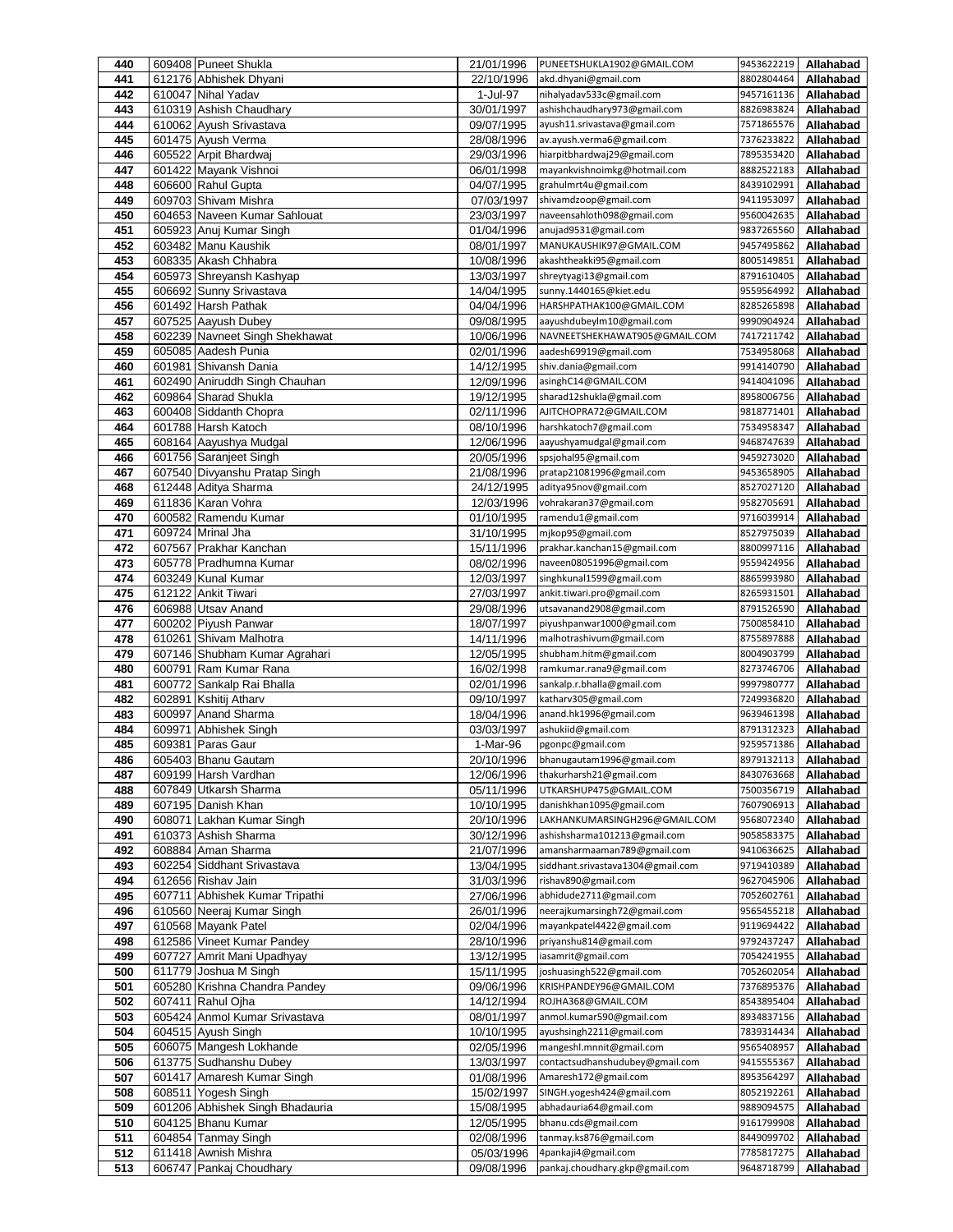| 514        |                | 607315 Akash Tripathi                                 | 30/11/1997               | At30111997@gmail.com                                | 8174953295               | Allahabad              |
|------------|----------------|-------------------------------------------------------|--------------------------|-----------------------------------------------------|--------------------------|------------------------|
| 515        |                | 608525 Deepak Chaudhary                               | 02/12/1997               | deepakias345@gmail.com                              | 8738040945               | Allahabad              |
| 516        |                | 611771 Sarvesh Kumar Upadhyay                         | 06/11/1996               | USARVESH7@GMAIL.COM                                 | 8896004549               | Allahabad              |
| 517        |                | 607393 Upendra Singh                                  | 05/04/1997               | veerupendrasingh@gmail.com                          | 9451817097               | Allahabad              |
| 518        |                | 613388 Aman Khanna                                    | 02/01/1996               | amankhanna017@rediffmail.com                        | 9696856947               | Allahabad              |
| 519        |                | 613703 Akash Mishra                                   | 11/01/1995               | akash9922mishra@gmail.com                           | 9935929922               | Allahabad              |
| 520        |                | 603426 Ashish Kumar Singh                             | 17/10/1996               | ashishkmrsingh17@gmail.com                          | 9889413961<br>9473929246 | Allahabad              |
| 521<br>522 |                | 601213 Divyanshu Mishra<br>610443 Vinamra Kumar Verma | 12/03/1995<br>19/03/1997 | div.rocks82@gmail.com<br>vinamrak07@gmail.com       | 8736970517               | Allahabad<br>Allahabad |
| 523        |                | 606122 Siddhant Tripathi                              | 21/12/1996               | siddhanttripathi54@Gmail.com                        | 9889575887               | Allahabad              |
| 524        |                | 603821 Sachin Singh                                   | 30/07/1996               | sachin.singh041@gmail.com                           | 9005013901               | Allahabad              |
| 525        |                | 601222 Harsh Srivastava                               | 03/10/1998               | harshsrivastava32@gmail.com                         | 9455324303               | Allahabad              |
| 526        |                | 609825 Satyam Baranwal                                | 21/08/1996               | satyamb381@gmail.com                                | 8423696984               | Allahabad              |
| 527        |                | 608878 Ajeet Baranwal                                 | 23/11/1995               | ajeet431996@gmail.com                               | 9621192993               | Allahabad              |
| 528        |                | 609785 Shiv Kumar                                     | 5-Jan-95                 | shivk6307@gmail.com                                 | 9695618073               | Allahabad              |
| 529        |                | 611703 Shubham Pandey                                 | 20/01/1997               | technomindsubham@gmail.com                          | 9005100701               | Allahabad              |
| 530        |                | 608048 Vivek Singh                                    | 25/03/1996               | itsvivek@iul.ac.in                                  | 8127952706               | Allahabad              |
| 531        |                | 610540 Vivek Bhushan Tiwari                           | 24/06/1996               | vivekbhushan26@gmail.com                            | 9120795127               | Allahabad              |
| 532        |                | 603246 Ashutosh Tiwari                                | 07/01/1996               | Ashutoshtripathi726@gmail.com                       | 8574044626               | Allahabad              |
| 533        |                | 612594 Anoj Kumar                                     | 19/03/1995               | ayanuj233@gmail.com                                 | 9058418787               | Allahabad              |
| 534        | 603567         | Govind PratapTomar                                    | 23/08/1995               | tgovind569@gmail.com                                | 7398557548               | Allahabad              |
| 535        |                | 609815 Tusher Das                                     | 11/05/1997               | tusherdas76@gmail.com                               | 8808081089               | Allahabad              |
| 536        |                | 609843 Shubham Singh Kushwaha                         | 21/09/1995               | shubham88855@gmail.com                              | 8445160395               | Allahabad              |
| 537        |                | 613752 Abhishek Verma                                 | 07/01/1996               | luckyv1796@gmail.com                                | 9455448991               | Allahabad              |
| 538        | 605702         | Utkarsh Kumar Sharma                                  | 10/01/1996               | utkarshkviim@gmail.com                              | 7607560850               | Allahabad              |
| 539        |                | 610484 Mohd Shahnawaz Khan                            | 08/03/1996               | khanshah@iul.ac.in                                  | 8896530305               | Allahabad              |
| 540        |                | 608800 Noor Alam                                      | 20/04/1996               | alamn@iul.ac.in                                     | 9026867747               | Allahabad              |
| 541        |                | 602108 Mayank Singh Chauhan                           | 14/10/1995               | mayank.singh1410@gmail.com                          | 8009001515               | Allahabad              |
| 542<br>543 |                | 613605 Namit Dwivedi<br>608378 Shubham Singh          | 09/12/1995               | namit.dwivedi.95@gmail.com<br>ss120636@gmail.com    | 9453255621               | Allahabad              |
| 544        |                | 604788 Alok Kulshrestha                               | 15/10/1995               | kulshresthalok99@gmail.com                          | 8418921142<br>7753060872 | Allahabad<br>Allahabad |
| 545        |                | 608666 SHUBHAM KUMAR                                  | 01/10/1996<br>18/04/1995 | aranjan813@gmail.com                                | 8521298976               | Allahabad              |
| 546        |                | 602284 MANISH RATNA                                   | 07/06/1995               | manishratna@hotmail.com                             | 9199508925               | Allahabad              |
| 547        | 612854 ANIKET  |                                                       | 04/03/1997               | aniketojha@yahoo.com                                | 9708323440               | Allahabad              |
| 548        |                | 604324 ADARAH KUMAR                                   | 04/05/1996               | adarsh.kumar989@gmail.com                           | 8092890667               | Allahabad              |
| 549        |                | 607260 AMIT KUMAR                                     | 11/03/1996               | amitk.kumar414@gmail.com                            | 8539805106               | Allahabad              |
| 550        | 607007         | <b>ABHISHEK SHASTRI</b>                               | 20/02/1996               | shastri48@gmail.com                                 | 8936028433               | Allahabad              |
| 551        |                | 604091 PRASHANT KUMAR                                 | 25/03/1996               | 1996pkumar@gmail.com                                | 7880899696               | Allahabad              |
| 552        |                | 604461 AMAN PRAKASH SHARMA                            | 27/03/1996               | sp96.aman@gmail.com                                 | 8507707360               | Allahabad              |
| 553        |                | 601660 PRAVEEN KUMAR                                  | 20/08/1996               | praveenkumar.1996z@gmail.com                        | 9758813618               | Allahabad              |
| 554        |                | 605717 KISHLAY KISHORE                                | 17/12/1997               | KISLAYKKISHOR@GMAIL.COM                             | 8507034461               | Allahabad              |
| 555        |                | 601677 SURENDRA KUMAR                                 | 10/02/1996               | suri143kr@gmail.com                                 | 7352922912               | Allahabad              |
| 556        |                | 605152 ASHISH RANJAN                                  | 01/03/1995               | ashish.ash.80@gmail.com                             | 9431595128               | Allahabad              |
| 557        |                | 601454 AKASH DEEP KUMAR                               | 19/09/1996               | akashbitsindri2k14@gmail.com                        | 7562965046               | Allahabad              |
| 558        |                | 612304 SHIVAM KUMAR GIRI                              | 8/9/1996                 | shivamgiri36@gmail.com                              | 9031836986               | Allahabad              |
| 559        |                | 612437 ABHISHEK KUMAR                                 | 17/02/1997               | kmr.abhi001@gmail.com                               | 7677372084               | Allahabad              |
| 560        |                | 607448 JAKASHAY KUMAR MAHATHA                         | 12/05/1996               | akmahatha108@gmail.com                              | 9708229270               | Allahabad              |
| 561        |                | 606501 AMAN KUMAR VERMA                               | 21/08/1995               | amanverma0888@gmail.com                             | 7549366621               | Allahabad              |
| 562        |                | 607003 SHIVAM KUMAR                                   | 01/10/1994               | shivamkumar9122921551@gmail.com                     | 9122921551               | Allahabad              |
| 563        |                | 604598 SHASHI BHASHKARA                               | 21/01/1996               | shashibhashkara359@gmail.com<br>ashiva486@gmail.cOM | 9470332974<br>9439207623 | Allahabad              |
| 564<br>565 |                | 612890 A Shiva Ramakrishna<br>610456 Prajiwal Pal     | 20-Sep-97<br>15/09/1996  | Palprajjwal143@gmail.com                            | 8093102207               | Allahabad<br>Allahabad |
| 566        |                | 609850 Shubham Kamal                                  | 13/03/1995               | kamalshubham24@gmail.com                            | 7077102811               | Allahabad              |
| 567        | 607827         | Bahubali Nayak                                        | 06/06/1995               | bahubalinayak@gmail.com                             | 9040253391               | Allahabad              |
| 568        |                | 606817 Akhand Pratap Singh                            | 26/09/1995               | singh.arihant55@gmail.com                           | 8004861546               | Allahabad              |
| 569        |                | 604532 Siddhartha Shankar Dash                        | 22/06/1996               | SIDDELTA96@GMAIL.COM                                | 9090815297               | Allahabad              |
| 570        |                | 602737 Debasis Sarangi                                | 12/07/1996               | belongs4debasish@gmail.com                          | 8455016796               | Allahabad              |
| 571        |                | 612043 Vineet Kumar Shahi                             | 13-Sep-96                | msg4vkrs97@gmail.com                                | 7077100527               | Allahabad              |
| 572        |                | 613420 Mihir Sagar                                    | 22/01/1996               | mihirsagar.20@gmail.com                             | 9861727456               | Allahabad              |
| 573        |                | 606700 Shubham Priyadarshi                            | 09/01/1996               | spd.spd96@gmail.com                                 | 7739232150               | Allahabad              |
| 574        |                | 607922 Kunal Chakraborty                              | 15/05/1996               | KNLCHAKRABORTY81@GMAIL.COM                          | 8093156494               | Allahabad              |
| 575        |                | 602765 Sushant Singh Chouhan                          | 15/03/1997               | sushant25101010@gmail.com                           | 8337909958               | Allahabad              |
| 576        |                | 607744 Kiran Kumar Dash                               | 18/01/1997               | kirankumardash08@gmail.com                          | 8093728876               | Allahabad              |
| 577        |                | 606402 Siddharth Swarup Das                           | 12/12/1995               | azadhcv1947@gmail.com                               | 7205960104               | Allahabad              |
| 578        |                | 602270 Sadasiba Sahu                                  | 12/01/1997               | sadasiba.star@gmail.com                             | 8093329514               | Allahabad              |
| 579        | 613231 Rajveer |                                                       | 25/09/1996               | rajveer4some1@gmail.com                             | 9905424827               | Allahabad              |
| 580        |                | 607978 Kaushlendra Sahu                               | 09/07/1995               | kaush.sahu2010@gmail.com                            | 7898712618               | Allahabad              |
| 581        |                | 610002 Ashish Agnihotri                               | 09/06/1996               | JDPSUS@GMAIL.COM                                    | 7693989154               | Allahabad              |
| 582<br>583 |                | 612322 Ankit B Parashar<br>611144 Satyam Singh Thakur | 24/05/1995<br>29/11/1995 | ankit201296@gmail.com<br>SATYAMRAJPUT9@GMAIL.COM    | 9584027644<br>9806528023 | Allahabad<br>Allahabad |
| 584        | 603748 Aakash  |                                                       | 10/01/1996               | aakashno123@gmail.com                               | 9479007443               | Allahabad              |
| 585        |                | 601960 Anindya Ghosal                                 | 01/10/1996               | Anindyaghosal25@gmail.com                           | 8602730839               | Allahabad              |
| 586        | 610575         | <b>ADARSH MISHRA</b>                                  | 12/03/1997               | MISHRA.ADARSH72@GMAIL.COM                           | 8962335653               | Allahabad              |
| 587        |                | 605526 SHUBHAM RAI                                    | 07/03/1995               | RAishubham72@gmail.com                              | 8878341347               | Allahabad              |
|            |                |                                                       |                          |                                                     |                          |                        |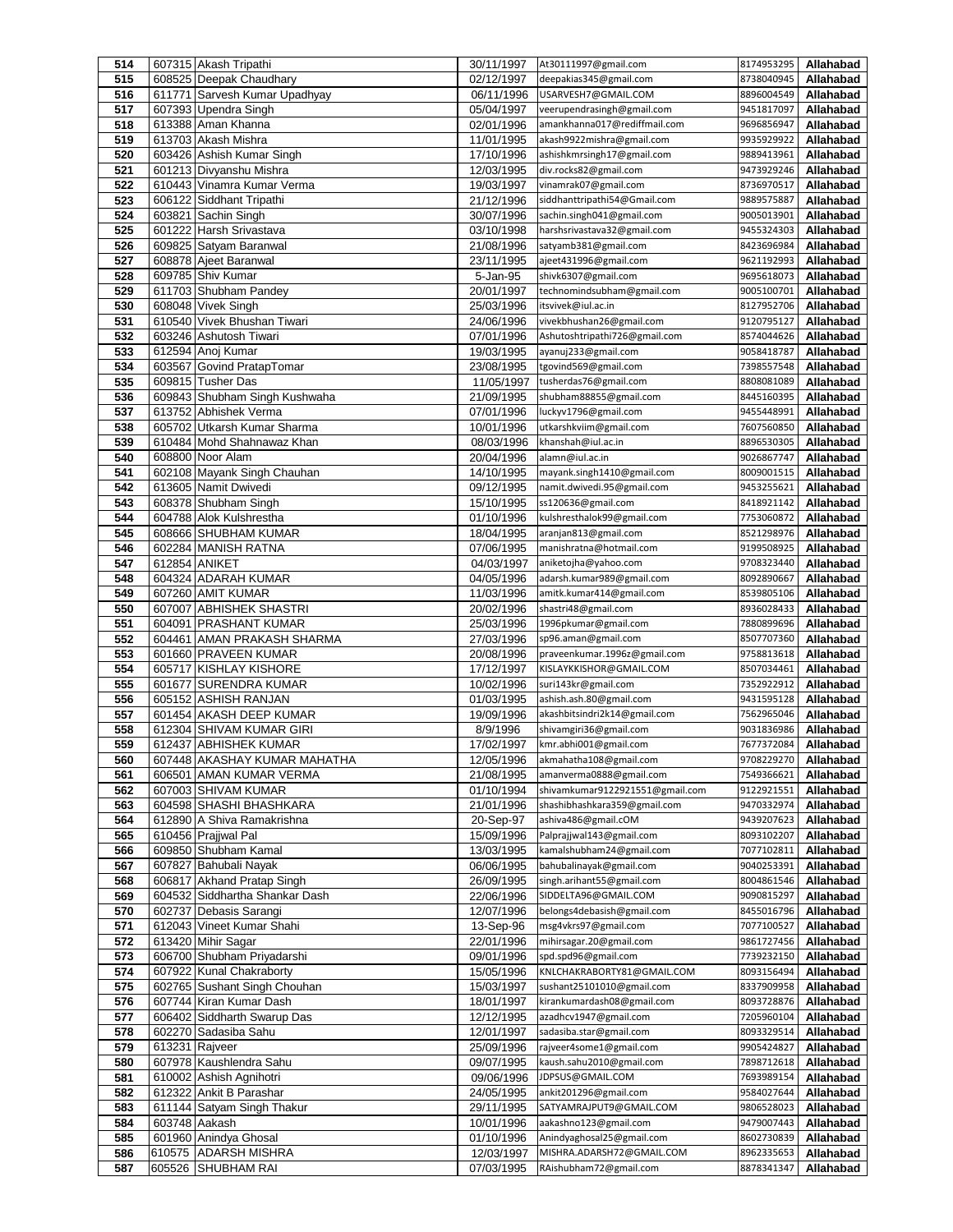| 588        |                  | 605787 ANIKET SAURAV                                 | 05/09/1995               | Ani4u24x7@gmail.com                                      | 7047590955               | Allahabad              |
|------------|------------------|------------------------------------------------------|--------------------------|----------------------------------------------------------|--------------------------|------------------------|
| 589        | 611186           | DEEPANSHU SHARMA                                     | 03/08/1996               | sharma24deep@gmail.com                                   | 9407887347               | Allahabad              |
| 590        | 605120           | <b>ADBHUTENDER CHINAMNA</b>                          | 04/12/1995               | adbhutender@gmail.com                                    | 8827880697               | Allahabad              |
| 591        | 608261           | ZEESHAN ZAKARIA                                      | 18-Dec-94                | Z.ZAKARIA16@GMAIL.COM                                    | 9644032046               | Allahabad              |
| 592        | 609165           | <b>AYUSH GUPTA</b>                                   | 20-Apr-96                | ayushgupta78659@yahoo.com                                | 8109656253               | Allahabad              |
| 593        | 611276           | <b>RAJAT CHATURVEDI</b>                              | 06/08/1996               | Rajat.ashu.chaturvedi09@gmail.com                        | 8085114071               | Allahabad              |
| 594        | 608309           | <b>SAHIL SINGH</b>                                   | 21/06/1996               | satuvns@gmail.com                                        | 8878686710               | Allahabad              |
| 595        | 606375           | SUBHASH CHANDRA SHARMA                               | 01/07/1997               | sksubhash40@gmail.com                                    | 7691901292               | Allahabad              |
| 596        | 605354           | <b>ARPIT SINGH RATHOD</b>                            | 20/10/1997               | arpitrathod088@gmail.com                                 | 8989411677               | Allahabad              |
| 597        | 606151           | <b>AYUSH BALAGOPAL</b>                               | 22/04/1996               | ayushbalagopal@yahoo.com                                 | 9039209969               | Allahabad              |
| 598        | 610408           | VINAY KUMAR SINGH                                    | 09/03/1997               | vsips93@gmail.com                                        | 9430716462               | Allahabad              |
| 599        | 610993           | <b>SHUBHAM KUMAR</b>                                 | 14/11/1997               | shubhamtiwary96@gmail.com                                | 9753337902               | Allahabad              |
| 600        | 609429           | <b>SHIVAM SISODIYA</b>                               | 10-Feb-97                | shivamsisodiya07@gmail.com                               | 8120684510               | Allahabad              |
| 601        | 604481           | <b>PRASHANT YADAV</b>                                | 19/11/1995               | prashant.py19@gmail.com                                  | 7806032322               | Allahabad              |
| 602        | 605087           | <b>AYUSH SHRIVASTAV</b>                              | 24/07/1996               | ayush48837@gmail.com                                     | 8602246209               | Allahabad              |
| 603        | 607148           | <b>MOHAMMAD SOHAIL</b>                               | 18/06/1995               | sohailsohail186@gmail.com                                | 9752607886               | Allahabad              |
| 604        | 607164           | <b>RAM KUMAR VISHWAKARMA</b>                         | 29/02/1996               | rmvishwakarma8@gmail.com                                 | 9109469804               | Allahabad              |
| 605        | 604289           | <b>ABHISHEK CHOUREY</b>                              | 17/07/1996               | erabhi1796@gmail.com                                     | 8085041143               | Allahabad              |
| 606        | 613487           | <b>ABHIJEET NIMBALKAR</b>                            | 05/03/1997               | Abhijeetnimbalkar95@gmail.com                            | 7389040316               | Allahabad              |
| 607        | 608644           | <b>MANISH KUMAR</b>                                  | 7-Jul-98                 | MANISHKUMARMANISH98@GMAIL.COM                            | 8269930169               | Allahabad              |
| 608        | 603148           | <b>KISHOR KUNAL</b>                                  | 28/02/1996               | kunal8810@gmail.com                                      | 7389223553               | Allahabad              |
| 609        |                  | 607044 AMAN KUMAR PANDEY                             | 07/07/1997               | 1997amanpandey07@gmail.com                               | 7389072503               | Allahabad              |
| 610        | 609590           | <b>SHUBHANSH NEMA</b>                                | 26/05/1996               | shubhanshnema@gmail.com                                  | 9479760801               | Allahabad              |
| 611        | 604450           | <b>DEEPAK KUMAR</b>                                  | 06/07/1995               | drv2866@gmail.com                                        | 9993465244               | Allahabad              |
| 612        | 609568           | <b>SANYOG TIWARI</b>                                 | 08/10/1997               | tsanyog265@gmail.com                                     | 8871597587               | Allahabad              |
| 613        | 608307           | UTKARSH SHRIVASTAVA                                  | 27-Sep-96                | utkarshshrivastava21@gmail.com                           | 9407271164               | Allahabad              |
| 614        | 604022           | <b>ABHISHEK KUMAR</b>                                | 26/07/1996               | abhi2853@gmail.com                                       | 9993464511               | Allahabad              |
| 615        | 612821           | <b>SHUBHAM KUMAR</b>                                 | 06/08/1995               | shubhamshaurya2@gmail.com                                | 8109195468               | Allahabad              |
| 616        | 612784           | <b>SUBHAM KUMAR</b>                                  | 4-Sep-96                 | subhamkumar030796@gmail.com                              | 8109679260               | Allahabad              |
| 617        | 613250           | <b>ABHINASH KUMAR</b>                                | 9/11/1995                | abinashkumarraj@gmail.com                                | 8878751898               | Allahabad              |
| 618        | 613293           | <b>SHREYANSH JAIN</b>                                | 6-May-95                 | jAIN.SHREYANSH2014@GMAIL.COM                             | 7898457758               | Allahabad              |
| 619        | 612789           | Shubham                                              | 02/01/1997               | shubhampandey03@gmail.com                                | 8817830529               | Allahabad              |
| 620        | 612645           | <b>RAVI SARATHE</b>                                  | 07/07/1995               | ravisarathe5@gmail.com                                   | 8818981501               | Allahabad              |
| 621        | 610025           | <b>VAIBHAV KUMAR</b>                                 | 02/06/1995               | vaibhavchauhan175@gmail.com                              | 7376227567               | Allahabad              |
| 622        | 609990<br>609989 | <b>ADARSH SHARMA</b>                                 | 27/03/1997               | adarshsharma3559@gmail.com<br>rahulkumarhacker@gmail.com | 8719011556               | Allahabad              |
| 623        | 601635           | <b>RAHUL KUMAR</b><br><b>RAGHVENDRA PRATAP SINGH</b> | 15/07/1996               | Ravixxxxsingh@gmail.com                                  | 8120194331<br>9458815214 | Allahabad              |
| 624<br>625 | 605631           | <b>ADITYA SINGH GAUR</b>                             | 01/09/1997<br>01/09/1996 | adityasinghgaur@hotmail.com                              | 9415484181               | Allahabad<br>Allahabad |
| 626        | 612005           | <b>ADITYA</b>                                        | 09/01/1996               | jha1996aditya@gmail.com                                  | 9770308684               | Allahabad              |
| 627        | 610932           | <b>ROHIT GUPTA</b>                                   | 2-May-96                 | rg424055@gmail.com                                       | 8817097300               | Allahabad              |
| 628        | 613107           | <b>VIJAY BHASKAR TIWARI</b>                          | 9-May-96                 | vIJAYBhASKARTIWAri63@gmail.com                           | 8962443447               | Allahabad              |
| 629        | 600044           | <b>RAVI KUMAR SINGH</b>                              | 24/09/1995               | jaimahakaal42@gmail.com                                  | 8962592584               | Allahabad              |
| 630        | 605598           | <b>REWA PRASAD SAHU</b>                              | 30/05/1996               | rewa300596@gmail.com                                     | 7898210522               | Allahabad              |
| 631        | 604482           | <b>KEYUR GANDHI</b>                                  | 20/09/1996               | keyurgandhi032@gmail.com                                 | 9009773796               | Allahabad              |
| 632        | 610643           | <b>SURAJ PRATAP SINGH SIKARWAR</b>                   | 21-Oct-96                | spssgaletha@gmail.com                                    | 9630372439               | Allahabad              |
| 633        | 602012           | <b>SAURABH KUMAR</b>                                 | 14/01/1997               | saurbhkumar149@gmail.com                                 | 9406540422               | Allahabad              |
| 634        |                  | 611015  SAMARTH JESWANI                              | 03/10/1997               | samcameback46@gmail.com                                  | 9039894138               | Allahabad              |
| 635        | 611350           | <b>ABHISHEK BARDHAN</b>                              | 08/05/1995               | abardhan2@gmail.com                                      | 8602787451               | Allahabad              |
| 636        | 602080           | RUCHIT KUMAR SAHU                                    | 23/03/1996               | Ruchitsahu793@gmail.com                                  | 9303948212               | Allahabad              |
| 637        | 609921           | <b>SHUBHOJEET ROY</b>                                | 14/06/1996               | shubhojtroy@yahoo.com                                    | 9479521536               | Allahabad              |
| 638        | 613665           | <b>DEEPAK PANDEY</b>                                 | 01/08/1995               | BACK.DPK@GMAIL.COM                                       | 7509290923               | Allahabad              |
| 639        | 609229           | AMAN JHA                                             | 19/02/1997               | amanjha8112@gmail.com                                    | 8269095252               | Allahabad              |
| 640        | 602266           | <b>SHUBHAM KUMAR</b>                                 | 25/03/1997               | shubhamkumar5032@gmail.com                               | 8982970524               | Allahabad              |
| 641        | 603425           | <b>BITTHAL KOTHARI</b>                               | 09/06/1996               | bitthal1234@gmail.com                                    | 9039315234               | Allahabad              |
| 642        | 603582           | <b>RISHABH SINGH BHADORIA</b>                        | 15/01/1997               | rishabhbhadoria1@gmail.com                               | 9165226326               | Allahabad              |
| 643        | 603930           | SHUBHAM VERMA                                        | 22/12/1996               | shubh.gwalior@gmail.com                                  | 8966022411               | Allahabad              |
| 644        | 601360           | <b>AKSHAY KUMAR</b>                                  | 20/06/1997               | akshaykumar200697@gmail.com                              | 8223973539               | Allahabad              |
| 645        | 613607           | <b>VIPUL SINGH YADAV</b>                             | 31/12/1995               | vipulyadav11@gmail.com                                   | 8269342406               | Allahabad              |
| 646        | 603538           | MAHESWAR RAJU N                                      | 12/09/1996               | RAJU.MAHESHWAR5@GMAIL.COM                                | 8989881162               | Allahabad              |
| 647        | 603547           | SHUBHA SANKET PATTNAIK                               | 20/08/1996               | pattnaikshubhasanket@gmail.com                           | 7415981093               | Allahabad              |
| 648        | 602748           | <b>RUPESH MAINALI</b>                                | 14/01/1996               | rupeshmainali96@gmail.com                                | 8109638423               | Allahabad              |
| 649        | 610344           | <b>SAURAV BISHT</b>                                  | 01/03/1997               | SAURAVBISHTSABI@GMAIL.COM                                | 7869368264               | Allahabad              |
| 650        | 603688           | <b>AJAY KUMAR YADAV</b>                              | 25/11/1995               | RONGAJAY@GMAIL.COM                                       | 8085867725               | Allahabad              |
| 651        | 603698           | <b>SHASHI SHEKHAR</b>                                | 21/03/1997               | shekharshashi333@gmail.com                               | 7049555746               | Allahabad              |
| 652        | 609121           | A NIKHIL KUMAR                                       | 29/05/1996               | nikhilreddy12thaugust@gmail.com                          | 8516969174               | Allahabad              |
| 653        |                  | 612355 MERAJ AHMED                                   | 06/07/1996               | ahmedmeraj29@gmail.com                                   | 8966888018               | Allahabad              |
| 654        | 608165           | <b>PIYUSH PANDEY</b>                                 | 01/03/1997               | piyushpandey164@gmail.com                                | 9179835717               | Allahabad              |
| 655        | 608272           | <b>PANKAJ KUMAR MISHRA</b>                           | 06/04/1996               | mishraartist3d@gmail.com                                 | 8109106552               | Allahabad              |
| 656        |                  | 609897 MOHD SALMAN                                   | 22-Nov-96                | sal_3846@yahoo.com                                       | 8827812929               | Allahabad              |
| 657        | 608793           | <b>ANKUR SINGH</b>                                   | 11/07/1995               | babele3840@gmail.com                                     | 8871866150               | Allahabad              |
| 658        | 611032           | TINU G THOMAS                                        | 08/06/1996               | tinu.thomas13196@gmail.com                               | 9755469033               | Allahabad              |
| 659        | 603260           | <b>ADARSH KUMAR RAI</b>                              | 24/11/1997               | adarshkrai1997@gmail.com                                 | 9522018662               | Allahabad              |
| 660        |                  | 606226 SHUBHAM SHARMA                                | 01/02/1996               | parker314s@gmail.com                                     | 8435969949               | Allahabad              |
| 661        |                  | 613510 AMAN SAXENA                                   | 01/12/1995               | amansaxena95@gmail.com                                   | 9179281156               | Allahabad              |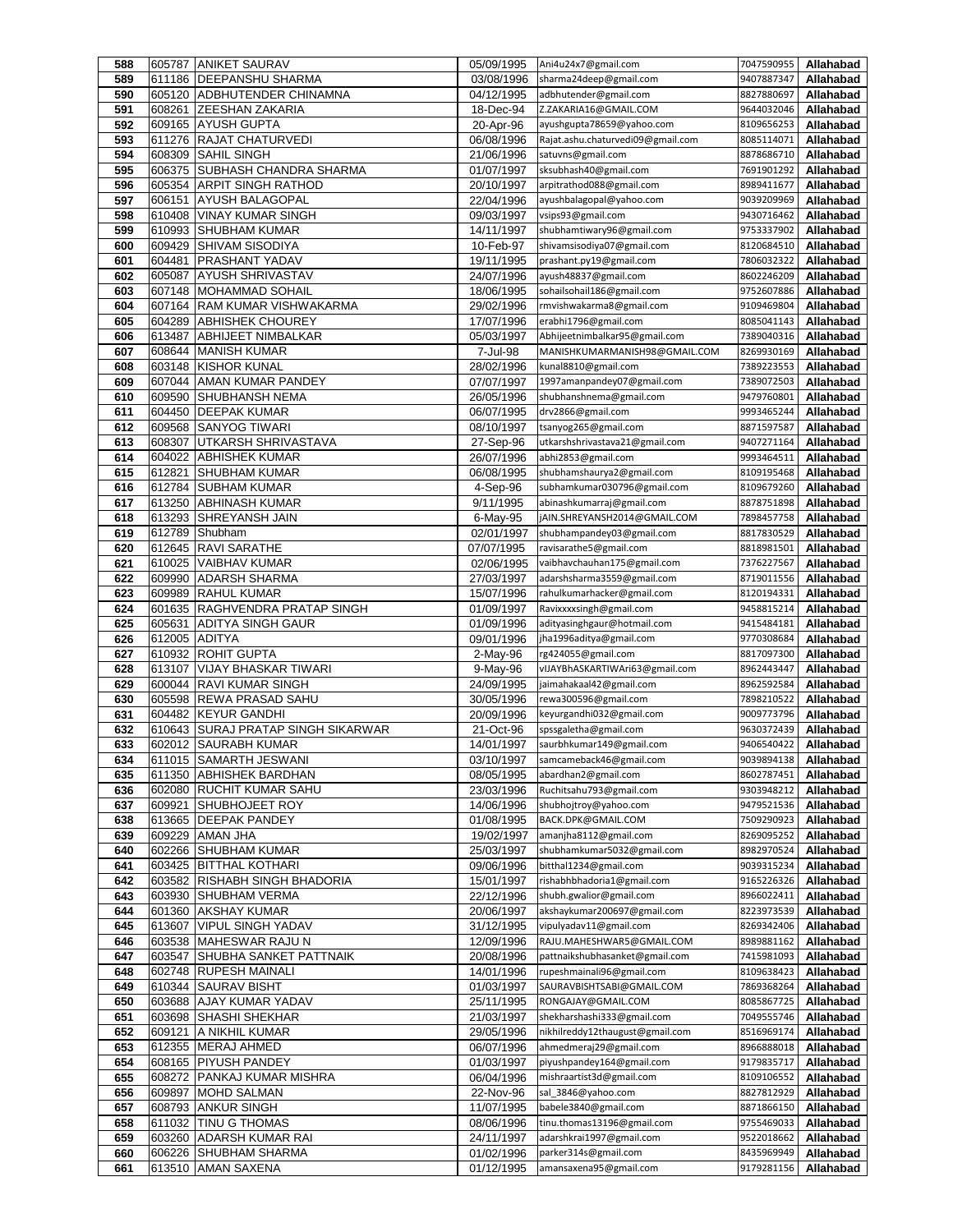| 662        |                  | 609005 PRAKASH CHANDRA DAS                              | 04/03/1996               | dasprakash893@gmail.com                                 | 7566243712               | Allahabad              |
|------------|------------------|---------------------------------------------------------|--------------------------|---------------------------------------------------------|--------------------------|------------------------|
| 663        | 604170           | <b>HARSH GUPTA</b>                                      | 30/11/1996               | Harshlg929@gmail.com                                    | 8966966179               | Allahabad              |
| 664        |                  | 605484 DIPESH KUMAR SINGH                               | 07/07/1996               | dipeshhoncho@gmail.com                                  | 8516860216               | Allahabad              |
| 665        | 611379           | <b>SHUBHAM PATIL</b>                                    | 12/03/1995               | shubhampatil2.107@gmail.com                             | 8966935110               | Allahabad              |
| 666<br>667 | 611041<br>604973 | <b>ASHUTOSH TIWARI</b><br><b>RADHESHYAM RAGHUWANSHI</b> | 13/08/1996<br>31/07/1995 | ashutoshaditya96@gmail.com<br>radhe474@gmail.com        | 9630134155<br>8871330974 | Allahabad<br>Allahabad |
| 668        | 604439           | <b>PAWAN KUMAR PANDEY</b>                               | 30/06/1995               | pawankumarp171995@gmail.com                             | 8878136809               | Allahabad              |
| 669        |                  | 613108 NAMAN GANDHI                                     | 09/02/1996               | gandhinaman02@gmail.com                                 | 8989464254               | Allahabad              |
| 670        | 613017           | <b>PRANJAL DIXIT</b>                                    | 23/11/1997               | dixitpranjal1001@gmail.com                              | 9424885277               | Allahabad              |
| 671        |                  | 607784 GARVIT MAHESHWARI                                | 10/08/1996               | maheshwariaug11@gmail.com                               | 8982674599               | Allahabad              |
| 672        | 604197           | <b>VANSH GUPTA</b>                                      | 10/12/1996               | vansh.gupta403@gmail.com                                | 9589870677               | Allahabad              |
| 673        | 606321           | ISHAN MUKTIBODH                                         | 21/01/1996               | ishanmuktibodh21@gmail.Com                              | 9039768163               | Allahabad              |
| 674        | 613095           | <b>PAVITRA SHROTI</b>                                   | 31/10/1996               | pavitrashroti@gmail.com                                 | 8962820341               | Allahabad              |
| 675        | 610887           | SIMRAN SAGAR SINGH GILL                                 | 20-Aug-95                | sagar9610@yahoo.com                                     | 8823058099               | Allahabad              |
| 676        | 604102           | SOURABH                                                 | 27/02/1996               | er.singh.sourabh@gmail.com                              | 9074888335               | Allahabad              |
| 677        |                  | 606878 PAMIR ROY                                        | 02/05/1996               | pamirroy7@GMAIL.com                                     | 8768258168               | Allahabad              |
| 678        | 606672           | <b>ASHISH DUBEY</b>                                     | 26/10/1995               | AD26101995@GMAIL.COM                                    | 9163655045               | Allahabad              |
| 679        |                  | 610784 RAJESH KUMAR                                     | 14/10/1996               | RAJESHEXL327@GMAIL.COM                                  | 7044224179               | Allahabad              |
| 680        | 609920           | <b>MD IMROZ ALAM</b>                                    | 26/01/1996               | imrozalam019@gmail.com                                  | 8697070490               | Allahabad              |
| 681        | 603894           | <b>SUMAN KUMAR CHOUDHARY</b>                            | 11/09/1995               | inbox.sumanraj@gmail.com                                | 8337021253               | Allahabad              |
| 682        | 608074           | OM PRAKASH MISHRA<br><b>RUP KUMAR DAS</b>               | 04/04/1996               | op20357@gmail.com                                       | 8482005557               | Allahabad              |
| 683<br>684 | 611927<br>610088 | <b>PRASHANT RANJAN</b>                                  | 06/11/1996<br>16/09/1996 | dasrupkumar62@gmail.com<br>PRASHANT.RANJAN09@GMAIL.COM  | 9775988791<br>8986822444 | Allahabad<br>Allahabad |
| 685        | 606896           | <b>VINEET GAJAMER</b>                                   | 06/01/1997               | vectorresolve@gmail.com                                 | 7063090890               | Allahabad              |
| 686        | 612553           | <b>PRONOY MUKHERJEE</b>                                 | 30/03/1996               | pronoymukh423@gmail.com                                 | 7278888172               | Allahabad              |
| 687        | 608617           | <b>KAWALJIT SINGH</b>                                   | 30-Apr-96                | kskawal27@gmail.com                                     | 8967636159               | Allahabad              |
| 688        | 600789           | <b>PRADIP</b>                                           | 01/02/1996               | pradip96mukherjee@gmail.com                             | 9433562498               | Allahabad              |
| 689        | 601543           | <b>SOHAM PRATIHAR</b>                                   | 03/06/1996               | sohampratihar15@gmail.com                               | 8420283520               | Allahabad              |
| 690        | 600732           | YADUBANSH MANI                                          | 29/07/1995               | vadubanshmani15@gmail.com                               | 9679700291               | Allahabad              |
| 691        | 606437           | NAWAL KUMAR SINGH                                       | 15/09/1994               | nawalraj143@gmail.com                                   | 9903054864               | Allahabad              |
| 692        | 606656           | <b>SAIKAT DAS</b>                                       | 28/08/1995               | saikatdas47b@gmail.com                                  | 8697449946               | Allahabad              |
| 693        | 604589           | <b>KARAN GUJAR</b>                                      | 05/02/1997               | krngjr52@gmail.com                                      | 9679507781               | Allahabad              |
| 694        | 612113           | <b>SANUJ BHADRA</b>                                     | 24/05/1996               | sanuj96@gmail.com                                       | 7585910028               | Allahabad              |
| 695        | 606065           | <b>MUKESH KUMAR</b>                                     | 10/12/1996               | mkumar4056@gmail.com                                    | 8116010587               | Allahabad              |
| 696        | 603063           | <b>ABHISHEK GUHA</b>                                    | 21/09/1995               | abhishekguha154@gmail.com                               | 9674531145               | Allahabad              |
| 697        | 608167<br>606744 | NISHANT KUMAR                                           | 19/07/1996               | sinha.nishant1502@gmail.com<br>jacob.coolpaul@gmail.com | 7059152318               | Allahabad              |
| 698<br>699 | 606419           | <b>SAGAR PAUL</b><br><b>SUBHAM JANA</b>                 | 09/09/1996<br>03/03/1997 | subhamjana97@gmail.com                                  | 8981662788<br>9007592285 | Allahabad<br>Allahabad |
| 700        |                  | 604243   TAMOGHNA HAZRA                                 | 06/05/1996               | deephazra1996@gmail.com                                 | 7501934042               | Allahabad              |
| 701        | 608561           | <b>ABHISHEK KUMAR</b>                                   | 14/04/1996               | abhishektheinnocent143@gmail.com                        | 7059456694               | Allahabad              |
| 702        | 600636           | <b>MRINAL CHANDRA</b>                                   | 29/02/1996               | CHANDRAMRINAL29@GMAIL.COM                               | 9038758001               | Allahabad              |
| 703        | 613405           | <b>DEBABRATA DEY</b>                                    | 02/03/1996               | debabratadey364@gmail.com                               | 8159822832               | Allahabad              |
| 704        |                  | 600144 PRANJAL NANDI                                    | 02/04/1996               | pranjal222@gmail.com                                    | 7407331279               | Allahabad              |
| 705        | 609396           | <b>SHANTAM YASHASHVI</b>                                | 30/08/1997               | shantam121@gmail.com                                    | 7070128851               | Allahabad              |
| 706        | 600319           | <b>PRITAM GHOSH</b>                                     | 19/09/1995               | pritam.tittu@gmail.com                                  | 7407938244               | Allahabad              |
| 707        | 608838           | <b>RAFI AHMED</b>                                       | 5-May-95                 | rrrafiahmed@gmail.com                                   | 7044320621               | Allahabad              |
| 708        |                  | 600302 RAJDEEP TALUCKDAR                                | 07/07/1995               | rjdp.tlkdr@gmail.com                                    | 9038790842               | Allahabad              |
| 709        |                  | 607412 PANKAJ KR PURBEY                                 | 21/07/1995               | pankajpurbey05@gmail.com                                | 7063697245               | Allahabad              |
| 710        |                  | 603319 RAHUL SINGH                                      | 17/11/1994               | being.rahulsinghchauhan@gmail.com                       | 7278067770               | Allahabad              |
| 711<br>712 |                  | 608573 BIBEK PRASAD<br>607069 BIJAY THAKUR              | 09/11/1996<br>21/09/1995 | golbibek@gmail.com<br>thakurbijay76@gmail.com           | 9735042139<br>8116632443 | Allahabad<br>Allahabad |
| 713        |                  | 610414   PROBODH KUMAR MAHATO                           | 01/01/1996               | probodh4054@gmail.com                                   | 9002520854               | Allahabad              |
| 714        | 602398           | <b>SURAJ SAH</b>                                        | 30/07/1994               | surajsah54@gmail.com                                    | 9434310404               | Allahabad              |
| 715        | 602764           | <b>SOUVIK PABI</b>                                      | 08/06/1996               | SOU.PABI@GMAIL.COM                                      | 8927590216               | Allahabad              |
| 716        | 613459           | <b>PRONAY GHOSH</b>                                     | 25/12/1996               | pronay.g204@gmail.com                                   | 8017736587               | Allahabad              |
| 717        | 612270           | SHUBHAM SARKAR                                          | 22/04/1996               | sarkarshubham97@gmail.com                               | 8013148874               | Allahabad              |
| 718        | 606825           | <b>ABHINAV KUMAR</b>                                    | 21/09/1995               | abhinavkumar7764@gmail.com                              | 9083454725               | Allahabad              |
| 719        | 605739           | <b>KASHISH JINDAL</b>                                   | 22/01/1995               | kashishjindal11@gmail.com                               | 9851945514               | Allahabad              |
| 720        | 604864           | <b>SANJIB GOHAIN</b>                                    | 21/03/1996               | sanjib.gohain77@gmail.com                               | 8399082903               | Allahabad              |
| 721        | 606087           | <b>DEBASISH MOJUMDER</b>                                | 22/07/1994               | debasishmojumder2@gmail.com                             | 9678668795               | Allahabad              |
| 722        | 610961           | PARTHA PRATIM BARMAN                                    | 14/11/1996               | abcdefghi.barman@gmail.com                              | 7896501390               | Allahabad              |
| 723        | 604452           | <b>UDDIPTA BORAH</b>                                    | 17/09/1995               | borahuddipta@gmail.com<br>mausamkaushik9@gmail.com      | 8486900280               | Allahabad              |
| 724<br>725 | 605901           | 603935 MOUSAM KOUSHIK GOSWAMI<br><b>PARTHO NATH</b>     | 01/11/1995               | Parthonath811@gmail.com                                 | 7035141510<br>7896482473 | Allahabad              |
| 726        | 612221           | <b>TAHIR AHMED LASKAR</b>                               | 03/06/1996<br>23/01/1997 | tahir9ah@gmail.com                                      | 8257891739               | Allahabad<br>Allahabad |
| 727        | 608528           | <b>VIVEK MISHRA</b>                                     | 05/12/1995               | nit17mishra@gmail.com                                   | 8974782384               | Allahabad              |
| 728        | 606319           | <b>PANKAJ KUMAR</b>                                     | 22/09/1995               | pankajkr225225@gmail.com                                | 8257827896               | Allahabad              |
| 729        |                  | 610687 ABHAY K AJAY                                     | 03/08/1996               | abhayk.18@gmail.com                                     | 9483971207               | Allahabad              |
| 730        |                  | 609845 PRATIBHANGSHU CHAKRABORTI                        | 15/11/1996               | pratibhangshuchakraborti@yahoo.in                       | 8413844577               | Allahabad              |
| 731        |                  | 608450 SHIVAM KHANNA                                    | 23/08/1996               | shivamkhanna1995@gmail.com                              | 9805052101               | Allahabad              |
| 732        |                  | 603542 ABHINAV SHARMA                                   | 22/12/1995               | akki54pjd@gmail.com                                     | 9625946078               | Allahabad              |
| 733        |                  | 607953 SIDDHARTH SINGH                                  | 19/02/1996               | thakur.sid7419@yahoo.com                                | 9805168220               | Allahabad              |
| 734<br>735 |                  | 612834 AMIT KUMAR                                       | 25/09/1995               | 27697amitkumar@gmail.com                                | 9817583459               | Allahabad              |
|            |                  | 603580 SHIVAM OBEROI                                    | 15/05/1995               | shivamoberoi007@gmail.com                               | 8627024650               | Allahabad              |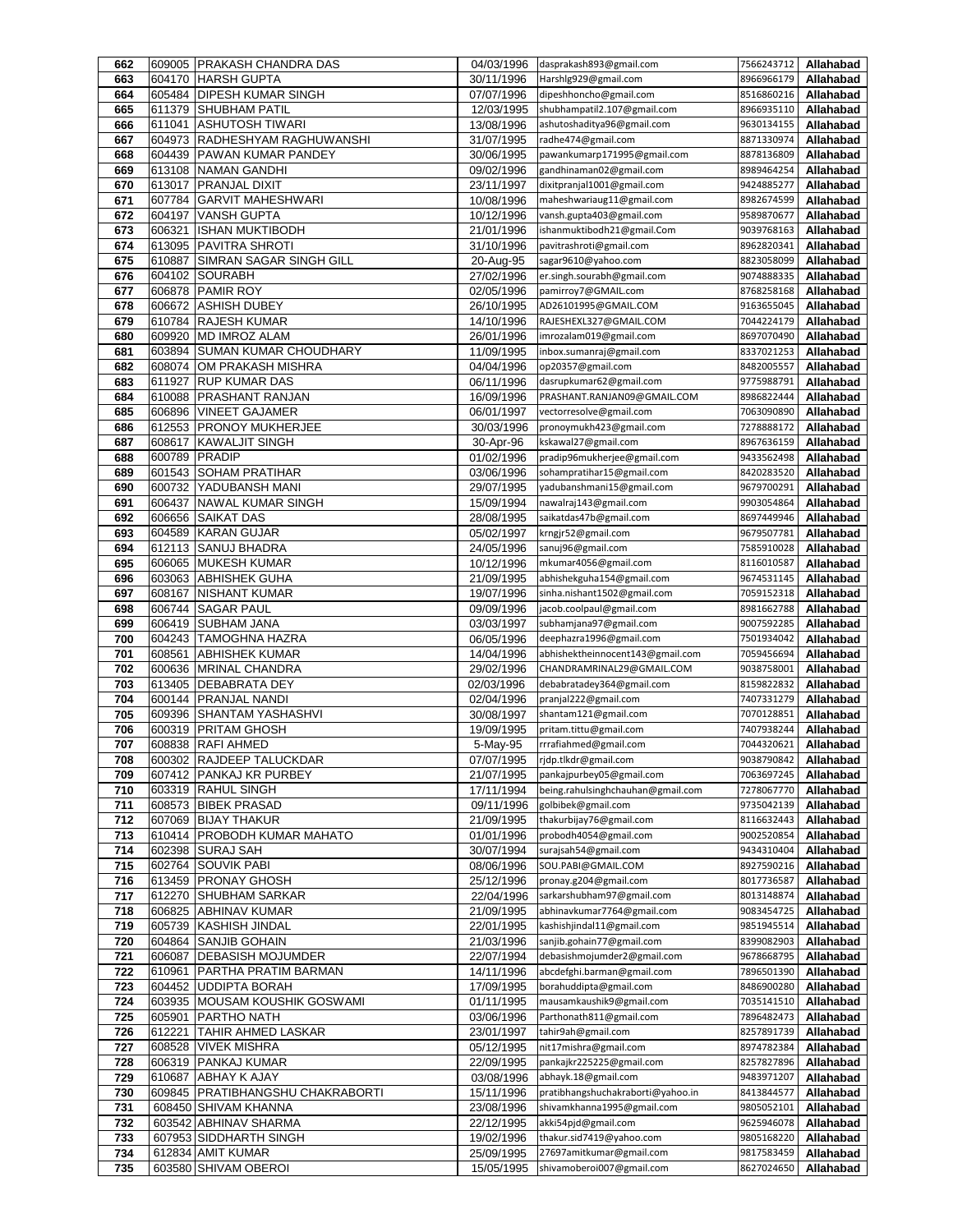| 736        |              | 612440 VASUDEV                               | 04/10/1995               | 09vasuupmanyu@gmail.com                           | 8679739707               | Allahabad              |
|------------|--------------|----------------------------------------------|--------------------------|---------------------------------------------------|--------------------------|------------------------|
| 737        |              | 601036 SHIVA PRATAP SINGH Manhas             | 20/02/1996               | shivapratap2002@gmail.com                         | 9115760796               | Allahabad              |
| 738        |              | 611396 GURINDERJIT SINGH                     | 05/04/1997               | gurinderjitsingh19@gmail.com                      | 9815037654               | Allahabad              |
| 739        |              | 600103 EKLAVYAE BALOTRA                      | 29/12/1996               | eklavyaebalotra@gmail.com                         | 7837207070               | Allahabad              |
| 740        |              | 602749 ARCHIT AHUJA                          | 05/03/1996               | a.archit4@gmail.com                               | 8054245434               | Allahabad              |
| 741        |              | 612825 SUKHPREET SINGH                       | 11/06/1996               | sukhpreet09904@gmail.com                          | 8728909904               | Allahabad              |
| 742        |              | 604012 SAHIL SHARMA                          | 15/09/1996               | sahilkoshal7274@gmail.com                         | 7508078620               | Allahabad              |
| 743        |              | 605599 ROHIT INDER SINGH                     | 21/04/1997               | rohit.metla@gmail.com                             | 9463710688               | Allahabad              |
| 744        |              | 604194 NAVTEJ SINGH                          | 03/08/1995               | iamnavtejsingh@yahoo.com                          | 8728839113               | Allahabad              |
| 745        |              | 609883 HITESH BHARDWAJ                       | 05/03/1996               | bhardwajhitesh32@yahoo.in                         | 9779511845               | Allahabad              |
| 746        |              | 608083 ANUJ SHARMA                           | 23/11/1995               | NJSHARMA848@GMAIL.COM                             | 9418512111               | Allahabad              |
| 747        |              | 608112 KRISHAN KUMAR                         | 30/12/1996               | krishnasingh5390@gmail.com                        | 9915281998               | Allahabad              |
| 748        |              | 610617 ABHAY MAHAJAN                         | 20/01/1996               | ab.mahajan007@yahoo.com                           | 9646394368               | Allahabad              |
| 749        |              | 611770 SHUBHAM MAHAJAN                       | 16/05/1995               | shubugupta908@gmail.com                           | 9888931779               | Allahabad              |
| 750        |              | 601260 DEPAK KUMAR SHARMA                    | 01/05/1996               | sharma.deepak12853@gmail.com                      | 9882550493               | Allahabad              |
| 751        |              | 607690 ISHANT JASWAL                         | 05/03/1997               | ishantjaswal7@gmail.com                           | 9816728162               | Allahabad              |
| 752        |              | 601652 PRASHANT                              | 01/09/1995               | prashantpk9995@rediffmail.com                     | 8988028256               | Allahabad              |
| 753        |              | 608489 VISHAL THAKUR                         | 26/11/1996               | thakurvishal15291@gmail.com                       | 9816612152               | Allahabad              |
| 754        |              | 607973 PANKAJ CHANDEL                        | 18/04/1996               | pankaj123chandel@gmail.com                        | 9459815810               | Allahabad              |
| 755        |              | 600574 AMARJEET SINGH                        | 12/10/1995               | amarjeet.kohal1@gmail.com                         | 7508762430               | Allahabad              |
| 756        |              | 608166 MAN MOHAN SINGH                       | 19/07/1996               | ravisuman208@gmail.com                            | 9464563328               | Allahabad              |
| 757        |              | 608380 SIMRANDEEP SINGH                      | 11/06/1996               | simrandeep.singh.77@gmail.com                     | 9815830325               | Allahabad              |
| 758        |              | 601267 ANUJ KALIA                            | 20/12/1996               | anujkalia387@gmail.com                            | 8699006380               | Allahabad              |
| 759        |              | 600719 VIREN SINGH PATHANIA                  | 16/01/1996               | pathania.viren@gmail.com                          | 9779464710               | Allahabad              |
| 760        |              | 608721 RAHUL MISHRA                          | 11/12/1996               | rm499387@gmail.com                                | 8059362428               | Allahabad              |
| 761        |              | 605974 NIKHIL SUDAN                          | 12/01/1997               | nikhil.sudan1201@gmail.com                        | 9419165527               | Allahabad              |
| 762        |              | 606582 LAKSHYA MONGIA                        | 02/09/1996               | lakshya.mongia02@GMAil.com                        | 9971610123               | Allahabad              |
| 763        |              | 610301 ANUJ KUMAR CHAUHAN                    | 13/04/1996               | anujchauhaan1995@gmail.com                        | 8968651220               | Allahabad              |
| 764        |              | 605040 ABHISHEK SHARMA                       | 21/01/1996               | abhisheksharma tu@yahoo.com                       | 8146001177               | Allahabad              |
| 765        |              | 606955 RAJVINDER SINGH                       | 29/11/1996               | rajvindersinghpunj13@gmail.com                    | 7696707012               | Allahabad              |
| 766        |              | 605682 SHUBHAM CHAUHAN                       | 28/03/1996               | chauhanthapar@gmail.com                           | 7837775388               | Allahabad              |
| 767        |              | 602341 YADOO MEHTA                           | 03/09/1995               | yadoo.mehta@gmail.com                             | 9780908533               | Allahabad              |
| 768        |              | 609291 KARTIK AGGARWAL                       | 20/06/1996               | kartikaggarwal1003@gmail.com                      | 8725832279               | Allahabad              |
| 769        |              | 606583 AKASHDEEP SARASWAT                    | 19/09/1996               | akashdeepsaraswat143@gmail.com                    | 9803810369               | Allahabad              |
| 770        |              | 608415 RAJAN JINDAL                          | 14/12/1996               | rajanjindal45@gmail.com                           | 9041273038               | Allahabad              |
| 771        |              | 612041 SAMEER KUMAR                          | 30/10/1996               | kumarsameer1202@gmail.com                         | 9478895951               | Allahabad              |
| 772        |              | 612570 GURPREET SINGH                        | 17/09/1996               | gur120preet@gmail.com                             | 7696582963               | Allahabad              |
| 773        |              | 606511 ARPANDEEP SINGH                       | 24/04/1996               | singh_arpandeep@yahoo.com                         | 9569075446               | Allahabad              |
| 774        |              | 608401 MAYANK SOOD                           | 16-Dec-94                | soodmayank28@gmail.com                            | 8427980754               | Allahabad              |
| 775        |              | 600736 ARVIND KUMAR RAI                      | 01/06/1995               | arvindroy10000@gmail.com                          | 8528352014               | Allahabad              |
| 776        |              | 613188 TUSHAR PRASHAR                        | 13/06/1996               | tshr249@gmail.com                                 | 9417219545               | Allahabad              |
| 777        |              | 600067 ARJUN KAPUR                           | 06/09/1996               | arjunkapur44@gmail.com                            | 9872531575               | Allahabad              |
| 778        |              | 602283 PARVINDER SINGH                       | 14/05/1996               | parvindersingh171.12@gmail.com                    | 8146518171               | Allahabad              |
| 779        |              | 603569 RAJAT SAMKRIA                         | 18/09/1995               | irFK6232@GMAIL.COM                                | 9041547103               | Allahabad              |
| 780        |              | 606120 SATYAM TIWARI                         | 15/07/1995               | tiwari27satyam@gmail.com                          | 7508798251               | Allahabad              |
| 781        |              | 611269 GURSHARAN SINGH                       | 20/03/1997               | singhghuman1362@gmail.com                         | 9501453806               | Allahabad              |
| 782        |              | 600073 VIVEK SINGH                           | 10/02/1997               | vivekt50213027@gmail.com                          | 9501743941               | Allahabad              |
| 783        |              | 603333 VISHAL BHARTI                         | 05/07/1995               | bhartivishal024@gmail.com                         | 9419258575               | Allahabad              |
| 784        |              | 605336 SANKIT SHARMA                         | 11/11/1996               | sankitbhardwaj1997@gmail.com                      | 9888223439               | Allahabad              |
| 785        |              | 607157 SHREY KHANDURI<br>606607 ROHIT SHARMA | 13/10/1995               | cadet.khanduri@gmail.com<br>kartik.vevo@gmail.com | 8699180433<br>8288068397 | Allahabad              |
| 786        |              | 613023 RAJESH KUMAR                          | 31/10/1996               | rlkmr95@gmail.com                                 |                          | Allahabad              |
| 787<br>788 |              | 609114 LOHIT GAURAV                          | 24/08/1995<br>09/08/1996 | lohitgauravlg@gmail.com                           | 9736740733<br>8591362490 | Allahabad<br>Allahabad |
| 789        |              | 613547 VIVEK KUMAR SINGH                     | 09/09/1995               | viveksinghofficial09@gmail.com                    | 7355922409               | Allahabad              |
| 790        |              | 611202 PIYUSH GUPTA                          | 24/12/1996               | piyushgupta408@gmail.com                          | 8427257252               | Allahabad              |
| 791        |              | 611348 HEMANT DOKANIA                        | 19-Jul-96                | hemantdokania@gmail.com                           | 8591270348               | Allahabad              |
| 792        |              | 604906 SUMIT SINGH                           | 17/10/1994               | sumitd.pal9@gmail.com                             | 9872893909               | Allahabad              |
| 793        |              | 606352 ASHISH KUMAR                          | 30/04/1996               | ASHISHSIDHU1996@GMAIL.COM                         | 9878179312               | Allahabad              |
| 794        |              | 612139 DIVYANSHU PANT                        | 25/07/1995               | divyanshupant1234@outlook.com                     | 7508038434               | Allahabad              |
| 795        |              | 608150 NAVEEN                                | 05/12/1995               | naveenymca18@gmail.com                            | 9467749369               | Allahabad              |
| 796        | 609961 AKASH |                                              | 10-Apr-97                | akshbnsl@gmail.com                                | 9992975800               | Allahabad              |
| 797        |              | 612090 RAHUL KUMAR JHA                       | 25/03/1997               | rahuljha847@gmail.com                             | 9650688863               | Allahabad              |
| 798        |              | 602513 ROBIN VERMA                           | 31/12/1995               | robinverma0219@gmail.com                          | 9911049956               | Allahabad              |
| 799        | 605447 RAHUL |                                              | 20/08/1996               | rsaylat@gmail.com                                 | 7206619024               | Allahabad              |
| 800        |              | 600927 LOVEPREET SINGH                       | 19/08/1996               | lpsingh19yu@gmail.com                             | 8295563769               | Allahabad              |
| 801        |              | 605372 SOURABH SHUKLA                        | 28/11/1996               | sourabhskla@gmail.com                             | 9582958640               | Allahabad              |
| 802        |              | 613514 SACHIN KUMAR                          | 29/01/1997               | sachinkumar9813@gmail.com                         | 9996088691               | Allahabad              |
| 803        |              | 605369 ASHISH KUMAR                          | 31/10/1996               | kumarashish769@yahoo.com                          | 8950443854               | Allahabad              |
| 804        |              | 611980 DEEPANSHU YADAV                       | 16/07/1996               | deepanshuy604@gmail.com                           | 8607848563               | Allahabad              |
| 805        |              | 607298 GURPARTAP SINGH AUJLA                 | 31/12/1995               | gurpartap.aujla007@gmail.com                      | 9872044921               | Allahabad              |
| 806        |              | 612589 SHIV SHUBHAM VIJAY                    | 26/07/1996               | VIJAY.SHIV196@GMAIL.COM                           | 7783864799               | Allahabad              |
| 807        |              | 605580 ARBAZ KHAN                            | 30/05/1996               | KARBAZ47@GMAIL.COM                                | 7837854307               | Allahabad              |
| 808        |              | 606232 PRITHVI RAJ MUNDAY                    | 18/11/1996               | prmunday@gmail.com                                | 9876277369               | Allahabad              |
| 809        |              | 600955 DIWAKAR SINGH                         | 22/09/1997               | deepak.singh1202001@gmail.com                     | 9417580665               | Allahabad              |
|            |              |                                              |                          |                                                   |                          |                        |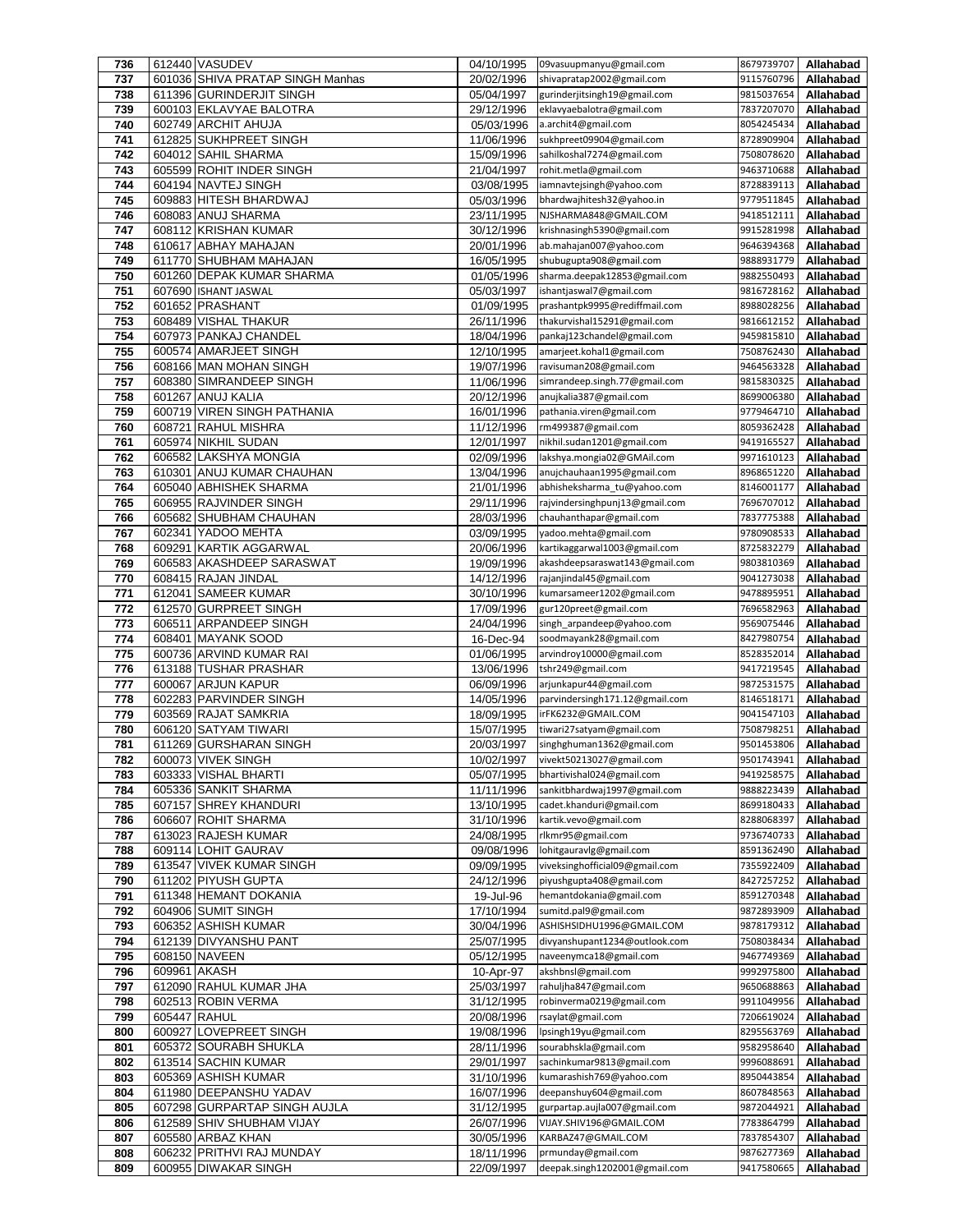| 810        |                  | 604115 ARPIT TOMER                                 | 01/07/1997               | arpittomer999@gmail.com                                    | 9988379336               | Allahabad              |
|------------|------------------|----------------------------------------------------|--------------------------|------------------------------------------------------------|--------------------------|------------------------|
| 811        |                  | 607081 AKSHAY KUMAR                                | 30/09/1996               | Akshaynk12331@gmail.com                                    | 8054055032               | Allahabad              |
| 812        |                  | 612759 RITESH PRASAD                               | 22/04/1997               | riteshprasad658@gmail.com                                  | 9872481617               | Allahabad              |
| 813        |                  | 613562 SAURAV SINGH<br>609565 ANUBHAV SHARMA       | 21/09/1995               | sauravsingh2k12@gmail.com                                  | 9872482676               | Allahabad              |
| 814<br>815 |                  | 613587 VISHAL PARJAPATI                            | 12/10/1995<br>09/10/1996 | anubhavsharma110@gmail.com<br>vishalsinghmar415@gmail.com  | 8283076126<br>9872905415 | Allahabad<br>Allahabad |
| 816        |                  | 600336 ABHISHEK KUMAR PANDEY                       | 25/10/1996               | rounakpandey@ymail.com                                     | 7696877551               | Allahabad              |
| 817        |                  | 612763 SACHIN                                      | 12/03/1997               | sachinrathi275@gmail.com                                   | 9041361316               | Allahabad              |
| 818        |                  | 604047 VISHAL DOGRA                                | 28/08/1996               | dogravishal183@gmail.com                                   | 8557959347               | Allahabad              |
| 819        |                  | 608236 ABHISHEK KASHYAP                            | 07/10/1996               | shrma395@gmail.com                                         | 9813769670               | Allahabad              |
| 820        |                  | 609117 SHUBHAM GOYAL                               | 10/05/1996               | shubm029@gmail.com                                         | 8699723635               | Allahabad              |
| 821        |                  | 613742 PARUL GARG                                  | 25/05/1996               | parulg014@gmail.com                                        | 9915178377               | Allahabad              |
| 822        |                  | 606780 NAVNEET SINGH                               | 01/06/1996               | gillgill5069@gmail.com                                     | 9041309019               | Allahabad              |
| 823        |                  | 605220 BALKARAN SINGH                              | 13/06/1996               | BALKARAN.13@gmail.com                                      | 9041073656               | Allahabad              |
| 824        |                  | 605224 AVTAR SINGH                                 | 30/11/1997               | avtarrathour219@gmail.com                                  | 9781870612               | Allahabad              |
| 825        | 603827           | Anuj Sharma                                        | 14/04/1997               | anuj6633786@gmail.com                                      | 7503725502               | Allahabad              |
| 826        | 611698           | <b>Hemant Singh Gulia</b>                          | 20/11/1997               | hsgulia97@gmail.com                                        | 8901579803               | Allahabad              |
| 827        |                  | 606802 Arun Kumar                                  | 30/01/1996               | arunmonu96@gmail.com<br>aarohan.choudhary@gmail.com        | 9711731736<br>9811942504 | Allahabad              |
| 828<br>829 | 603843           | 601682 Aarohan Choudhary<br><b>Hitesh Kumar</b>    | 10/08/1996<br>16/07/1996 | hksingla96@gmail.com                                       | 9501132684               | Allahabad<br>Allahabad |
| 830        | 602717           | Anurag Nain                                        | 07/02/1997               | nain.anurag77@gmail.com                                    | 9958457722               | Allahabad              |
| 831        | 605066           | vagish Yaduvanshi                                  | 03/01/1996               | vagishyaduvanshi@gmail.com                                 | 9910524926               | Allahabad              |
| 832        | 608427           | <b>Puneet Bansal</b>                               | 18/04/1996               | Puneetbansal28@gmail.com                                   | 9971703238               | Allahabad              |
| 833        | 601995           | Pawan kumar                                        | 01/04/1996               | pawan110796@gmail.com                                      | 8826071294               | Allahabad              |
| 834        | 606096           | Nikhil Kumar Sharma                                | 10/12/1996               | nikhil.k1012@gmail.com                                     | 9871574170               | Allahabad              |
| 835        | 612798           | <b>Ayush Mrinal</b>                                | 28/06/1996               | amrinal28@gmail.com                                        | 9910375535               | Allahabad              |
| 836        | 612989           | Ashish Pandit                                      | 07/09/1996               | panditashish456@gmail.com                                  | 8586092646               | Allahabad              |
| 837<br>838 | 600416<br>609352 | <b>Saket Kumar</b><br>Atul Kataria                 | 02/11/1996<br>04/01/1997 | ksaket.02@gmail.com<br>tkataria10@yahoo.com                | 8800763663<br>9958335035 | Allahabad<br>Allahabad |
| 839        |                  | 610974 Sachin Vats                                 | 18/02/1995               | sachinvats461@gmail.com                                    | 7840843369               | Allahabad              |
| 840        | 609806           | Ravi Kumar                                         | 07/07/1996               | RAORAVI1994@GMAIL.COM                                      | 7082021894               | Allahabad              |
| 841        | 607293           | Lokesh Pandey                                      | 15/05/1996               | Lokesh.pandey.142@gmail.com                                | 9711390048               | Allahabad              |
| 842        |                  | 608919 Vijay Singh                                 | 24/09/1995               | vijayjammu28@gmail.com                                     | 7056529579               | Allahabad              |
| 843        | 613676           | Abid Ayoub Mir                                     | 15/03/1996               | abidmir09@gmail.com                                        | 8295028093               | Allahabad              |
| 844        | 607829           | <b>Vinay Pawar</b>                                 | 19/01/1995               | pawar7518@gmail.com                                        | 9971836860               | Allahabad              |
| 845        | 600344           | Deepak Yadav                                       | 15/04/1997               | mdeepakyadav03@gmail.com                                   | 8685973308               | Allahabad              |
| 846        | 607804<br>612721 | Gaurav Kumar Saini<br>Yash Maheshwari              | 27/12/1996               | 27gauravsaini@gmail.com                                    | 7042021357               | Allahabad              |
| 847<br>848 | 609846           | Sneh Nehra                                         | 11/03/1997<br>22/08/1995 | maheshwari.yash16696@gmail.com<br>sneh.nehra902@gmail.com  | 9971651570<br>9772277215 | Allahabad<br>Allahabad |
| 849        | 612826           | Ayush Mohawar                                      | 20/06/1995               | ayushmahawar2509@gmail.com                                 | 7042506142               | Allahabad              |
| 850        | 607072           | <b>Rishikant Dixit</b>                             | 19/04/1996               | rishi dixit1@rediffmail.com                                | 9899112578               | Allahabad              |
| 851        |                  | 611976 Rishabh Sharma                              | 18/09/1996               | sharma91293@gmail.com                                      | 7042018792               | Allahabad              |
| 852        | 613137           | Shiv Charan Semwal                                 | 26/04/1996               | shivcharanstu8@gmail.com                                   | 9729322597               | Allahabad              |
| 853        | 613026           | Rambir Singh                                       | 17/09/1995               | rgurawalia@gmail.com                                       | 9813457005               | Allahabad              |
| 854        | 610387           | Abhishek Rathi                                     | 02/11/1994               | RATHEE95@GMAIL.COM                                         | 9582135023               | Allahabad              |
| 855        | 601927           | Ashwani Kumar Shukla                               | 07/11/1995               | shuklaashwani99@gmail.com                                  | 8010135931               | Allahabad              |
| 856<br>857 |                  | 607377   Mayank Prajapati<br>604120 Abhishek Kumar | 22/03/1996<br>01/04/1997 | MAYANKPRAJAPATI1404@GMAIL.COM<br>akumar7797@gmail.com      | 8826149456<br>7042408468 | Allahabad<br>Allahabad |
| 858        | 602275           | Nikunj Malik                                       | 15/09/1996               | nikunjmalik.dcestudent@gmail.com                           | 8285660999               | Allahabad              |
| 859        |                  | 603342 Rachit Srivastav                            | 11/02/1996               | rachitsrivastava@outlook.com                               | 9717086212               | Allahabad              |
| 860        |                  | 607430 Rajeev Kumar                                | 05/03/1997               | rajeevkumar.kumar211@gmail.com                             | 9560456319               | Allahabad              |
| 861        | 603281           | Ujjwal Deswal                                      | 15/06/1997               | ujjwal.d.yaduvanshi@gmail.com                              | 9811599989               | Allahabad              |
| 862        | 607591           | <b>Ujiwal Gupta</b>                                | 15/06/1996               | ujjwalg818@gmail.com                                       | 8750141325               | Allahabad              |
| 863        | 606361           | Sarfaraj Hussain                                   | 10/11/1996               | sarfarajhussain477@gmail.com                               | 7827205579               | Allahabad              |
| 864        | 607400           | <b>Mohit Sharma</b>                                | 06/02/1997               | mohitsharmaforms@gmail.com<br>md.kashif8858@gmail.com      | 9560550331               | Allahabad              |
| 865<br>866 | 603280<br>600551 | Mohammad Kasif<br>Salman Tyagi                     | 15/11/1995<br>10/07/1995 | tyagiboyz1ece@gmail.com                                    | 9911880113<br>8285558367 | Allahabad<br>Allahabad |
| 867        | 609746           | <b>Kumar Pushkal</b>                               | 30/09/1995               | kumarpushkal3@gmail.com                                    | 7206385992               | Allahabad              |
| 868        |                  | 607341 MOHIT KUMAR                                 | 10/03/1997               | mohitkumar1622@gmail.com                                   | 8826428861               | Allahabad              |
| 869        | 604972           | <b>MOHIT SHARMA</b>                                | 18/07/1996               | mosharma020@gmail.com                                      | 9868281757               | Allahabad              |
| 870        | 608318           | SATINDER SINGH SAINI                               | 27/11/1997               | swv095@gmail.com                                           | 9953503958               | Allahabad              |
| 871        | 604014           | <b>RAGAHV BANSAL</b>                               | 24/06/1996               | raghavnjf@gmail.com                                        | 9312698600               | Allahabad              |
| 872        |                  | 611988 RISHAB BAHAL                                | 14/07/1995               | rishabbahal@gmail.com                                      | 9910027820               | Allahabad              |
| 873        | 602620           | JASPREET SINGH SALUJA                              | 29/08/1995               | jaspreet.saluja29@gmail.com                                | 8373990253               | Allahabad              |
| 874        | 606791<br>606397 | <b>DIVYANSH SHARMA</b><br>AISHNEET SINGH BHATIA    | 25/01/1996               | div250196@gmail.com<br>kuljeetbhatia16@gmail.com           | 9971327620<br>9811532532 | Allahabad              |
| 875<br>876 | 600429           | <b>MOHIT RATHEE</b>                                | 25/03/1996<br>03/11/1996 | mohitrathee10@gmail.com                                    | 9871842050               | Allahabad<br>Allahabad |
| 877        |                  | 608818 DHEERAJ PANDEY                              | 01/01/1996               | DHEERAJ09PANDEY@GMAIL.COM                                  | 9899472298               | Allahabad              |
| 878        |                  | 613568 MANGAL SINGH                                | 25/07/1994               | Mangal.malik3@gmail.com                                    | 9017537618               | Allahabad              |
| 879        | 603753           | <b>PAWANDEEP SINGH GILL</b>                        | 05/04/1997               | pawangill12348@yahoo.com                                   | 9810102378               | Allahabad              |
| 880        | 606418           | <b>ASHISH RANA</b>                                 | 12/08/1996               | aashishranaa@gmail.com                                     | 9582772008               | Allahabad              |
| 881        |                  | 611638 JATIN BABBAR                                | 24/03/1996               | jatinbabbar1696@gmail.com                                  | 8447362935               | Allahabad              |
| 882<br>883 | 605128           | <b>RISHABH VASHISTHA</b><br>601491 AKSHAY SHARMA   | 19/06/1996<br>22/06/1996 | rishabhsharma1906@gmail.com<br>asakshaysharma951@gmail.com | 9899998225<br>9810522480 | Allahabad<br>Allahabad |
|            |                  |                                                    |                          |                                                            |                          |                        |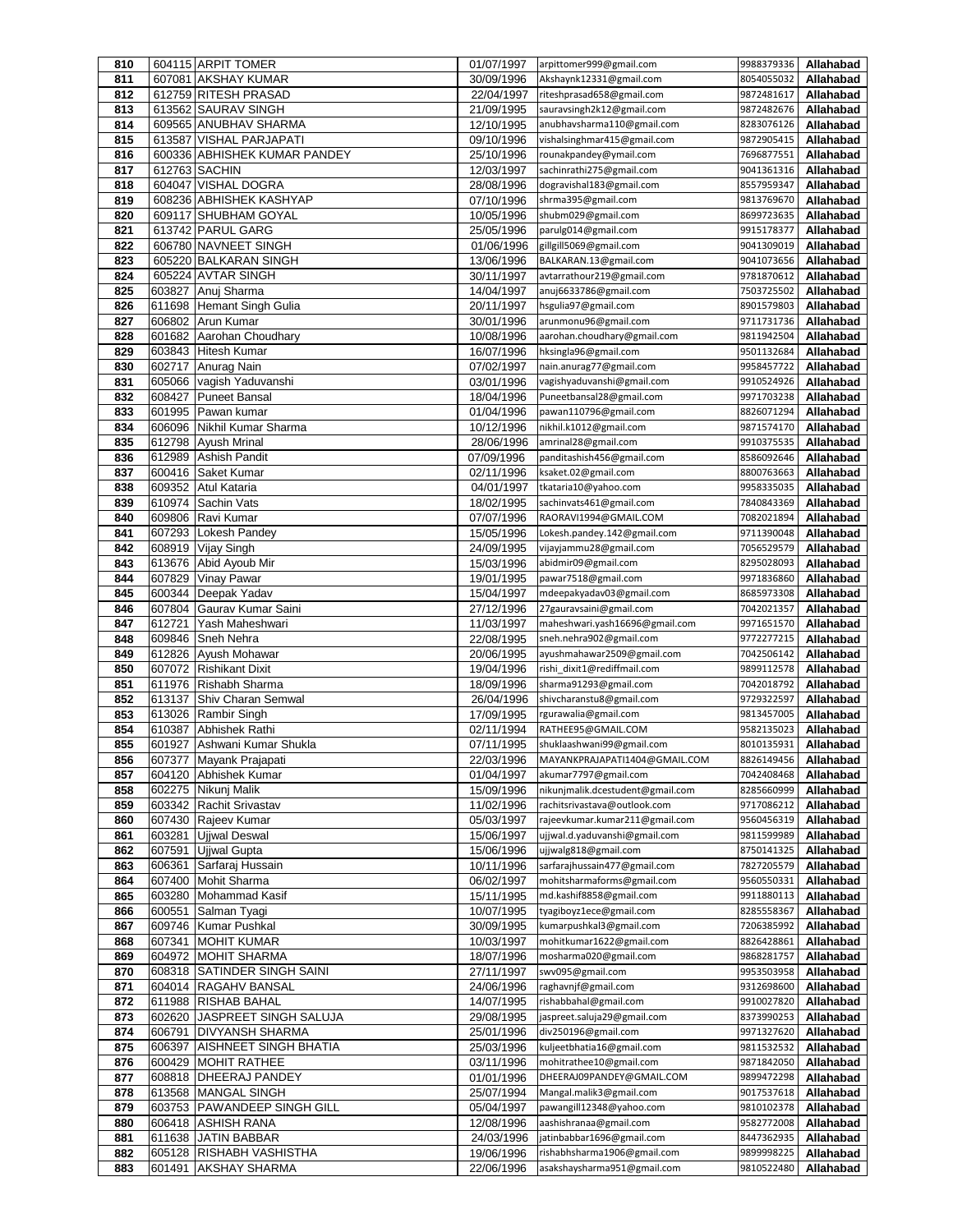| 884        | 602297       | <b>SUMIT KUMAR SINGH</b>                               | 03/09/1996               | blastersumit07@gmail.com                                      | 9716503669               | Allahabad                            |
|------------|--------------|--------------------------------------------------------|--------------------------|---------------------------------------------------------------|--------------------------|--------------------------------------|
| 885        | 607624       | <b>SAURABH GARG</b>                                    | 07/06/1996               | gargsaurabh.7696@gmail.com                                    | 9910770450               | Allahabad                            |
| 886        |              | 604069 PARTH SHARMA                                    | 30/03/1997               | partH.sharma55@gmail.com                                      | 9868644749               | Allahabad                            |
| 887        | 607471       | <b>ATUL KUMAR SHUKLA</b>                               | 10/3/1997                | archana97shukla@gmail.com                                     | 8439020452               | Allahabad                            |
| 888        |              | 603454 SWAPNIL BALODI                                  | 05/05/1997               | avsp993@gmail.com                                             | 9738820561               | <b>Bangalore</b>                     |
| 889        |              | 609264 KRISHN KATYAL<br>607402 SHUBHAM KUMAR           | 09/01/1997               | KRISHNKATYAL@YMAIL.COM                                        | 9844747325               | <b>Bangalore</b>                     |
| 890        |              |                                                        | 01/01/1996               | shubham294dec@gmail.com<br>mohammedthoufiq07@gmail.com        | 9611298961<br>8970883214 | <b>Bangalore</b><br><b>Bangalore</b> |
| 891<br>892 |              | 604199 MOHAMMED THOUFIQ<br>613068 MOHAMMED HAMID       | 07/05/1995<br>24-Apr-96  | hamidmohammad96@gmail.com                                     | 7411727846               | <b>Bangalore</b>                     |
| 893        |              | 602778 SAMAR SINGH                                     | 28/03/1996               | S9241653866@gmail.com                                         | 8951312722               | <b>Bangalore</b>                     |
| 894        |              | 601613 ANKIT SHARMA                                    | 04/08/1995               | ankitrampal2016@gmail.com                                     | 8553910701               | <b>Bangalore</b>                     |
| 895        |              | 603909 NANDANKUMAR L NAIK                              | 08/07/1996               | NANDAN.L.NAIK7@GMAIL.COM                                      | 7795295982               | <b>Bangalore</b>                     |
| 896        |              | 609284 ABHISHEK YADAV                                  | 15/09/1996               | abhhishek.yaadav@gmail.com                                    | 9632593930               | <b>Bangalore</b>                     |
| 897        | 601896 VIKAS |                                                        | 16/10/1996               | vikas.jangid78@gmail.com                                      | 8904630292               | <b>Bangalore</b>                     |
| 898        |              | 601856 ROHIT KUMAR DHANDA                              | 16/02/1997               | aasshhmmoo@gmail.com                                          | 9738899369               | <b>Bangalore</b>                     |
| 899        |              | 604356 MANISH KUMAR                                    | 21/03/1997               | anil_yadav_1985@yahoo.in                                      | 9972944432               | <b>Bangalore</b>                     |
| 900        |              | 604350 VIKAS PATHAK                                    | 20/12/1996               | Vikas.1996.pathak@gmail.com                                   | 8867400713               | <b>Bangalore</b>                     |
| 901        |              | 600687 ABHISHEK DHIMAN                                 | 18/07/1996               | sigmasix09@gmail.com                                          | 8951381845               | <b>Bangalore</b>                     |
| 902        |              | 602970 NIKHIL KUMAR H N                                | 20/11/1997               | nikihn4@gmail.com                                             | 9538541916               | <b>Bangalore</b>                     |
| 903        |              | 603481 ABHISHEK                                        | 21/06/1996               | abhishek210696@gmail.com                                      | 9590609624               | <b>Bangalore</b>                     |
| 904        |              | 608969 FAROOQ M A                                      | 25/04/1997               | FAROOQALI2100@GMAIL.COM                                       | 8147236980               | <b>Bangalore</b>                     |
| 905        |              | 609134 BINDESH YADAV                                   | 10/08/1996               | YBindesh@gmail.com                                            | 9902479565               | <b>Bangalore</b>                     |
| 906        |              | 612841 S GLEAMS RAMAN                                  | 27/06/1997               | s gleams@rediffmail.com                                       | 9431354268               | <b>Bangalore</b>                     |
| 907        |              | 601990 GAURAV VERMA                                    | 06/07/1996               | gverma11d@gmail.com                                           | 9482228399               | <b>Bangalore</b>                     |
| 908        |              | 602408 SAJAL KULSHRESHTHA                              | 21/11/1996               | SAJALCOOL21@GMAIL.COM                                         | 9897376789               | <b>Bangalore</b>                     |
| 909        |              | 601060 CH SAI SHANKAR                                  | 17/06/1996               | goodsaishankar@gmail.com                                      | 8197053675               | <b>Bangalore</b>                     |
| 910        |              | 608983 PIYUSH SHEKHAR                                  | 20-May-96                | piyushshekhar533@gmail.com                                    | 7022454601               | <b>Bangalore</b>                     |
| 911<br>912 | 602601       | AMPOLU VENKATA SUNIL KUMAR<br>606903 ABHINAV GANACHARI | 16/07/1998<br>30/07/1996 | sunilkumarampolu1998@gmail.com<br>abhinav1ganachari@gmail.com | 9491826708<br>7760246064 | <b>Bangalore</b><br><b>Bangalore</b> |
| 913        |              | 601824 ADITYA CHAUHAN                                  | 09/11/1996               | adchauhan20@gmail.com                                         | 9632155247               | <b>Bangalore</b>                     |
| 914        |              | 611688 SOURABH PANDEY                                  | 03/07/1997               | sourabhp1983@gmail.com                                        | 9620256960               | <b>Bangalore</b>                     |
| 915        |              | 603989 ROHIT YADAV                                     | 22/01/1997               | mr.koolrohit@gmail.com                                        | 8951357332               | <b>Bangalore</b>                     |
| 916        |              | 610098 TARUN SHARMA                                    | 22/08/1996               | sharma.tarun96026@gmail.com                                   | 8892924866               | <b>Bangalore</b>                     |
| 917        |              | 610812 NAVEEN A                                        | 05/10/1996               | naveenachandran35@gmail.com                                   | 7022151337               | <b>Bangalore</b>                     |
| 918        |              | 605212 GAURAV                                          | 28/10/1996               | gauravvashisth125@gmail.com                                   | 8904358154               | <b>Bangalore</b>                     |
| 919        |              | 606008 SHUBHAM KUMAR                                   | 01/05/1996               | sbmkumar99@gmail.com                                          | 7411510071               | <b>Bangalore</b>                     |
| 920        |              | 607409 TAUSEEF AHMAD                                   | 19/02/1996               | ahmad4r007@gmail.com                                          | 9663270231               | <b>Bangalore</b>                     |
| 921        |              | 602923 JAIYANT PRASAD                                  | 12/01/1995               | Jphemant1124@gmail.com                                        | 9066456730               | <b>Bangalore</b>                     |
| 922        |              | 605233 RAJESH OAK S                                    | 27/06/1996               | oakrajesh27@gmail.com                                         | 7406106088               | <b>Bangalore</b>                     |
| 923        |              | 606528 PANKAJ                                          | 27/01/1997               | yadavrocks99@gmail.com                                        | 9782812666               | <b>Bangalore</b>                     |
| 924        |              | 605259 PANKAJ KUMAR GOYAL                              | 23/09/1996               | Pankaj.goyal.2309@gmail.com                                   | 8109237994               | <b>Bangalore</b>                     |
| 925        |              | 605952 MOHAMMED SHADAB ALAM                            | 24/09/1996               | somdeepshadab1@gmail.com                                      | 7411897978               | <b>Bangalore</b>                     |
| 926        |              | 609399 ABHINAV KUMAR                                   | 26/03/1997               | abhinavkumar790@gmail.com                                     | 9035880862               | <b>Bangalore</b>                     |
| 927        |              | 612451 PARITOSH ROY                                    | 03/11/1995               | royparitosh40@gmail.com                                       | 7353419757               | <b>Bangalore</b>                     |
| 928        |              | 604493 THALANKI G VAMSI KRISHNA                        | 08/08/1996               | vamsitk007@gmail.com                                          | 7406459268               | <b>Bangalore</b>                     |
| 929        |              | 603497 KISHORE KIRAN KULKARNI                          | 30/03/1996               | kishorkulkarni96@gmail.com                                    | 8892651862               | <b>Bangalore</b>                     |
| 930<br>931 |              | 602360 RAVI KUMAR                                      | 25/09/1996<br>30/10/1995 | rvghadwal@gmail.com<br>ETAHARSHA@GMAIL.COM                    | 8130337506<br>7209894908 | <b>Bangalore</b><br><b>Bangalore</b> |
| 932        |              | 607683 E SRI HARSHA<br>606468 KARTHIKEYAN R            | 27/06/1996               | karthi27696@gmail.com                                         | 8105708719               | <b>Bangalore</b>                     |
| 933        |              | 600547 PALADUGU SRI HARSHA                             | 13/02/1997               | sriharsha.paladugu@gmail.com                                  | 9449457984               | <b>Bangalore</b>                     |
| 934        |              | 613573 SHAIK M MUZEEB                                  | 14/02/1996               | MUZEEB566@GMAIL.COM                                           | 8197668381               | <b>Bangalore</b>                     |
| 935        |              | 612238 MURALI KRISHNA T                                | 30/10/1995               | tmk5539@gmail.com                                             | 9961133612               | <b>Bangalore</b>                     |
| 936        |              | 610402 CHETHAN R                                       | 15/08/1996               | chethan.r214@gmail.com                                        | 9482568145               | <b>Bangalore</b>                     |
| 937        |              | 601262 RAVI YADAV                                      | 11/08/1996               | yravi.yadav123@gmail.com                                      | 8105943284               | <b>Bangalore</b>                     |
| 938        |              | 601884 AKSHITH KUMAR S                                 | 01/12/1996               | akshith11296@gmail.com                                        | 9686652243               | <b>Bangalore</b>                     |
| 939        |              | 611858 KOMARANENI VINAY KUMAR                          | 24/05/1997               | vinaykumarkomaraneni@gmail.com                                | 8746870761               | <b>Bangalore</b>                     |
| 940        |              | 605628 SHISHIR                                         | 12/04/1996               | SSDESTINY835@GMAIL.COM                                        | 9900751615               | <b>Bangalore</b>                     |
| 941        |              | 613393 DEELAN FELIX CONCESSAO                          | 04/08/1997               | deelanfelixconcessao@gmail.com                                | 9740191639               | <b>Bangalore</b>                     |
| 942        |              | 612979 VIBHAV KUMAR SAH                                | 31-Mar-97                | VIBHAVKUMARSAH007@gmail.com                                   | 9035775034               | <b>Bangalore</b>                     |
| 943        |              | 602607 SANJAY MALLYA                                   | 26/12/1996               | Sanjaymallya1996@gmail.com                                    | 9590325552               | <b>Bangalore</b>                     |
| 944        |              | 607192 ROHAN DEVAIAH KA                                | 07/05/1996               | shammyaiyanna@gmail.com                                       | 8792941428               | <b>Bangalore</b>                     |
| 945        |              | 612028 RISHABH AMBASTHA                                | 24/06/1995               | ambastha_rishabh@yahoo.co.in                                  | 9591341224               | <b>Bangalore</b>                     |
| 946        |              | 612562 KUMAR PULKIT                                    | 15/04/1996               | kumar.pulkit10@gmail.com                                      | 8884955077               | <b>Bangalore</b>                     |
| 947        |              | 603731 PRATEEK KHANDEKAR                               | 20/11/1996               | thor17299@gmail.com                                           | 9886750097               | <b>Bangalore</b>                     |
| 948        |              | 606457 ADIT SOOD                                       | 19/07/1996               | aditmit32@gmail.com                                           | 7795400926               | <b>Bangalore</b>                     |
| 949        |              | 609902 RAHUL R PAI                                     | 18/10/1995               | annu.rahul52@gmail.com                                        | 9844052727               | <b>Bangalore</b>                     |
| 950<br>951 |              | 603114 Manikanta                                       | 16/04/1996               | manikantabejgam@gmail.com<br>aravindnayak.an@gmail.com        | 8123282195<br>8746877811 | <b>Bangalore</b>                     |
| 952        |              | 612636 Aravind Nayak<br>610782 Sandesh G Kulkarni      | 31/01/1997<br>25/07/1996 | kulkarnisandesh96@gmail.com                                   | 9035909764               | <b>Bangalore</b><br><b>Bangalore</b> |
| 953        |              | 613528 Basavannappa Balikai                            | 30/04/1996               | kB.basavarajkb@gmail.com                                      | 9916784266               | <b>Bangalore</b>                     |
| 954        |              | 612633 Shivanagouda B Mudakanagoudar                   | 26/09/1995               | shivugouda158@gmail.com                                       | 9686371477               | <b>Bangalore</b>                     |
| 955        |              | 604087 Chetan Parasharam Bedarekar                     | 12/12/1996               | www.cbthecharm@gmail.com                                      | 8549039361               | <b>Bangalore</b>                     |
| 956        |              | 609198 Preeetam Pandhari Desai                         | 05/09/1996               | preetampdesai@gmail.com                                       | 9483272153               | <b>Bangalore</b>                     |
| 957        |              | 605408 ARUN P P                                        | 22/05/1997               | aswathi.narayanan54@gmail.com                                 | 9744260667               | <b>Bangalore</b>                     |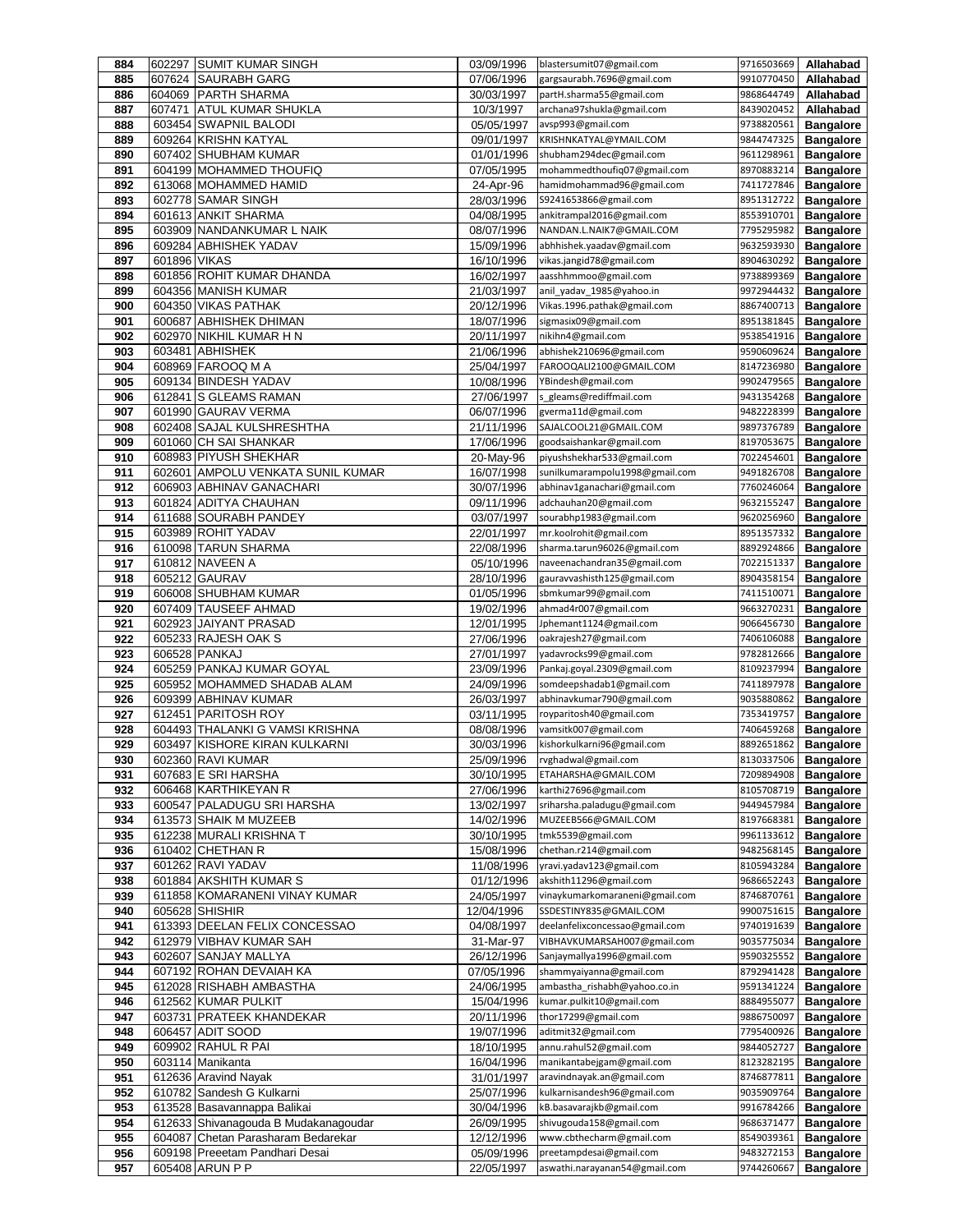| 958          |               | 600132 SHANAL V                                                 | 30/10/1995               | shanalthalora@gmail.com                                   | 9496237670               | <b>Bangalore</b>                     |
|--------------|---------------|-----------------------------------------------------------------|--------------------------|-----------------------------------------------------------|--------------------------|--------------------------------------|
| 959          |               | 606125 NIKHIL NARAYANAN                                         | 12/06/1995               | nikhiln39@gmail.com                                       | 8547549011               | <b>Bangalore</b>                     |
| 960          |               | 607932 VISHNU P                                                 | 25/01/1995               | ravikumar.kungumath@gmail.com                             | 9539022797               | <b>Bangalore</b>                     |
| 961          |               | 610101 ALEX MATHEW                                              | 22/02/1996               | alexmathew@zmail.com                                      | 9496525228               | <b>Bangalore</b>                     |
| 962          |               | 603915 DHANEESH BL                                              | 29/06/1996               | dhaneeshbabu2012@gmail.com                                | 9497619316               | <b>Bangalore</b>                     |
| 963          |               | 606365 KIRAN P                                                  | 02/02/1997               | kiranpradeep1997@gmail.com                                | 9747498876               | <b>Bangalore</b>                     |
| 964          |               | 613730 MONAL KUMAR                                              | 17/02/1997               | monalkumar96@gmail.com                                    | 7654704951               | <b>Bangalore</b>                     |
| 965          |               | 603156 GOKUL S                                                  | 28/12/1995               | gokulsivan333@gmail.com                                   | 9496821292               | <b>Bangalore</b>                     |
| 966          | 612341 JISHNU |                                                                 | 20/12/1996               | jishnuvenu100@gmail.com                                   | 8086588555               | <b>Bangalore</b>                     |
| 967          |               | 610733 JOBIN JOSE                                               | 07/11/1996               | jobinjos321@gmail.com                                     | 8281143316               | <b>Bangalore</b>                     |
| 968          |               | 602990 ABHIJITH V S                                             | 24/10/1995               | abhijithvs13@gmail.com                                    | 8111986036               | <b>Bangalore</b>                     |
| 969          |               | 609635 RAJ DEEP                                                 | 16/03/1995               | rajdeep10101995@gmail.com                                 | 7736570885               | <b>Bangalore</b>                     |
| 970          |               | 604499 RAUSHAN KUMAR                                            | 20/02/1997               | raushantripathi2@gmail.com                                | 7736690209               | <b>Bangalore</b>                     |
| 971          |               | 606237 JOHNS VINCENT                                            | 12/03/1997               | j4johnsvincent@gmail.com                                  | 9747228006               | <b>Bangalore</b>                     |
| 972          |               | 612317 MANOJ K P                                                | 27/03/1996               | MANOJKPSRR@GMAIL.COM                                      | 9809679930               | <b>Bangalore</b>                     |
| 973          |               | 602762 Madisetty Venkata Mahesh                                 | 20/08/1997               | Venkatamahesh.m143@gmail.com                              | 9885930809               | <b>Bangalore</b>                     |
| 974          |               | 606116 Kanike Sree Kanth                                        | 30/06/1996               | sreekanthtruly@gmail.com                                  | 9493351744               | <b>Bangalore</b>                     |
| 975          |               | 600488 Sanginatham Mahesh                                       | 26/01/1997               | maheshsanginatham969@gmail.com                            | 7288096532               | <b>Bangalore</b>                     |
| 976          |               | 600383 Kuppala Dinesh                                           | 14/08/1996               | KUPPALADINESH@GMAIL.COM                                   | 9989811939               | <b>Bangalore</b>                     |
| 977          |               | 600268 Dhara V N Sai Swamy Anirudh                              | 27/05/1997               | SAIANIRUDH1997@GMAIL.COM                                  | 7093056962               | <b>Bangalore</b>                     |
| 978          |               | 602053 Shaik Mahammad Sharif                                    | 20/06/1997               | 9052528510shaikshareef@gmail.com                          | 9573710983               | <b>Bangalore</b>                     |
| 979          |               | 607187 V Jashwanth                                              | 02/04/1997               | jaswanthmyrmidon@gmail.com                                | 7032422265               | <b>Bangalore</b>                     |
| 980          |               | 613055 Chinthakayala Revanth Kumar                              | 18/03/1996               | krevanth308@gmail.com                                     | 9700382511               | <b>Bangalore</b>                     |
| 981          |               | 612023 Akash Das                                                | 11/2/1996                | akash210197@gmail.com                                     | 8978233562               | <b>Bangalore</b>                     |
| 982          |               | 603043 Jagabathuni Satyasai                                     | 27/09/1997               | satyasai.ss81@gmail.com                                   | 9010423398               | <b>Bangalore</b>                     |
| 983          |               | 600605 Shaik Musthafa Rasul                                     | 15/06/1996               | MUSTHAFA.SHAIK.Y14@GMAIL.COM                              | 9989572985               | <b>Bangalore</b>                     |
| 984          |               | 600004 Manchella Sai Achyuth                                    | 04/06/1996               | msachyuth@gmail.com                                       | 9533456824               | <b>Bangalore</b>                     |
| 985          |               | 600091 V V Sujeth Kumar                                         | 15/03/1997               | vedasujethkumar468@gmail.com                              | 8374741367               | <b>Bangalore</b>                     |
| 986          |               | 601299 Mr Dilip Singh Bhadouria                                 | 06/10/1996               | simplycool99@gmail.com                                    | 7097720776               | <b>Bangalore</b>                     |
| 987          |               | 609814 Mr Koduru Sree Venkateshwara Rao                         | 09/04/1997               | venky.mail99@gmail.com                                    | 7569151972               | <b>Bangalore</b>                     |
| 988          |               | 606154 Mr Gudigopuram Sai Krishna Reddy                         | 17/11/1996               | saikrishna171196@gmail.com                                | 9440463027               | <b>Bangalore</b>                     |
| 989          |               | 604851 Mr Abhishek Kaushik                                      | 21/08/1996               | ashu211296@gmail.com                                      | 7842389508               | <b>Bangalore</b>                     |
| 990          |               | 600434 Mr Abhijeet Kumar                                        | 17/09/1996               | Abhijeetkumar179@gmail.com                                | 8341000150               | <b>Bangalore</b>                     |
| 991          |               | 606863 Mr Velimineti Rahul                                      | 20/02/1997               | rahulvelimineti@gmail.com                                 | 9603187399               | <b>Bangalore</b>                     |
| 992          |               | 603667 Mr Abdul Junaid                                          | 12/08/1996               | jovialjunaid@gmail.com                                    | 8686074082               | <b>Bangalore</b>                     |
| 993          |               | 600072 Mr Prakash Chandra                                       | 20/08/1996               | prakashchandra55555@gmail.com                             | 8106125001               | <b>Bangalore</b>                     |
| 994          |               | 600294 Mr Jasthi Anuj Sai                                       | 01/01/1996               | anujsai@rocketmail.com                                    | 8790792999               | <b>Bangalore</b>                     |
|              |               |                                                                 |                          |                                                           |                          |                                      |
| 995          |               | 603139 Mr Rhythm Gupta                                          | 20/03/1997               | rhythm201@gmail.com                                       | 8008025362               | <b>Bangalore</b>                     |
| 996          |               | 608689 Mr Dadvay Shanti Kumar                                   | 15/08/1995               | shanthi1996karchal@gmail.com                              | 9177477968               | <b>Bangalore</b>                     |
| 997          |               | 601199 Mr Mamidi Sharan Raj                                     | 06/01/1997               | mamidisharanraj@gmail.com                                 | 7207018254               | <b>Bangalore</b>                     |
| 998          |               | 601783 ELLAPU NAVEEN                                            | 06/01/1997               | Ellapunaveen@gmail.com                                    | 8985086965               | <b>Bangalore</b>                     |
| 999          |               | 607681 ANKIT SHARMA                                             | 15/08/1996               | ankitsharmavaths@GMAIL.com                                | 9052876626               | <b>Bangalore</b>                     |
| 1000         |               | 607466 ATTA SATYA GANESH                                        | 05/11/1995               | attasatyaganesh@gmail.com                                 | 9985669810               | <b>Bangalore</b>                     |
| 1001         |               | 603945 PONNAGANTI DURGA VENKATASAI PAVAN                        | 09/03/1996               | pdvsaipavan.81@gmail.com                                  | 9603887278               | <b>Bangalore</b>                     |
| 1002         |               | 609929 YELLAPU SAI VIJAY                                        | 10/05/1995               | Y.SAIVIJAY@GMAIL.COM                                      | 8897742664               | <b>Bangalore</b>                     |
| 1003         |               | 613457 POLANI KETHAN HOTHRA                                     | 5/11/1996                | kethan1996@gmail.com                                      | 9052645414               | <b>Bangalore</b>                     |
| 1004         |               | 601563 MANISH KUMAR YADAV                                       | 06/03/1997               | manishky637@gmail.com                                     | 9010450601               | <b>Bangalore</b>                     |
| 1005         |               | 605836 DANGETI ESWAR                                            | 07/08/1996               | deswar1996@gmail.com                                      | 9441770718               | <b>Bangalore</b>                     |
| 1006         |               | 600352 CHALUVADI PRASHANT KUMAR                                 | 25/07/1997               | CHALUVADIKUMAR97@GMAIL.COM                                | 9052830770               | <b>Bangalore</b>                     |
| 1007         |               | 612737 SANIKOMMU SAI RAKESH REDDY                               | 16/12/1996               | sairakeshreddy.sanikommu@gmail.com                        | 8297018070               | <b>Bangalore</b>                     |
| 1008         |               | 606676 MANYAM SREENATH                                          | 09/12/1996               | sreenathm05@gmail.com                                     | 9866769674               | <b>Bangalore</b>                     |
| 1009         |               | 603525 G TORENDER VERMA                                         | 20/07/1996               | Torender 1@rediffmail.com                                 | 9440438162               | <b>Bangalore</b>                     |
| 1010         |               | 603147 ABHISHAKE SRUNGARAM                                      | 05/12/1996               | abhishek.srungaram@gmail.com                              | 8886176192               | <b>Bangalore</b>                     |
| 1011         |               | 600482 DHAVALA AKHIL                                            |                          | 07/05/199 akhil.dhavala@gmail.com                         | 9154963281               | <b>Bangalore</b>                     |
| 1012         |               | 600527 BOYINA VENKATA PRUDHVI KUMAR YADAV                       | 10/06/1997               | b.V.PRUDHVIKUMAR@GMAIL.COM                                | 9666287937               | <b>Bangalore</b>                     |
| 1013         |               | 606971 SHAIK SADAVALI                                           | 14/06/1997               | SAIDA698.MECH@GMAIL.COM                                   | 9581553856               | <b>Bangalore</b>                     |
| 1014         |               | 605733 NETALA VINAY                                             | 12/07/1997               | vinay555555@gmail.com                                     | 9160810573               | <b>Bangalore</b>                     |
| 1015         |               | 606960 BODAPARTHI SAGAR                                         | 25/12/1995               | DARLINGPRAKASHCSE@GMAIL.COM                               | 8332981731               | <b>Bangalore</b>                     |
| 1016         |               | 604004 PADDA ALFONS PRAVEEN                                     | 21/04/1997               | alfonspraveenpadda@gmail.com                              | 9553698459               | <b>Bangalore</b>                     |
| 1017         |               | 605795 ESANANI MANOJ                                            | 20/03/1997               | Manojesinani@gmail.com                                    | 9618056866               | <b>Bangalore</b>                     |
| 1018         |               | 604725 DARAPUREDDI SRI MANIKANTA                                | 04/08/1997               | srimanikhanta@gmail.com                                   | 9491976163               | <b>Bangalore</b>                     |
| 1019         |               | 611598 CHINAMILLI SIVANNARAYANA                                 | 26/10/1995               | SIVACHINAMILLI023@GMAIL.COM                               | 7997268107               | <b>Bangalore</b>                     |
| 1020         |               | 600642 VENKATA RAVICHANDRA NADELLA                              | 17/11/1996               | nvchandra.chandra7@gmail.com                              | 9441467467               | <b>Bangalore</b>                     |
| 1021         |               | 603189 MUMMIDI PRADEEP KUMAR                                    | 20/12/1996               | pradeep9032405369@gmail.com                               | 9618080464               | <b>Bangalore</b>                     |
| 1022         |               | 610585 GOPISETTI KRISHNAVAMSI                                   | 16/03/1996               | vamsiapt246@gmail.com                                     | 9948896226               | <b>Bangalore</b>                     |
| 1023         |               | 601022 PAIDIKONDLA DURGA PRASAD                                 | 12/10/1996               | pprasaddurga96@gmail.com                                  | 9603866221               | <b>Bangalore</b>                     |
| 1024         |               | 600871 BALIMI SANTHOSH                                          | 10/06/1997               | balimisanthosh097@gmail.com<br>vinaysekharreddy@gmail.com | 8187038157               | <b>Bangalore</b>                     |
| 1025<br>1026 |               | 601810 KARRI VINAY SEKHAR REDDY<br>600990 MOLUGU HARSHA VARDHAN | 20/06/1997<br>26/06/1997 | harshavardhanmolugu@rocketmail.com                        | 9676527770<br>9441108584 | <b>Bangalore</b>                     |
| 1027         |               | 604648 SHEIK SALEEM                                             | 21/05/1997               | SALEEMCEVP@GMAIL.COM                                      | 8466008132               | <b>Bangalore</b><br><b>Bangalore</b> |
| 1028         |               | 603991 DATTI LAKSHMANA RAO                                      | 27/01/1998               | rockinglakshman27@gmail.com                               | 8106534170               | <b>Bangalore</b>                     |
| 1029         |               | 612785 KINTHALI VINAY KUMAR                                     | 03/07/1996               | kinvyk@gmail.com                                          | 7330675247               | <b>Bangalore</b>                     |
| 1030         |               | 603086 MAJJI HIMA PRASANNA KUMAR RAJA                           | 29/11/1996               | mhpkumarraja002@gmail.com                                 | 9160919542               | <b>Bangalore</b>                     |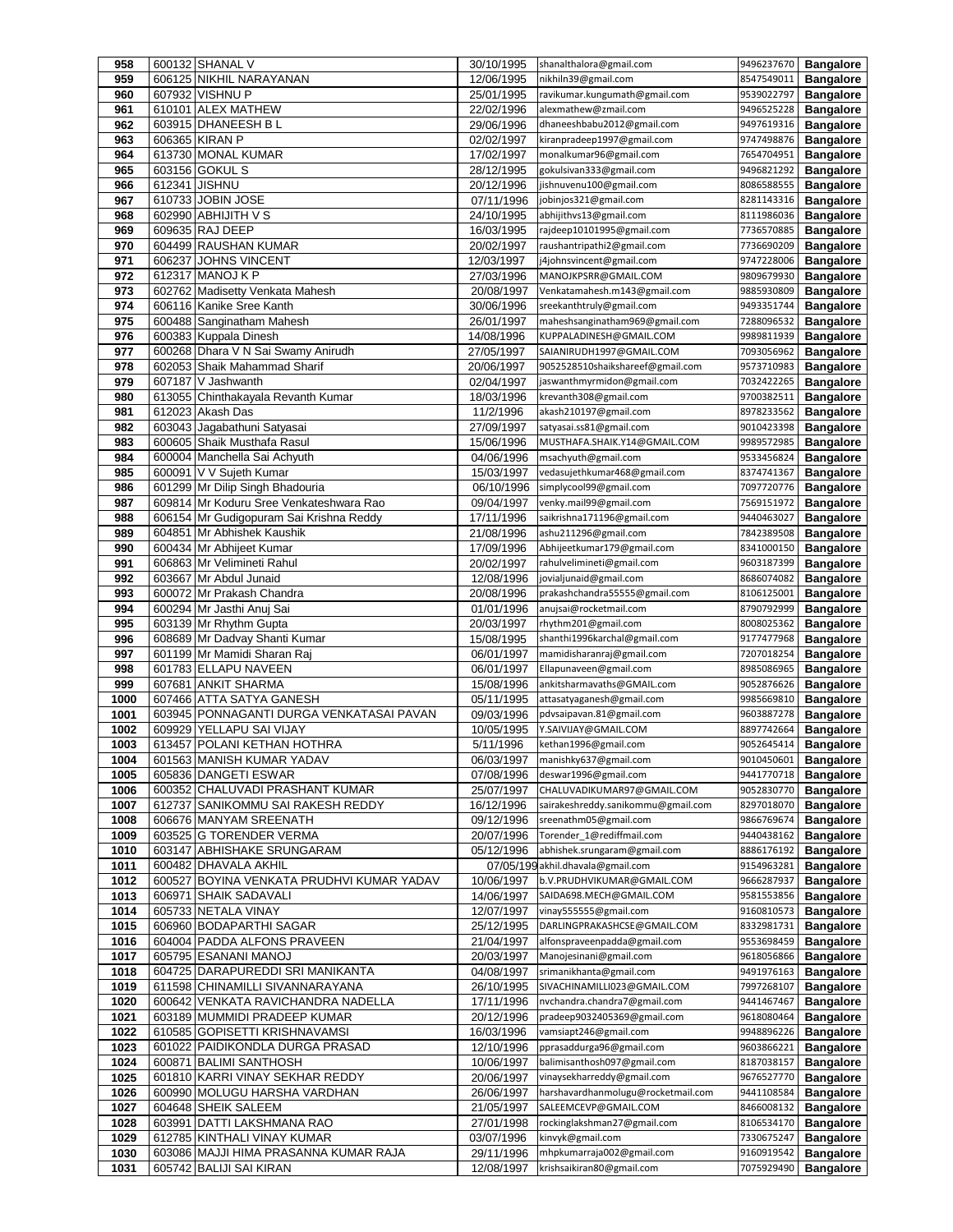| 1032         |               | 608938 SHAIK FATHE AHAMED                                  | 12/11/1996               | mechanicalahamed@gmail.com                            | 9573355466               | <b>Bangalore</b>                     |
|--------------|---------------|------------------------------------------------------------|--------------------------|-------------------------------------------------------|--------------------------|--------------------------------------|
| 1033         |               | 600025 N GURUNATHAN                                        | 02/10/1996               | nagurunathan02@gmail.com                              | 8939288599               | <b>Bangalore</b>                     |
| 1034         |               | 600043 RIDON BAGRA                                         | 04/10/1997               | Ridonbagra61@gmail.com                                | 9566233104               | <b>Bangalore</b>                     |
| 1035         |               | 600186 HARSHEEN SINGH                                      | 13/05/1996               | Rompsrompy@yahoo.com                                  | 7837640801               | <b>Bangalore</b>                     |
| 1036         |               | 600244 ATUL KUMAR PUNDIR                                   | 12/12/1996               | atul.pundir007@gmail.com                              | 8939097334               | <b>Bangalore</b>                     |
| 1037         | 600299 P AHIL |                                                            | 23/02/1997               | ksgowthaman404@gmail.com                              | 9943120132               | <b>Bangalore</b>                     |
| 1038         |               | 600426 KUSH GUPTA                                          | 30/12/1995               | kushgupta.1995.kg@gmail.com                           | 8940999262               | <b>Bangalore</b>                     |
| 1039<br>1040 |               | 600516 R RAGHAVENDRA BABU<br>600569 MANIKANTAN THYIGARAJAN | 09/07/1996               | crafter1996@gmail.com<br>manikantandon@gmail.com      | 9445902762<br>9445856603 | <b>Bangalore</b>                     |
| 1041         |               | 600584 RAHUL KUMAR CHOUHAN                                 | 11/08/1996<br>22/05/1995 | raone1223@gmail.com                                   | 7708118947               | <b>Bangalore</b><br><b>Bangalore</b> |
| 1042         |               | 600677 S VISHNU PANDIAN                                    | 08/08/1996               | vishnupandian009@gmail.com                            | 9710918120               | <b>Bangalore</b>                     |
| 1043         |               | 600695 UDAY PRATAP SINGH                                   | 28/10/1996               | udaypratap1996@gmail.com                              | 9560934681               | <b>Bangalore</b>                     |
| 1044         |               | 600707 PRASHANT YADAV                                      | 16/03/1997               | IUCKY1697@GMAIL.COM                                   | 8124693342               | <b>Bangalore</b>                     |
| 1045         |               | 600811 ISHAN SHARMA                                        | 05/02/1996               | ishansharma5289@gmail.com                             | 9943625554               | <b>Bangalore</b>                     |
| 1046         |               | 600838 ASHISH KUMAR                                        | 09/04/1995               | dalalashish.16@gmail.com                              | 9944941900               | <b>Bangalore</b>                     |
| 1047         |               | 601049 SACHIN KUMAR SINGH                                  | 13/07/1994               | sachinraj245@gmail.com                                | 9789585075               | <b>Bangalore</b>                     |
| 1048         |               | 601052 KONDAM HARI KRISHNA                                 | 26/01/1996               | harikrishna8341@gmail.com                             | 8122261581               | <b>Bangalore</b>                     |
| 1049         |               | 601058 SUDHANSHU YADAV                                     | 01/09/1996               | sudhanshulucky99@gmail.com                            | 9087943933               | <b>Bangalore</b>                     |
| 1050         |               | 601061 PARAS GUPTA                                         | 08/02/1996               | paras.gupta018@gmail.com                              | 9943634668               | <b>Bangalore</b>                     |
| 1051         |               | 601068 ARJUN RAMESAN                                       | 13/02/1996               | ramesan.kc@gmail.com                                  | 9498052508               | <b>Bangalore</b>                     |
| 1052         |               | 601084 ABHINANDAN TIWARI                                   | 11/03/1997               | tiwariabhinandan7@gmail.com                           | 9790457895               | <b>Bangalore</b>                     |
| 1053         |               | 601179 KUNAL KUMAR                                         | 14/12/1995               | hwzukunal@gmail.com                                   | 9944658825               | <b>Bangalore</b>                     |
| 1054         |               | 601231 AKASH KUMAR                                         | 25/10/1995               | akashkumar251095@gmail.com                            | 9710658126               | <b>Bangalore</b>                     |
| 1055         |               | 601250 GORANTLA AVINASH REDDY                              | 22/01/1997               | avireddy.gorantla1997@gmail.com                       | 8680914231               | <b>Bangalore</b>                     |
| 1056         |               | 601286 UJJAL MALLICK                                       | 25/08/1996               | ujjalmallick1996@gmail.com                            | 9087409175               | <b>Bangalore</b>                     |
| 1057         |               | 601317 ARUNKUMAR R                                         | 13/02/1997               | raksminiraju93@gmail.com                              | 8939419590               | <b>Bangalore</b>                     |
| 1058         |               | 601322 PARYANT SINGH RATHORE                               | 04/04/1996               | paryantrathore.pr@gmail.com                           | 9408569923               | <b>Bangalore</b>                     |
| 1059         |               | 601334 HIMANSHU SINGH                                      | 13/08/1996               | himanshusingh8859@yahoo.in                            | 7639538182               | <b>Bangalore</b>                     |
| 1060         |               | 601344 GURPREET SINGH                                      | 16/03/1997               | gsingh 1997@yahoo.com                                 | 9789871547               | <b>Bangalore</b>                     |
| 1061         |               | 601502 NISHANT SHYAMSUNDAR                                 | 10/8/1996                | SNISH.96@gmail.com                                    | 8754328031               | <b>Bangalore</b>                     |
| 1062<br>1063 |               | 601520 SHIVAM SAURAV<br>601583 RAGHUL E B                  | 23/10/1994               | shivamsaurav2013@gmail.com                            | 8939366336<br>9003831460 | <b>Bangalore</b>                     |
| 1064         |               | 602020 VIGNESH K                                           | 21/08/1996<br>25/07/1997 | ebrind_21@yahoo.com<br>vickyjuly97@gmail.com          | 9894126048               | <b>Bangalore</b><br><b>Bangalore</b> |
| 1065         |               | 602269 SATYAM KARMAKAR                                     | 07/02/1997               | ssjsatyam@gmail.com                                   | 7200901802               | <b>Bangalore</b>                     |
| 1066         |               | 602293 BALAJI A                                            | 30/12/1996               | bala1181325@gmail.com                                 | 8760076811               | <b>Bangalore</b>                     |
| 1067         |               | 602329 IYAPPAN S                                           | 05/08/1996               | iyappan.akp@gmail.com                                 | 9884954552               | <b>Bangalore</b>                     |
| 1068         |               | 602364 KRITIN SAHOTA                                       | 07/03/1996               | kritinsahota@gmail.com                                | 9176041232               | <b>Bangalore</b>                     |
| 1069         |               | 602478 TUSHAR SIDHRA                                       | 01/11/1995               | Tushar.sidhra@gmail.com                               | 9962416259               | <b>Bangalore</b>                     |
| 1070         |               | 602752 AYUSH DUTTA                                         | 14/04/1996               | ayushdutta144@gmail.com                               | 9962884399               | <b>Bangalore</b>                     |
| 1071         |               | 602944 TUSHAR SINGH                                        | 06/10/1995               | tusharsjc6@gmail.com                                  | 9585627770               | <b>Bangalore</b>                     |
| 1072         |               | 603270 VARUN TRIPATHI                                      | 15/06/1996               | tripathivarun96@gmail.com                             | 9962841188               | <b>Bangalore</b>                     |
| 1073         |               | 603433 ANKIT PANDEY                                        | 03/12/1997               | grav.ganesh@gmail.com                                 | 9917165536               | <b>Bangalore</b>                     |
| 1074         |               | 603486 UMANG PANDEY                                        | 09/04/1996               | umangpandey96@gmail.com                               | 9422002808               | <b>Bangalore</b>                     |
| 1075         |               | 603584 SHIKHAR KASHYAP                                     | 12/10/1996               | shikhar.kashyap1996@gmail.com                         | 7831018007               | <b>Bangalore</b>                     |
| 1076         |               | 603730 UMBER KAPUR                                         | 13/10/1996               | umberghostrider@gmail.com                             | 9944169090               | <b>Bangalore</b>                     |
| 1077         |               | 603739 SAMPAD SARKAR                                       | 18/11/1994               | sampadsarkar68@gmail.com                              | 8653978703               | <b>Bangalore</b>                     |
| 1078         |               | 603744 LAKSH JAVERIA                                       | 30/09/1996               | rajjav2003@yahoo.co.in                                | 7696703734               | <b>Bangalore</b>                     |
| 1079         |               | 603824 ABHINAV GULERIA                                     | 23/11/1995               | agabhi77@gmail.com                                    | 9087859132               | <b>Bangalore</b>                     |
| 1080         |               | 603867 VIJAYAKUMAR                                         | 25/11/1996               | skvijay104@gmail.com                                  | 9444676962               | <b>Bangalore</b>                     |
| 1081         |               | 604148 ANKUSH SINGH GOTHWAL                                | 22/04/1996               | Ankushpanda120@gmail.com                              | 9042853613               | <b>Bangalore</b>                     |
| 1082         |               | 604184 SHUBHAM BHOMBE<br>604342 SHREYANSH SANGWAN          | 10/05/1995<br>28/07/1996 | shubhambhombe@gmail.com<br>sangwanshreyansh@gmail.com | 8098789222<br>9655860484 | <b>Bangalore</b><br><b>Bangalore</b> |
| 1083<br>1084 |               | 604385 RAHUL RAJ S                                         | 04/12/1996               | rrahul.bbarath@gmail.com                              | 9952452601               | <b>Bangalore</b>                     |
| 1085         |               | 604394 VISHNU SAJU                                         | 24/01/1996               | vishnusaju24@yahoo.co.in                              | 9600684453               | <b>Bangalore</b>                     |
| 1086         |               | 604447 ASHOK SINGH                                         | 10/02/1995               | ashoksinghrana7@gmail.com                             | 8148849758               | <b>Bangalore</b>                     |
| 1087         |               | 604699 MOHSIN KHAN                                         | 15/12/1995               | PRINCEMOHSIN786@GMAIL.COM                             | 7639805021               | <b>Bangalore</b>                     |
| 1088         |               | 604715 ANKIT GREWAL                                        | 05/10/1996               | grewal.ankit12@gmail.com                              | 9585494446               | <b>Bangalore</b>                     |
| 1089         |               | 604776 YAVANAMANDA NAGA                                    | 27/07/1996               | Yns1304@gmail.com                                     | 9962899146               | <b>Bangalore</b>                     |
| 1090         |               | 604816 JYOTIRMAY DAS                                       | 27/06/1995               | jmdas71@gmail.com                                     | 9862662741               | <b>Bangalore</b>                     |
| 1091         |               | 604848 RANJEET SINGH YADAV                                 | 02/10/1996               | rahulsinghmp968@gmail.com                             | 7708289065               | <b>Bangalore</b>                     |
| 1092         |               | 604917 ASHISH MISHRA                                       | 22/07/1996               | ashish07mishra12@gmail.com                            | 8939474962               | <b>Bangalore</b>                     |
| 1093         |               |                                                            |                          |                                                       |                          |                                      |
| 1094         |               | 605035 SURENDRA SINGH TARAGI                               | 02/11/1995               | sstaragi17@gmail.com                                  | 8939662568               | <b>Bangalore</b>                     |
|              |               | 605165 MOHAMMED NAZEEM M J                                 | 17/06/1997               | civil.nazeem@gmail.com                                | 9942854771               | <b>Bangalore</b>                     |
| 1095         |               | 605303 VIBHUSH V DHAR                                      | 09/08/1996               | vibhushvdhar09@gmail.com                              | 8056399101               | <b>Bangalore</b>                     |
| 1096         |               | 605311 PRAKASH KUMAR SINGH                                 | 23/10/1995               | Pakydj8@gmail.com                                     | 9094958851               | <b>Bangalore</b>                     |
| 1097         |               | 605429 PUNYAAV JAIN                                        | 08/10/1996               | dcetmmgrc@gmail.com                                   | 9002080002               | <b>Bangalore</b>                     |
| 1098         |               | 605679 PRANAV MISHRA                                       | 18/10/1996               | pranav18mishra@gmail.com                              | 9087860717               | <b>Bangalore</b>                     |
| 1099         |               | 605729 SOURABH GUNDOPANT                                   | 11/12/1996               | sourabhjadhav96@gmail.com                             | 9035657997               | <b>Bangalore</b>                     |
| 1100         |               | 605927 THIRUMURUGAN C                                      | 07/04/1996               | thiru.iaf007@gmail.com                                | 8883187597               | <b>Bangalore</b>                     |
| 1101         |               | 605968 A RAVI SHANKAR                                      | 18/11/1996               | ravishankar181196@gmail.com                           | 9444255873               | <b>Bangalore</b>                     |
| 1102         |               | 606052 RAJABABU ALIAS                                      | 05/10/1996               | rbgauravkumar@gmail.com                               | 8124537300               | <b>Bangalore</b>                     |
| 1103         |               | 606411 DURGESH BHARDWAJ                                    | 19/01/1997               | durgeshbhardwaj12345@gmail.com                        | 9551894094               | <b>Bangalore</b>                     |
| 1104<br>1105 |               | 606436 DIPANKAR DEY<br>606521 VASUDEV MAHATO               | 14/02/1997<br>09/11/1995 | dipankar9746@gmail.com<br>VASUDEVMAHATO345@GMAIL.COM  | 9791628551<br>7401753266 | <b>Bangalore</b><br><b>Bangalore</b> |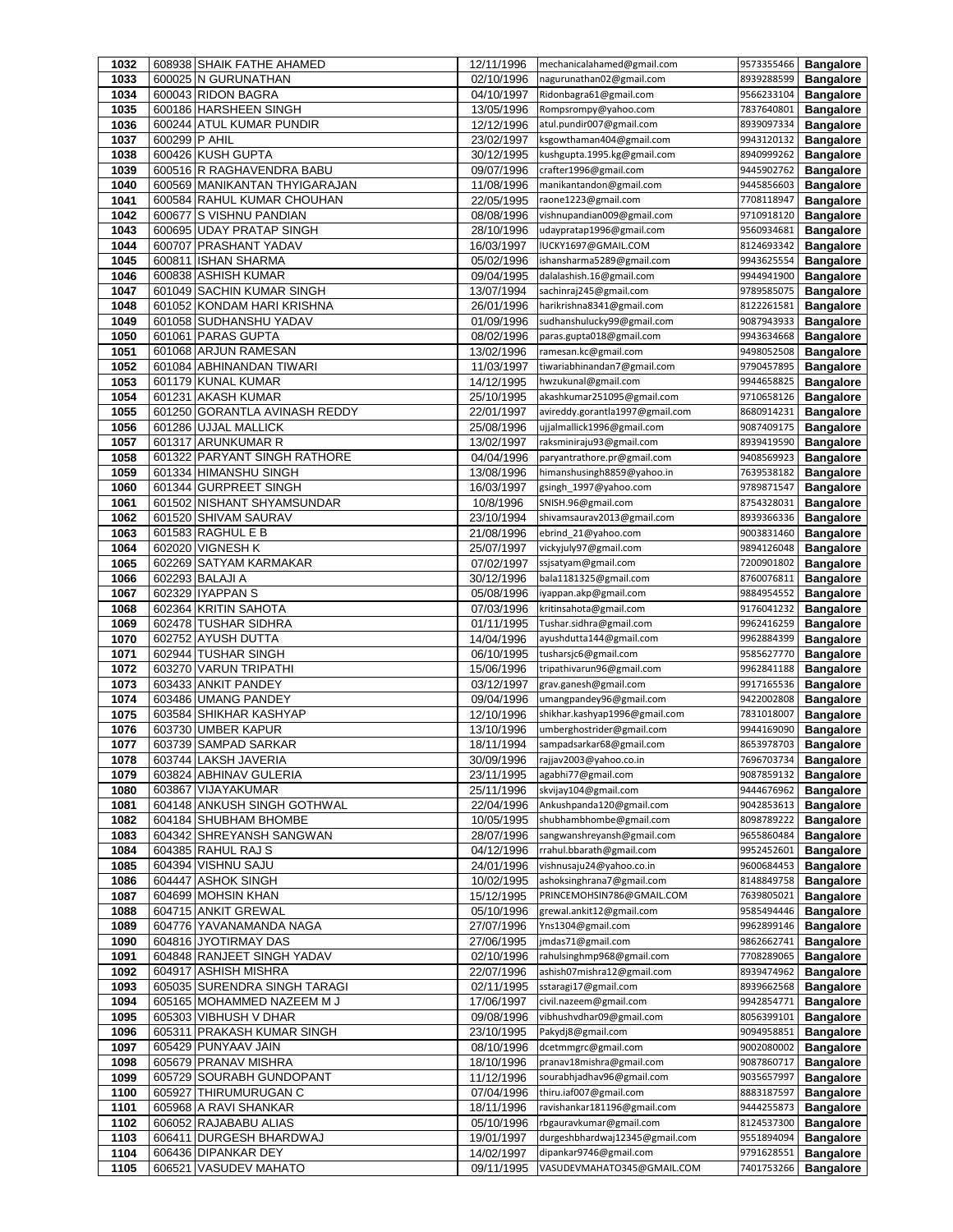| 1106 |              | 606759 ROHAN SINGH JAWANDA      | 18/04/1996 | rompssingh@gmail.com              | 9962889890 | <b>Bangalore</b> |
|------|--------------|---------------------------------|------------|-----------------------------------|------------|------------------|
| 1107 |              | 606899 S ARUN                   | 11/09/1996 | cncsivakumar@gmail.com            | 9840164486 | <b>Bangalore</b> |
| 1108 |              | 607010 SHUBHAM GILL             | 15/03/1997 | gillrocks404@gmail.com            | 9032645463 | <b>Bangalore</b> |
| 1109 |              | 607046 KABILAN S                | 28/05/1997 | kabilansakthi97@gmail.com         | 9942894769 | <b>Bangalore</b> |
| 1110 |              | 607206 YUGAL GAUTAM             | 03/03/1997 | yugalgautam97@gmail.com           | 9944422100 | <b>Bangalore</b> |
| 1111 |              | 607323 UTKARSH SRIVASTAV        | 12/01/1996 | utkarshsrivastav26@gmail.com      | 9626291444 | <b>Bangalore</b> |
| 1112 |              | 607447 SHOBHIT MISHRA           | 12/10/1996 | mishra.suresh10@yahoo.co.in       | 8586924656 | <b>Bangalore</b> |
| 1113 | 607533 KUNAL |                                 | 10/05/1995 | kunalkshk@gmail.com               | 9952408881 | <b>Bangalore</b> |
| 1114 |              | 607594 AJIT KUMAR SHRESTHA      | 04/10/1995 | ajhazard123@gmail.com             | 7871526920 | <b>Bangalore</b> |
| 1115 | 607697       | <b>CHANDRU M</b>                | 28/09/1996 | Chandruseptember28@gmail.com      | 7299810672 | <b>Bangalore</b> |
| 1116 |              | 607717 PRADEEP U                | 28/02/1997 | pradeep.280297@gmail.com          | 9500930622 | <b>Bangalore</b> |
| 1117 |              | 608170 SANGAM BAHADUR CHHETRI   | 07/04/1997 | chhetrisangam70@gmail.com         | 9791574240 | <b>Bangalore</b> |
| 1118 |              | 608247 SHUBHAM AADITYA          | 27/08/1996 | shubhamaditya1@gmail.com          | 9790461872 | <b>Bangalore</b> |
| 1119 | 608377       | <b>SUMIT VASHIST</b>            | 15/03/1997 | vashist2sam07@gmail.com           | 9092883365 | <b>Bangalore</b> |
| 1120 |              | 608661 NAMAN SHARMA             | 31/10/1995 | SHARMANAMAN501@GMAIL.COM          | 9600578171 | <b>Bangalore</b> |
|      |              |                                 |            |                                   |            |                  |
| 1121 |              | 608942 MUTHUKRISHNAN K          | 01/11/1997 | kavinkrish19@yahoo.in             | 9751937269 | <b>Bangalore</b> |
| 1122 |              | 608992 MANVENDRA SINGH RAGHAV   | 29/12/1996 | manuraghav.431996@gmail.com       | 9176889443 | <b>Bangalore</b> |
| 1123 |              | 609041 AKHIL SHARMA             | 23/10/1996 | nikhil30.tanwar@gmail.com         | 7639808492 | <b>Bangalore</b> |
| 1124 |              | 609067 RAVI TEJA KALUVA         | 02/08/1996 | tejaskaluva@gmail.com             | 7708521928 | <b>Bangalore</b> |
| 1125 |              | 609195 SAHIL BISHT              | 18/03/1996 | bisht.sahil0603@gmail.com         | 9092957405 | <b>Bangalore</b> |
| 1126 |              | 609630 RAHUL ROY                | 22/11/1996 | rahul.roy2014@vit.ac.in           | 9626335222 | <b>Bangalore</b> |
| 1127 |              | 609702 AKSHAY KUMAR             | 2-May-96   | akshayk.camberracing@gmail.com    | 9600577731 | <b>Bangalore</b> |
| 1128 |              | 609857 SIDDHARTH S NARAYANAN    | 24/04/1995 | siddharth191295@gmail.com         | 8826066655 | <b>Bangalore</b> |
| 1129 |              | 610011 SATYAM SHUKLA            | 30/09/1997 | SATYAM1SHUKLA@GMAIL.COM           | 9994850955 | <b>Bangalore</b> |
| 1130 | 600675       | <b>Kushal Boora</b>             | 15-Oct-95  | boora.kushal@gmail.com            | 9466912055 | Kapurthala       |
| 1131 | 604737       | Vikram Singh                    | 30-Oct-95  | vikram301095@gmail.com            | 9467249721 | Kapurthala       |
| 1132 | 601074       | Mahesh Kumar                    | 20-Jun-97  | birenderhr73@gmail.com            | 9996531072 | Kapurthala       |
| 1133 | 608518       | Sachin                          | 22/08/1996 | SACHINSHEORAN472@GMAIL.COM        | 8398993827 | Kapurthala       |
| 1134 | 609535       | Raghav Vaishisht                | 06/10/1996 | RAGHAV.VASHISHT0621@GMAIL.COM     | 7073282589 | Kapurthala       |
| 1135 | 612611       | Rohan Pathak                    | 15/08/1996 | rohan21pathak@gmail.com           | 9549794507 | Kapurthala       |
| 1136 | 610881       | Aditya Nath                     | 6-Nov-97   | adinaish@gmail.com                | 8696871807 | Kapurthala       |
| 1137 | 608107       | Ashish Kumar Sharma             | 6-Feb-98   | ashme6711@gmail.com               | 9928517144 | Kapurthala       |
| 1138 | 610939       | <b>Vishal Modi</b>              | 11/01/1996 | vmodi507@gmail.com                | 8824641930 | Kapurthala       |
| 1139 | 613260       | <b>Tanmay Sen Gupta</b>         | 27/12/1997 | tanmay1995sengupta@gmail.com      | 7023574378 | Kapurthala       |
| 1140 |              | 601733 Himanshu Mukherjee       |            | Himanshumukherjee123@gmail.Com    | 9001007747 | Kapurthala       |
|      |              | 609699 Rahul Gupta              | 19-Sep-96  | rahulgupta.9096@gmail.com         | 9166690170 |                  |
| 1141 |              |                                 | 01/03/1996 |                                   |            | Kapurthala       |
| 1142 |              | 609894 Dhruv Sukhija            | 22/10/1995 | dhruv.sukhija@yahoo.in            | 7073573713 | Kapurthala       |
| 1143 |              | 609369 Vaibhav Kapila           | 15/06/1996 | vaibhavkapila2@gmail.com          | 8003465484 | Kapurthala       |
| 1144 |              | 609773 Prateek Srivastava       | 28/06/1996 | prateeksrivastava.58@gmail.com    | 9450833424 | Kapurthala       |
| 1145 |              | 611345 Madhur Kedia             | 13/07/1995 | kediamadhur@gmail.com             | 9582253434 | Kapurthala       |
| 1146 |              | 608545 Rishav Sharma            | 05/08/1995 | RISHAVS008@GMAIL.COM              | 7073351837 | Kapurthala       |
| 1147 |              | 609476 Abhinandan Gandotra      | 21/07/1996 | a.gandotra07077@gmail.com         | 7073372535 | Kapurthala       |
| 1148 |              | 600105 Anmol Bansal             | 13-Mar-97  | anmolbansal317@gmail.com          | 7073351946 | Kapurthala       |
| 1149 |              | 610359 Aditya Rajesh Patgaonkar | 25/03/1997 | ADITYAPATGAONKAR9@GMAIL.COM       | 9680679904 | Kapurthala       |
| 1150 |              | 612779 Paritosh Singh           | 22/09/1996 | paritoshsingh.496@gmail.com       | 9001820524 | Kapurthala       |
| 1151 |              | 604616 Pranshu Mehrotra         | 18-Nov-95  | mehrotrapranshu@gmail.com         | 7073351950 | Kapurthala       |
| 1152 |              | 602851 Jayant Choudhary         | 6-Sep-96   | choudharyjayant95@yahoo.in        | 8094660993 | Kapurthala       |
| 1153 |              | 608613 Priyanshu Goyal          | 20/11/1996 | priyanshugoyal12@gmail.com        | 8946946144 | Kapurthala       |
| 1154 | 602857       | Jatin Sibbal                    | 8-May-96   | jatinkumarsibbal@gmail.com        | 9001248823 | Kapurthala       |
| 1155 |              | 606690 Arjan Bedi               | 12-Feb-97  | arjanbedi97@gmail.com             | 9999646400 | Kapurthala       |
| 1156 |              | 605509 Ashutosh Malik           | 10-Jan-96  | Ashutoshmlk100196@gmail.com       | 7023583058 | Kapurthala       |
| 1157 |              | 609428 Saurav Jasrotia          | 29-Jul-96  | souravjasrotia1@gmail.com         | 7689913439 | Kapurthala       |
| 1158 |              | 600745 Sudhanshu Sharma         | 13-Sep-95  | sudhanshusharmadx@gmail.com       | 9828017715 | Kapurthala       |
| 1159 |              | 613098 Abir Baran Das           | 17/08/1996 | das.abir.baran@gmail.com          | 9433042818 | Kapurthala       |
| 1160 |              | 606693 Deepak Sharma            | 20-Apr-96  | deepakkumarsharma671@gmail.com    | 9024467543 | Kapurthala       |
| 1161 |              | 613064 Akshat Agarwal           | 24/07/1997 | AKSHATAGARWAL322001@GMAIL.COM     | 7597372929 | Kapurthala       |
| 1162 |              | 608833 Kamal Kasana             | 09/08/1996 | kamalkasana1995@gmail.com         | 8290364935 | Kapurthala       |
| 1163 |              | 610045 Sanjay Singh             | 17/05/1998 | 2014UCE1184@MNIT.AC.IN            | 8952882858 | Kapurthala       |
| 1164 |              | 603210 Ashish Kumar Agnihotri   | 1-Jul-95   | agniashi@gmail.com                | 7073341686 | Kapurthala       |
|      |              |                                 |            |                                   |            |                  |
| 1165 |              | 608593 Anshul Choudhary         | 01/07/1995 | anshulcd1997@gmail.com            | 9828058626 | Kapurthala       |
| 1166 |              | 613593 DN Shrihari              | 6-Aug-96   | DN.SRIHARI@GMAIL.COM              | 8302481350 | Kapurthala       |
| 1167 |              | 608402 Yogesh Kumar             | 28/02/1996 | 2014uce1111@mnit.ac.in            | 8058262122 | Kapurthala       |
| 1168 |              | 604253 Pawan Yadav              | 29-Oct-97  | Pawan97y@gmail.com                | 9414489623 | Kapurthala       |
| 1169 |              | 603500 Raktutpal Nath           | 8-Jul-96   | raktutpal8796@gmail.com           | 7073155459 | Kapurthala       |
| 1170 |              | 601655 Manish Kumar             | 20-Mar-96  | manish19960@gmail.com             | 9782944060 | Kapurthala       |
| 1171 |              | 604748 Vaibhav Awasthi          | 5-Jan-97   | vaibhavrocks.awasthi213@gmail.com | 9587334338 | Kapurthala       |
| 1172 |              | 607527 Dinesh Choudhary         | 10-Mar-97  | dineshchoudhary10031997@gmail.com | 7727855419 | Kapurthala       |
| 1173 |              | 608296 Rakshit Pant             | 01/02/1996 | Rakshitpant321@gmail.com          | 8562050267 | Kapurthala       |
| 1174 |              | 600513 Ashish Roy               | 9-Nov-96   | ashishroytech@gmail.com           | 8233864494 | Kapurthala       |
| 1175 |              | 601396 Rishul Anand             | 25-Aug-96  | rishul25anand@gmail.com           | 7073946914 | Kapurthala       |
| 1176 |              | 602161 Mahipat Singh Shekhawat  | 22-Sep-95  | msshekhawat16@gmail.com           | 9929835813 | Kapurthala       |
| 1177 |              | 610859 Rishabh Pratap Singh     | 25/02/1996 | karnthewarriorofmb@gmail.com      | 9252525272 | Kapurthala       |
| 1178 |              | 608972 Kushagra Sharma          | 05/09/1996 | sharmakushagra20@gmail.com        | 8003884404 | Kapurthala       |
| 1179 |              | 603370 Shashi Kant Pacherwal    | 19-Jul-95  | shashi4082@gmail.com              | 7073440082 | Kapurthala       |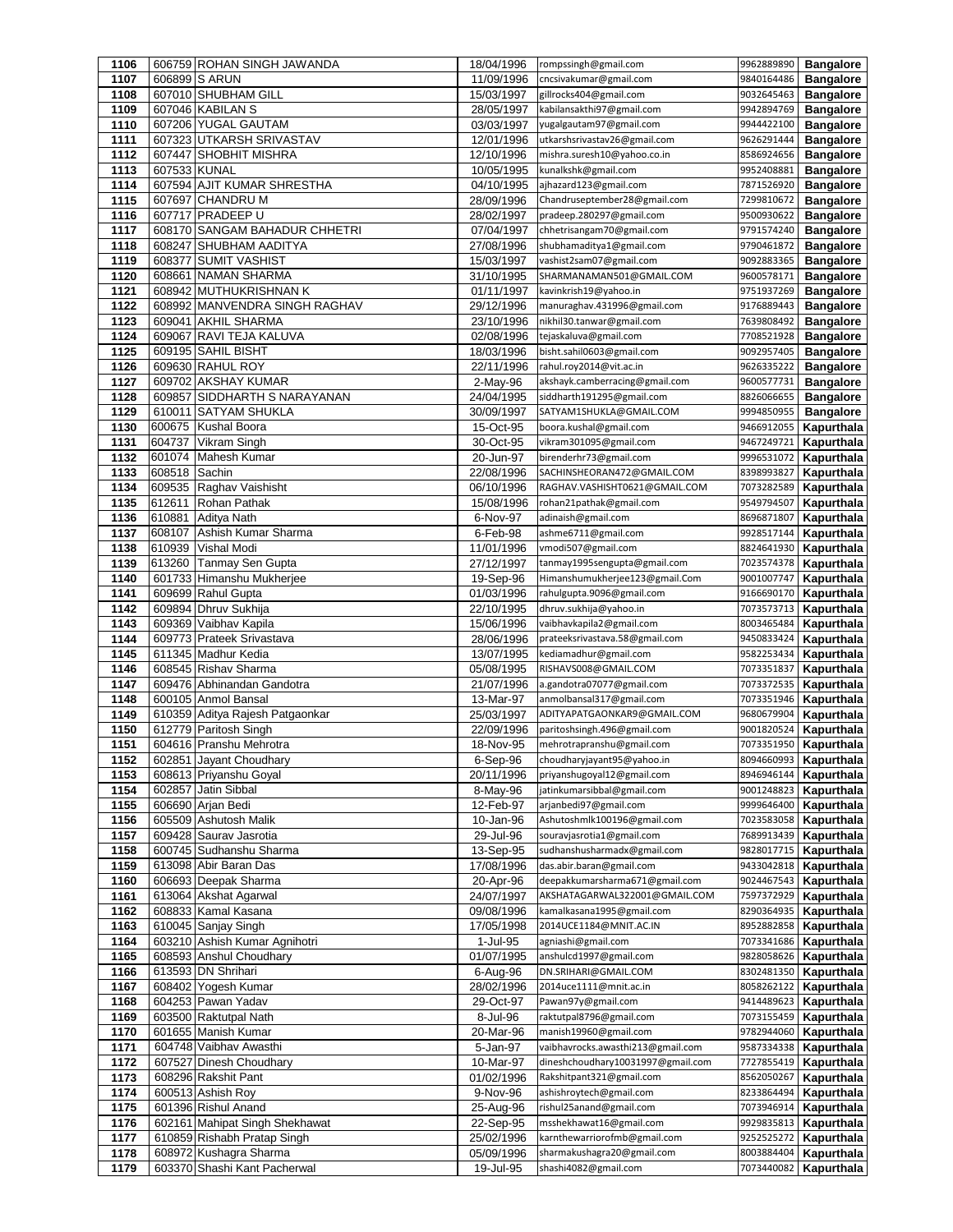| 1180         |        | 604938 Adhiraj Chauhan                               | 11-Sep-96                | adhiraj911@gmail.com                                   |                          | 9571160201 Kapurthala    |
|--------------|--------|------------------------------------------------------|--------------------------|--------------------------------------------------------|--------------------------|--------------------------|
| 1181         |        | 605004 Ravinder Singh                                | 7-Feb-96                 | rapvinder001@gmail.com                                 | 9783344083               | Kapurthala               |
| 1182         |        | 603504 Veer Singh Shekhawat                          | 8-Dec-96                 | VSSHEKHAWAT88996@GMAIL.COM                             | 7568444915               | Kapurthala               |
| 1183         |        | 610877 Jatin Deewan                                  | 22-Apr-96                | jatindeewan@gmail.com                                  | 8561993839               | Kapurthala               |
| 1184         |        | 609639 Akshay Kandelwal                              | 10/12/1995               | akshaykhandelwal07@gmail.com                           | 9929105446               | Kapurthala               |
| 1185         |        | 608492 Gaurav Kumar Roy<br>604064 Amit Kumar         | 22/04/1996               | gauravroy1@outlook.com<br>2014pcemeamit@poornima.org   | 9166554564<br>7073081745 | Kapurthala<br>Kapurthala |
| 1186<br>1187 |        | 604282 Mohit Sharma                                  | 13-Jan-97<br>19-Apr-97   | mohit.iglas@gmail.com                                  | 9636336628               | Kapurthala               |
| 1188         |        | 604454 Sushant Badyal                                | 28-Mar-96                | sushantbadyaL89@gmail.com                              | 7073060274               | Kapurthala               |
| 1189         |        | 604791 Abhishek Sharma                               | 7-Mar-95                 | abhishek9660207532@gmail.com                           | 9660207532               | Kapurthala               |
| 1190         |        | 604804 Rohan Aditya                                  | 7-Nov-95                 | meetrohan.aditya@gmail.com                             | 7062758086               | Kapurthala               |
| 1191         |        | 612937 Ashish Kumar                                  | 20/11/1996               | ashu.jpr97@gmail.com                                   | 8696096037               | Kapurthala               |
| 1192         |        | 612885 Abhay Nath Dubey                              | 11/10/1996               | 2014pceevneeabhay@poornima.org                         | 7665934950               | Kapurthala               |
| 1193         |        | 611324 Vaibhav Mishra                                | 21/04/1996               | vaibhavmishra15september@gmail.com                     | 9452622304               | Kapurthala               |
| 1194         |        | 607910 Himanshu Paliwal                              | 21-Sep-96                | 1st.himanshu@gmail.com                                 | 7615058904               | Kapurthala               |
| 1195         |        | 606146 Avinash Budania                               | 17-Nov-95                | budaniaavi@gmail.com                                   | 8107505906               | Kapurthala               |
| 1196         |        | 609417 Abhishek Pal                                  | 25/01/1997               | btecheee14.abhishek@poornima.edu.in                    | 7062705769               | Kapurthala               |
| 1197         |        | 600635 Sutikshan Rakesh Gupta                        | 30/11/1995               | sutikshan.gupta@gmail.com                              | 9797453210               | Kapurthala               |
| 1198         |        | 611818 Vishal Tiku                                   | 01/09/1995               | vishaltikucivil@gmail.com                              | 9858228193               | Kapurthala               |
| 1199         | 612387 | Kaushik Tushar Bali                                  | 16/11/1996               | kaushiktusharbali@gmail.com                            | 9419914488<br>7298914109 | Kapurthala               |
| 1200         | 602377 | 607494 Sawan Kumar<br><b>GYANESHWAR CHOUDHARY</b>    | 09/12/95                 | sawankumar0912@gmail.com                               | 9653944309               | Kapurthala               |
| 1201<br>1202 |        | 612768 VIKRAM KUMAR                                  | 18/03/1997<br>02/07/1996 | gyan1809@gmail.com<br>vasdigama9@gmail.com             | 7696705211               | Kapurthala<br>Kapurthala |
| 1203         |        | 604762 AMIT KUMAR                                    | 01/01/1996               | ak652019@gmail.com                                     | 9799683970               | Kapurthala               |
| 1204         |        | 610591 SHIVAM PRATAP SINGH                           | 20/11/1996               | shivamp58@gmail.com                                    | 8559077828               | Kapurthala               |
| 1205         |        | 600113 MUKESH RANA                                   | 10/09/1995               | mukeshrana8676@gmail.com                               | 9056379407               | Kapurthala               |
| 1206         |        | 603475 BALBEER SINGH                                 | 14/06/1998               | balbeersingh12b@gmail.com                              | 8699957195               | Kapurthala               |
| 1207         |        | 611085 SHIVAM                                        | 27/07/1996               | shivam.sid01@gmail.com                                 | 9872358328               | Kapurthala               |
| 1208         |        | 604780 SUMIT KUMAR                                   | 01/01/1996               | sk043186@gmail.com                                     | 7240750014               | Kapurthala               |
| 1209         |        | 606486 SUBHAM MALLICK                                | 27/04/1996               | allexamid@gmail.com                                    | 8559066792               | Kapurthala               |
| 1210         |        | 611134 ARDHENDU SHEKHAR DASH                         | 21/04/1996               | ardhendu2995@gmail.com                                 | 7004316055               | Kapurthala               |
| 1211         |        | 606924 NAVEEN SAINI                                  | 10/03/1997               | naveen.saini108@gmail.com                              | 9781691224               | Kapurthala               |
| 1212<br>1213 |        | 608451 VARUN BHARDWAJ                                | 18/09/1995               | varunbhardwaj004@gmail.com<br>rajawat.rohit8@gmail.com | 8196901024<br>8602230988 | Kapurthala               |
| 1214         |        | 607169 ROHIT SINGH RAJAWAT<br>609214 HARSH RAJ SINGH | 15/10/1995<br>17/07/1996 | harshxnor@gmail.com                                    | 9415092936               | Kapurthala<br>Kapurthala |
| 1215         |        | 606830 AMAN KAUSHIK                                  | 28/07/1996               | aman00960@gmail.com                                    | 8950527874               | Kapurthala               |
| 1216         |        | 608815 SACHIN KUMAR PANDEY                           | 16/08/1996               | sachin88.coolest@gmail.com                             | 7696939080               | Kapurthala               |
| 1217         |        | 605159 AMAN KUMAR SHARMA                             | 30/05/1996               | Aman.kv2@gmail.com                                     | 7696484266               | Kapurthala               |
| 1218         |        | 606406 BOGGULAPALLY KANNA REDDY                      | 15/07/1996               | KANNA4528@GMAIL.COM                                    | 9592037870               | Kapurthala               |
| 1219         |        | 600761 NAMAN CHAUHAN                                 | 12/12/1995               | chauhan.naman12@gmail.com                              | 9876853690               | Kapurthala               |
| 1220         |        | 606915 KUMAR SHASHANK                                | 02/08/1995               | kumarshashank95@gmail.com                              | 8559067683               | Kapurthala               |
| 1221         |        | 606446 ABHINAV PATHAK                                | 10/08/1996               | abhipathak1096@gmail.com                               | 8054279198               | Kapurthala               |
| 1222         |        | 612264 AKSHAY GUPTA                                  | 12/12/1995               | guptakshay15@gmail.com<br>rockstarvivek25@gmail.com    | 7696585889               | Kapurthala               |
| 1223<br>1224 | 611917 | 611901 VIVEK CHAUHAN<br><b>SHUBHAM SHARMA</b>        | 08/07/1996<br>03/08/1996 | shubhamsharma.sharma17@gmail.com                       | 8283057065<br>9478295479 | Kapurthala<br>Kapurthala |
| 1225         |        | 611077 PAWAN KUMAR                                   | 29/03/1997               | pawanbhagat1212@gmail.com                              | 8054920161               | Kapurthala               |
| 1226         |        | 604056 VIKRANT RANA                                  | 02/01/1997               | rana.vikrant1997@gmail.com                             |                          | 8427134338   Kapurthala  |
| 1227         |        | 604753 VIJAY KUMAR                                   | 02/02/1997               | vijay_kumar559@yahoo.com                               | 9915135770               | Kapurthala               |
| 1228         |        | 608449 ABHILAKSH SHARMA                              | 16/10/1996               | scholarontheweb002@gmail.com                           | 9779990621               | Kapurthala               |
| 1229         |        | 603727 GURSANT SINGH                                 | 04/02/1997               | gursantsingh64@gmail.com                               | 8872836400               | Kapurthala               |
| 1230         |        | 601373 MAHESH NOONIA                                 | 18/07/1996               | noonia.mahesh07@gmail.com                              | 9478244157               | Kapurthala               |
| 1231         |        | 604241 SAHIL SHARMA                                  | 05/07/1997               | ss919803@gmail.com                                     | 9115330876               | Kapurthala               |
| 1232         |        | 600224 NIKHIL MANON                                  | 07/11/1996               | nikhilmanon37@gmail.com                                | 8567902514               | Kapurthala               |
| 1233         |        | 600843 MANISH KUMAR                                  | 30/03/1996               | innovativemanishchauhan@mail.com                       | 9872786944               | Kapurthala               |
| 1234         |        | 613767 SUDHIR KUMAR SINGH                            | 22/05/1997               | ak433067@gmail.com                                     | 9653697256               | Kapurthala               |
| 1235<br>1236 |        | 609919 VISHAWJEET<br>613488 NAMANDEEP SINGH          | 29/01/1997<br>20/09/1995 | itsmevishawjeet@gmail.com<br>namandeeps06@gmail.com    | 9988116265<br>9465337939 | Kapurthala<br>Kapurthala |
| 1237         |        | 607884 DEEPAK MAHAJAN                                | 14/03/1997               | deepakmahajan1997@gmail.com                            | 7837215717               | Kapurthala               |
| 1238         |        | 608233 ARJUN SHARMA                                  | 07/10/1996               | arjun.sharma7101996@gmail.com                          | 9878709022               | Kapurthala               |
| 1239         |        | 604110 ARSHDEEP SINGH                                | 13/08/1996               | arshdeepsingh580@gmail.com                             | 7508483740               | Kapurthala               |
| 1240         |        | 602805 ANIRUDH SHARMA                                | 11/07/1996               | SHARMANIRUDH001@GMAIL.COM                              | 9872324350               | Kapurthala               |
| 1241         | 609131 | PARINAV PATHAK                                       | 12/08/1997               | pkvishu10@gmail.com                                    | 9876895455               | Kapurthala               |
| 1242         |        | 606966 SACHIN NAGPAL                                 | 03/02/1996               | SACHNAG69@GMAIL.COM                                    | 7696779558               | Kapurthala               |
| 1243         |        | 606100 SUKHPREET SINGH                               | 24/05/1996               | SUKHPREET2399G@GMAIL.Com                               | 8699153699               | Kapurthala               |
| 1244         |        | 608341 PAWAN KUMAR                                   | 26/10/1996               | pwnkool5@gmail.com                                     | 9569946812               | Kapurthala               |
| 1245         |        | 603603 AJITMANDEEP SINGH                             | 03/03/1995               | AJITMANDEEPSINGH@GMAIL.COM                             | 9988564456               | Kapurthala               |
| 1246         |        | 600420 AMAN KUMAR SHUKLA                             | 24/08/1996               | amanshukla038@gmail.com                                | 9023359285               | Kapurthala               |
| 1247<br>1248 |        | 603058 GYANSU<br>601798 KUNAL PAL                    | 13/10/1997<br>08/01/1995 | gyansu.sharma@gmail.com<br>yamrajsinghpal@gmail.com    | 9041635876<br>9041306219 | Kapurthala<br>Kapurthala |
| 1249         |        | 602920 ARPIT MALHOTRA                                | 01/04/1996               | arpitmalhotra234@gmail.com                             | 8054684696               | Kapurthala               |
| 1250         |        | 600852 ADITYA PRADHAN                                | 20/10/1996               | adityapradhan31@yahoo.com                              | 7508124045               | Kapurthala               |
| 1251         |        | 613134 GURLEEN SINGH                                 | 11/02/1996               | gurleen2252@gmail.com                                  | 9855036420               | Kapurthala               |
| 1252         |        | 612212 HARTAJ SINGH WARAICH                          | 31/07/1995               | hartajsingh4@gmail.com                                 | 9988999608               | Kapurthala               |
| 1253         |        | 612475 MANAVJEET SINGH VIRDI                         | 18-Feb-97                | manavjeet000005@gmail.com                              | 8872233295               | Kapurthala               |